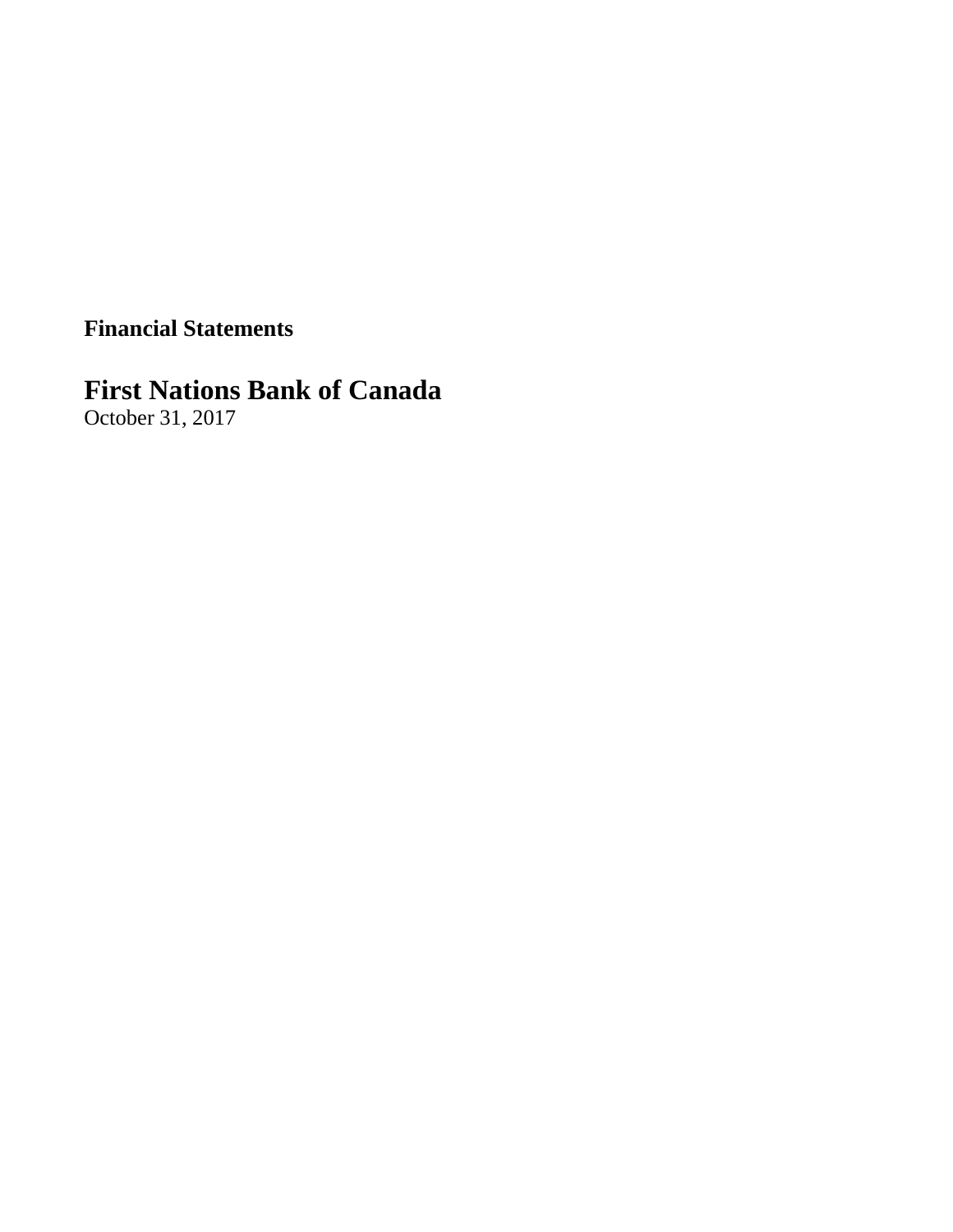## **Independent auditors' report**

#### To the Shareholders of **First Nations Bank of Canada**

We have audited the accompanying financial statements of **First Nations Bank of Canada,** which comprise the statement of financial position as at October 31, 2017 and the statements of comprehensive income, changes in equity and cash flows for the year then ended, and a summary of significant accounting policies and other explanatory information.

#### **Management's responsibility for the financial statements**

Management is responsible for the preparation and fair presentation of these financial statements in accordance with International Financial Reporting Standards, and for such internal control as management determines is necessary to enable the preparation of financial statements that are free from material misstatement, whether due to fraud or error.

#### **Auditors' responsibility**

Our responsibility is to express an opinion on these financial statements based on our audit. We conducted our audit in accordance with Canadian generally accepted auditing standards. Those standards require that we comply with ethical requirements and plan and perform the audit to obtain reasonable assurance about whether the financial statements are free from material misstatement.

An audit involves performing procedures to obtain audit evidence about the amounts and disclosures in the financial statements. The procedures selected depend on the auditor's judgment, including the assessment of the risks of material misstatement of the financial statements, whether due to fraud or error. In making those risk assessments, the auditor considers internal control relevant to the entity's preparation and fair presentation of the financial statements in order to design audit procedures that are appropriate in the circumstances, but not for the purpose of expressing an opinion on the effectiveness of the entity's internal control. An audit also includes evaluating the appropriateness of accounting principles used and the reasonableness of accounting estimates made by management, as well as evaluating the overall presentation of the financial statements.

We believe that the audit evidence we have obtained in our audit is sufficient and appropriate to provide a basis for our audit opinion.

#### **Opinion**

In our opinion, the financial statements present fairly, in all material respects, the financial position of **First Nations Bank of Canada** as at October 31, 2017, and its financial performance and its cash flows for the year then ended in accordance with International Financial Reporting Standards.

Saskatoon, Canada

Ernst + Young LLP

December 14, 2017 Chartered Professional Accountants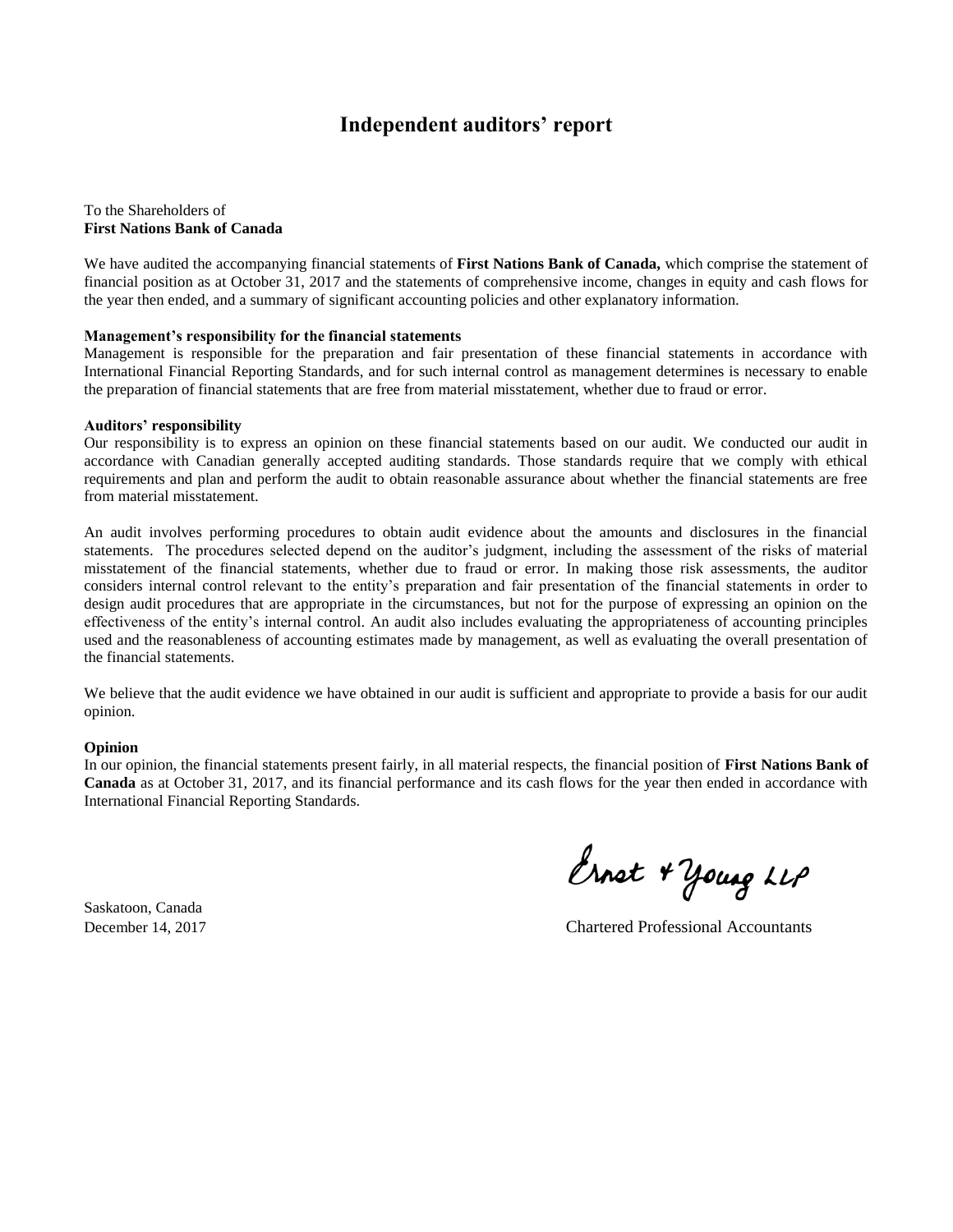# **STATEMENT OF FINANCIAL POSITION**

As at October 31

[in thousands of Canadian dollars]

|                                                       | <b>Notes</b> | 2017    | 2016    |
|-------------------------------------------------------|--------------|---------|---------|
| <b>ASSETS</b>                                         |              |         |         |
| Cash and cash equivalents                             | 5            | 78,564  | 58,365  |
| Interest-bearing deposits with financial institutions | 6            | 60,100  | 40,000  |
| Loans and advances to customers                       | 7            |         |         |
| Mortgage loans                                        |              | 91,512  | 86,228  |
| Personal loans                                        |              | 10,895  | 10,206  |
| <b>Business loans</b>                                 |              | 231,812 | 204,713 |
|                                                       |              | 334,219 | 301,147 |
| Property and equipment                                | 10           | 2,242   | 2,567   |
| Intangible assets                                     | II           | 2,783   | 3,253   |
| Other assets                                          | 8            | 2,001   | 1,744   |
| <b>Total assets</b>                                   |              | 479,909 | 407,076 |
| <b>LIABILITIES</b>                                    |              |         |         |
| Due to customers                                      |              |         |         |
| Notice deposits                                       |              | 305,338 | 226,466 |
| Medium-term certificates                              |              | 129,397 | 138,693 |
|                                                       |              | 434,735 | 365,159 |
| Derivative financial instrument                       | 17           | 186     | 38      |
| Deferred tax liability                                | 15           | 463     | 643     |
| Other liabilities                                     | 9            | 6,117   | 3,962   |
| Subordinated debentures                               | 13           | 4,167   | 4,109   |
| <b>Total liabilities</b>                              |              | 445,668 | 373,911 |
| <b>EQUITY</b>                                         |              |         |         |
| Issued capital                                        | 14           | 24,601  | 24,601  |
| Retained earnings                                     |              | 9,640   | 8,564   |
| <b>Total equity</b>                                   |              | 34,241  | 33,165  |
| <b>Total liabilities and equity</b>                   |              | 479,909 | 407,076 |

*The accompanying notes are an integral part of these financial statements.*

Approved by the Board of Directors

 $f\overline{\angle}$ 

Director Director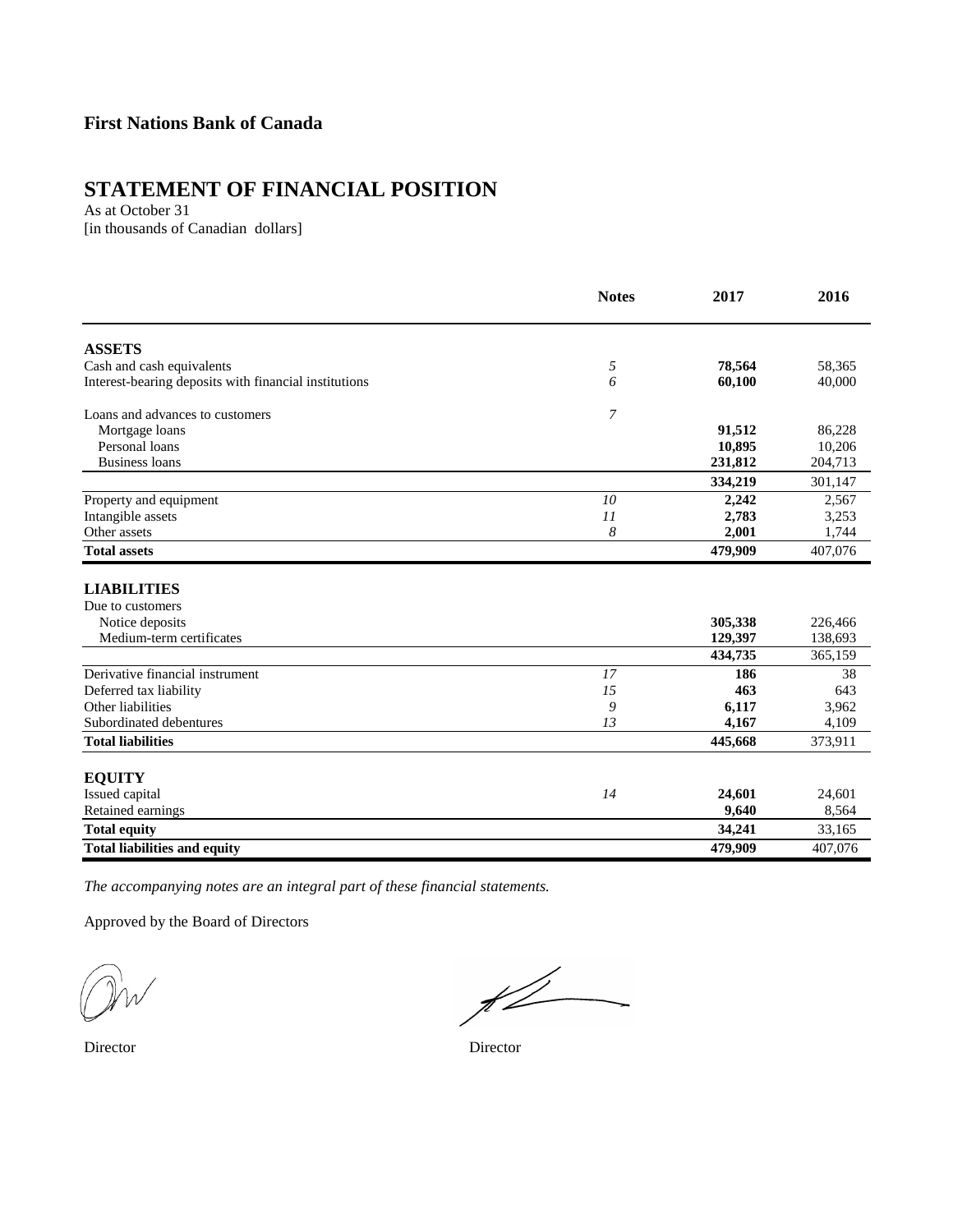# **STATEMENT OF COMPREHENSIVE INCOME**

For the year ended October 31 [in thousands of Canadian dollars]

|                                                       | <b>Notes</b> | 2017   | 2016   |
|-------------------------------------------------------|--------------|--------|--------|
| <b>INTEREST INCOME</b>                                |              |        |        |
| Term and bank deposits                                |              | 1,280  | 911    |
| Loans and advances to customer                        |              |        |        |
| Mortgage loans                                        |              | 2,869  | 2,809  |
| Personal loans                                        |              | 754    | 726    |
| <b>Business loans</b>                                 |              | 9.179  | 8,735  |
|                                                       |              | 14,082 | 13,181 |
| <b>INTEREST EXPENSE</b>                               |              |        |        |
| Notice deposits                                       |              | 625    | 375    |
| Medium-term certificates                              |              | 1,878  | 2,218  |
| Subordinated debentures                               |              | 328    | 270    |
|                                                       |              | 2,831  | 2,863  |
| Net interest income                                   |              | 11,251 | 10,318 |
| Impairment of credit losses                           | 7            | 24     | 117    |
| Net interest income after provision for credit losses |              | 11,227 | 10,201 |
| Fees and commission                                   |              | 3,821  | 3,446  |
|                                                       |              | 15,048 | 13,647 |
| <b>NON-INTEREST EXPENSES</b>                          |              |        |        |
| Salary and staff benefits                             |              | 6,375  | 5,810  |
| Rent and occupancy                                    |              | 1,823  | 1,827  |
| Marketing                                             |              | 316    | 324    |
| Professional fees                                     |              | 920    | 864    |
| Banking platform                                      |              | 1,698  | 1,632  |
| Travel                                                |              | 345    | 300    |
| Other operating expenses                              |              | 737    | 687    |
| Depreciation and amortization                         |              | 1.232  | 1.238  |
| <b>Total operating expenses</b>                       |              | 13,446 | 12,682 |
| Income before income taxes                            |              | 1,602  | 965    |
| Income tax expense                                    | 15           | 395    | 265    |
| Net income for the year                               |              | 1,207  | 700    |
| Other comprehensive income for the year               |              |        |        |
| <b>Total comprehensive income</b>                     |              | 1,207  | 700    |

*The accompanying notes are an integral part of these financial statements.*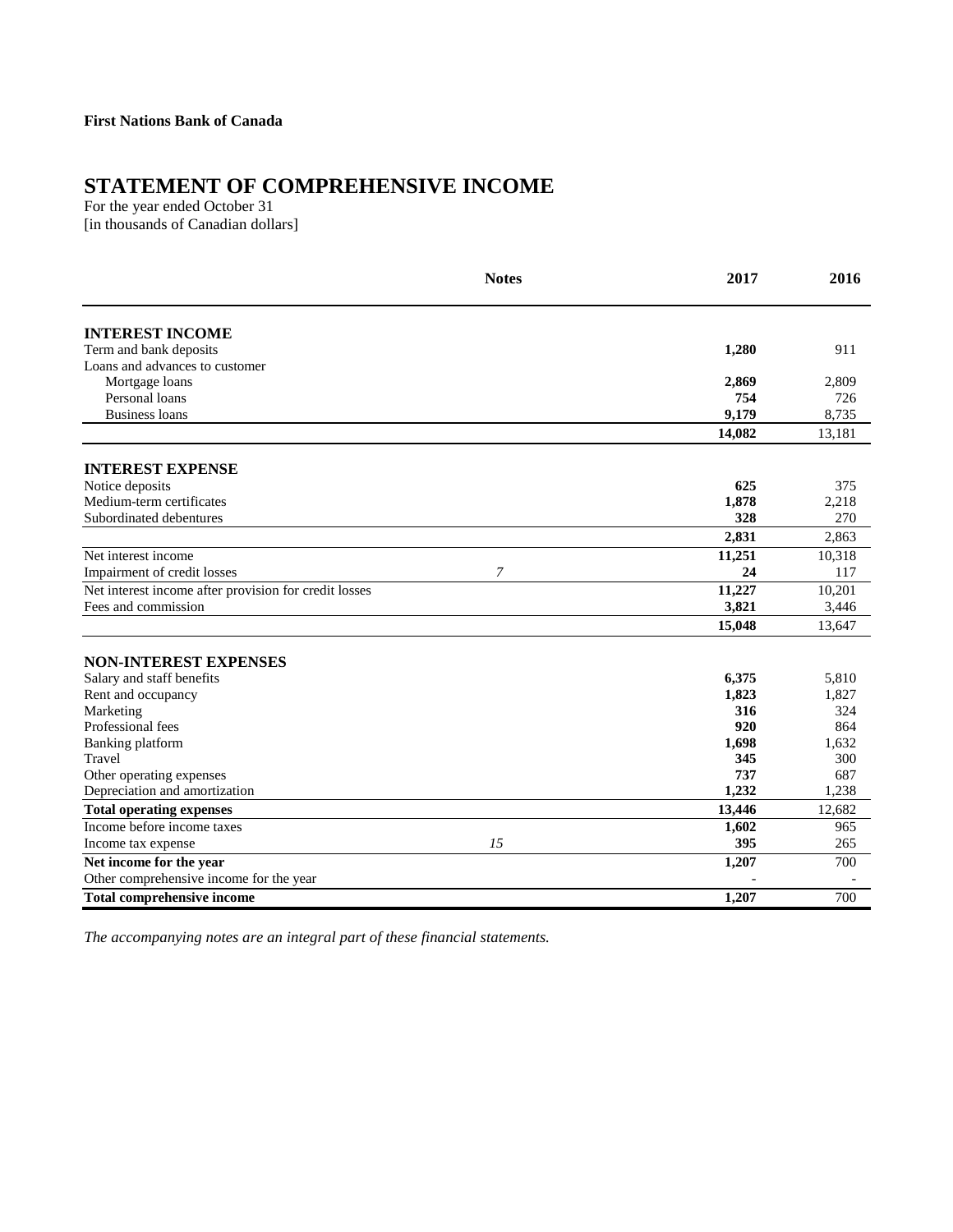## **STATEMENT OF CHANGES IN EQUITY**

[in thousands of Canadian dollars]

|                                                                    | <b>Issued</b><br>capital | <b>Retained</b><br>earnings | <b>Total</b><br>equity |
|--------------------------------------------------------------------|--------------------------|-----------------------------|------------------------|
| As at November 1, 2016                                             | 24,601                   | 7,995                       | 32,596                 |
| Total comprehensive income for the year<br>Net income for the year |                          | 700                         | 700                    |
| Total comprehensive income for the year                            |                          | 700                         | 700                    |
| Share capital<br>Dividends to equity holders                       |                          | (131)                       | (131)                  |
| As at October 31, 2016                                             | 24,601                   | 8,564                       | 33,165                 |
| Total comprehensive income for the year<br>Net income for the year |                          | 1,207                       | 1,207                  |
| Total comprehensive income for the year                            |                          | 1,207                       | 1,207                  |
| Share capital<br>Dividends to equity holders                       |                          | (131)                       | (131)                  |
| As at October 31, 2017                                             | 24,601                   | 9,640                       | 34,241                 |

*The accompanying notes are an integral part of these financial statements.*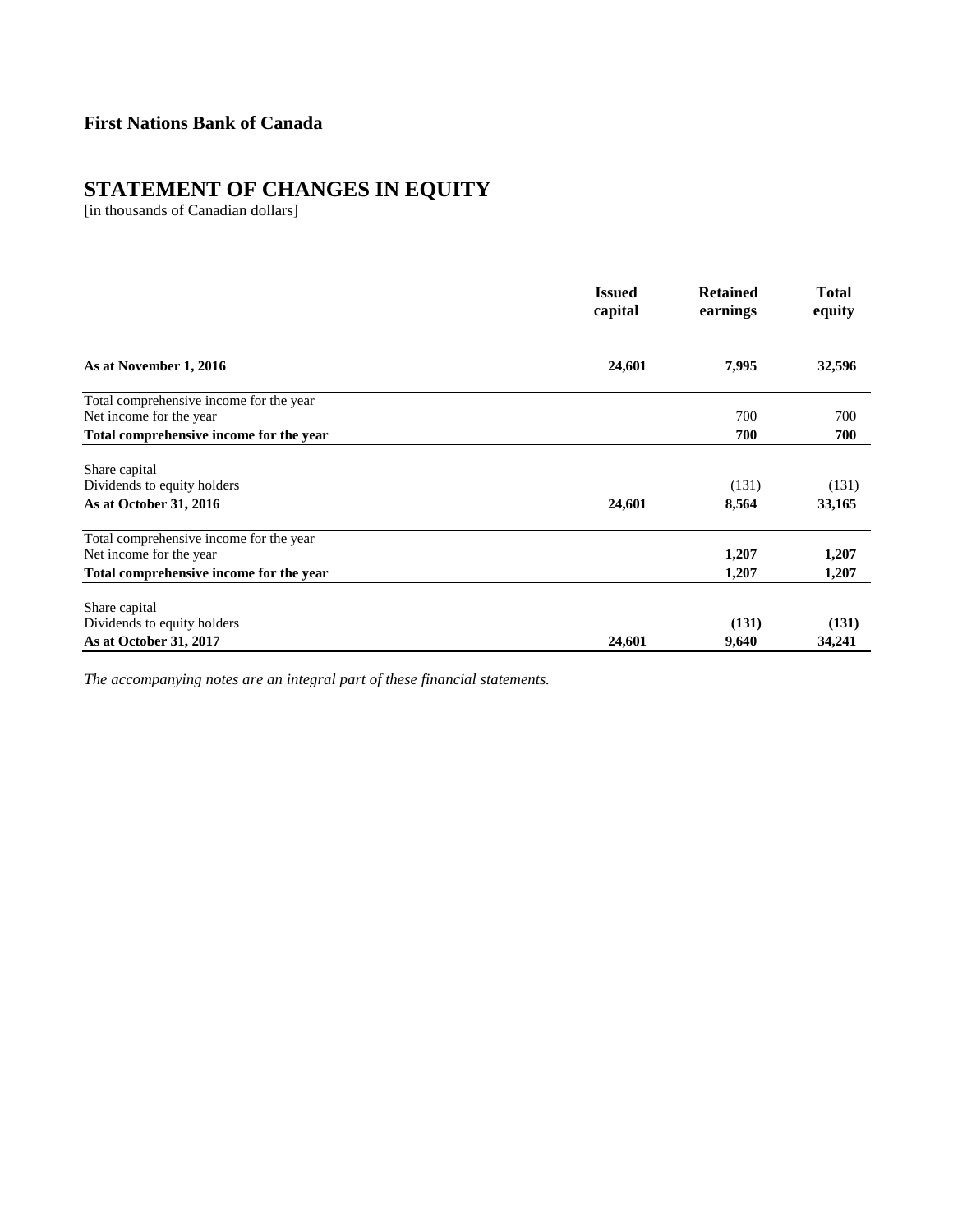# **STATEMENT OF CASH FLOWS**

For the year ended October 31 [in thousands of Canadian dollars]

|                                                                      | 2017      | 2016      |
|----------------------------------------------------------------------|-----------|-----------|
| <b>OPERATING ACTIVITIES</b>                                          |           |           |
| Income for the year                                                  | 1,207     | 700       |
| Adjustments:                                                         |           |           |
| Provision for credit losses                                          | 24        | 117       |
| Deferred income taxes                                                | (180)     | (163)     |
| Depreciation and amortization                                        | 1,232     | 1,238     |
| Amortization of subordinated debentures                              | 58        |           |
|                                                                      | 2,341     | 1,892     |
| Adjustments for changes in:                                          |           |           |
| Interest receivable                                                  | (118)     | (292)     |
| Interest payable                                                     | (114)     | (638)     |
| Other receivables                                                    | (139)     | (40)      |
| Derivative financial instrument                                      | 148       | (22)      |
| Other liabilities                                                    | 2,269     | (42)      |
|                                                                      | 2,046     | (1,034)   |
| Changes in:                                                          |           |           |
| Mortgage loans                                                       | (5,255)   | (6,816)   |
| Personal loans                                                       | (633)     | (103)     |
| <b>Business loans</b>                                                | (27,208)  | (3,304)   |
| Notice deposits                                                      | 78,872    | (12,656)  |
| Medium-term certificates                                             | (9,296)   | (23, 775) |
|                                                                      | 36,480    | (46, 634) |
| Net cash provided by (used in) operating activities                  | 40,867    | (45,776)  |
| <b>INVESTING ACTIVITIES</b>                                          |           |           |
| Purchase of property and equipment                                   | (323)     | (188)     |
| Additions to intangible assets                                       | (114)     | (141)     |
| Interest-bearing deposits with financial institutions                | (20,100)  | (40,000)  |
| Net cash used in investing activities                                | (20, 537) | (40, 329) |
|                                                                      |           |           |
| <b>FINANCING ACTIVITIES</b>                                          |           |           |
| Dividends paid to equity holders                                     | (131)     | (131)     |
| Net cash used in financing activities                                | (131)     | (131)     |
| Net increase (decrease) in cash and cash equivalents during the year | 20,199    | (86, 236) |
| Cash and cash equivalents, beginning of year                         | 58,365    | 144,601   |
| Cash and cash equivalents, end of year                               | 78,564    | 58,365    |
|                                                                      |           |           |
| <b>Operational cash flows from:</b>                                  |           |           |
| Interest paid                                                        | 2,945     | 3,501     |
| Income taxes paid                                                    | 538       | 395       |
|                                                                      |           |           |

*The accompanying notes are an integral part of these financial statements.*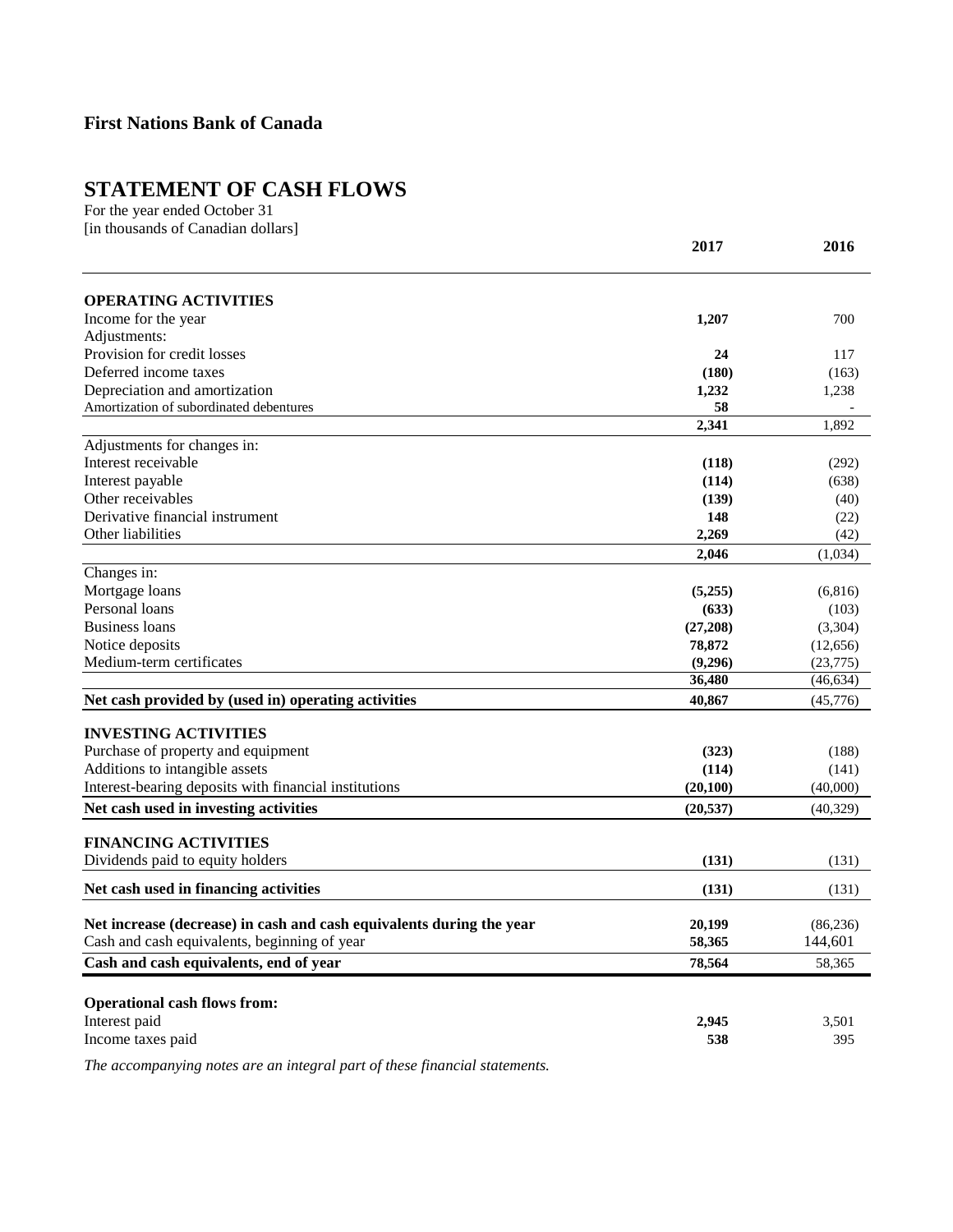## **NOTES TO FINANCIAL STATEMENTS**

[in thousands of Canadian dollars, unless otherwise indicated]

October 31, 2017

### **1. INCORPORATION AND NATURE OF OPERATIONS**

First Nations Bank of Canada (the Bank) is a bank domiciled in Canada. The Bank was incorporated under the Bank Act [1992 as amended] by Letters Patent dated November 19, 1996. The address of the Bank's registered office is 224 4<sup>th</sup> Avenue South, Saskatoon, Saskatchewan. The Bank is primarily involved in providing financial services to the Aboriginal marketplace in Canada.

### **2. BASIS OF PRESENTATION**

#### **Statement of compliance**

The financial statements have been prepared in accordance with International Financial Reporting Standards (IFRS) as issued by the International Accounting Standards Board (IASB) and as set out in the Handbook of the Chartered Professional Accountants of Canada (CPA Canada Handbook).

The accounting policies followed by the Bank, including the accounting requirements of the Office of the Superintendent of Financial Institutions Canada (OSFI), conform to IFRS and interpretations issued by the IFRS Interpretations Committee (IFRIC), as published by the IASB. The principal accounting policies applied in the preparation of the financial statements are set out below.

The financial statements were authorized for issue by the Board of Directors on December 12, 2017.

#### **Basis of measurement**

The financial statements have been prepared on the historical cost basis except for derivative financial instruments that have been measured at fair value. The carrying values of recognized assets that are hedged items in fair value hedges, and otherwise carried at amortized cost, are adjusted to record changes in fair value attributable to the risks that are being hedged.

#### **Use of estimates and judgements**

The preparation of the financial statements of the Bank in accordance with IFRS requires management to make judgements, estimates and assumptions that affect the application of accounting policies and the reported amounts of assets, liabilities, income and expenses. Actual results could differ from those estimates.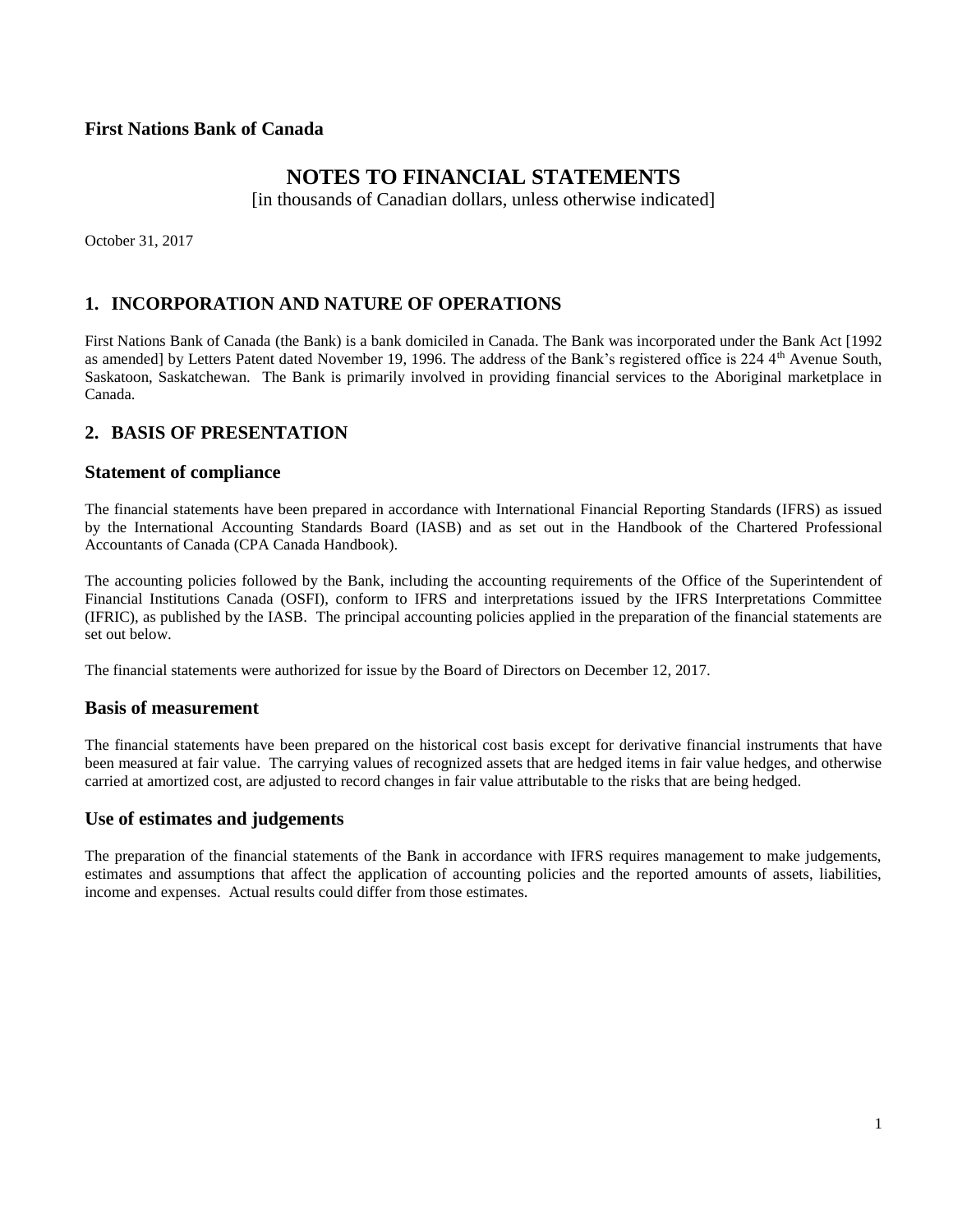## **NOTES TO FINANCIAL STATEMENTS**

[in thousands of Canadian dollars, unless otherwise indicated]

October 31, 2017

### **2. BASIS OF PRESENTATION (continued)**

Estimates and underlying assumptions are reviewed on an ongoing basis. Revisions to accounting estimates are recognized in the period in which the estimate is revised and in any future periods affected.

Information about significant areas of estimation uncertainty and critical judgements in applying accounting policies that have the most significant effect on the amounts recognized in the financial statements is discussed below and included in note 7: Loans and advances to customers and note 16: Financial assets and liabilities. Other significant estimates are discussed below.

#### *Depreciation/amortization policies and useful lives*

The Bank depreciates property and equipment and amortizes intangible assets over the estimated useful lives of the assets. In determining the estimated useful life of these assets, significant judgment by management is required. In determining these estimates, the Bank takes into account expectations of the in-service period of these assets. The Bank assesses the estimated useful life of these assets on an annual basis to ensure that they match the anticipated life of an asset from a revenue producing perspective. If the Bank determines that the useful life of an asset is different from the original assessment, changes to depreciation and amortization will be applied prospectively.

#### *Impairment losses on loans and advances*

The Bank reviews its individually significant loans and advances at each statement of financial position date to assess whether an impairment loss should be recorded in the income statement. In particular, management's judgement is required in the estimation of the amount and timing of future cash flows when determining the impairment loss. These estimates are based on assumptions and actual results may differ, resulting in future changes to the allowance. Management determines whether provision should be made due to incurred loss events for which there is objective evidence, but the effects of which are not yet evident. The collective assessment takes account of data from the loan portfolio, and management judgements on the effect of concentrations of risks on each portfolio classification. The impairment loss on loans and advances is disclosed in more detail in note 7.

#### *Taxes*

The Bank's income tax expense reflects an estimate of the cash taxes it expects to pay for the current year, as well as a provision for changes arising in the values of deferred tax assets and liabilities during the year. The tax value of these assets and liabilities is impacted by factors such as accounting estimates inherent in these balances, management's expectations about future operating results, and previous tax audits and differing interpretations of tax regulations by the taxable entity and the responsible tax authorities. Management assesses the likelihood of recovering value from deferred tax assets and adjusts the tax provision.

Deferred tax assets are recognized for all unused tax losses to the extent that it is probable that taxable profit will be available against which the losses can be utilized. Significant management judgment is required to determine the amount of deferred tax assets that can be recognized, based on the likely timing and the level of future taxable profits together with future tax planning strategies.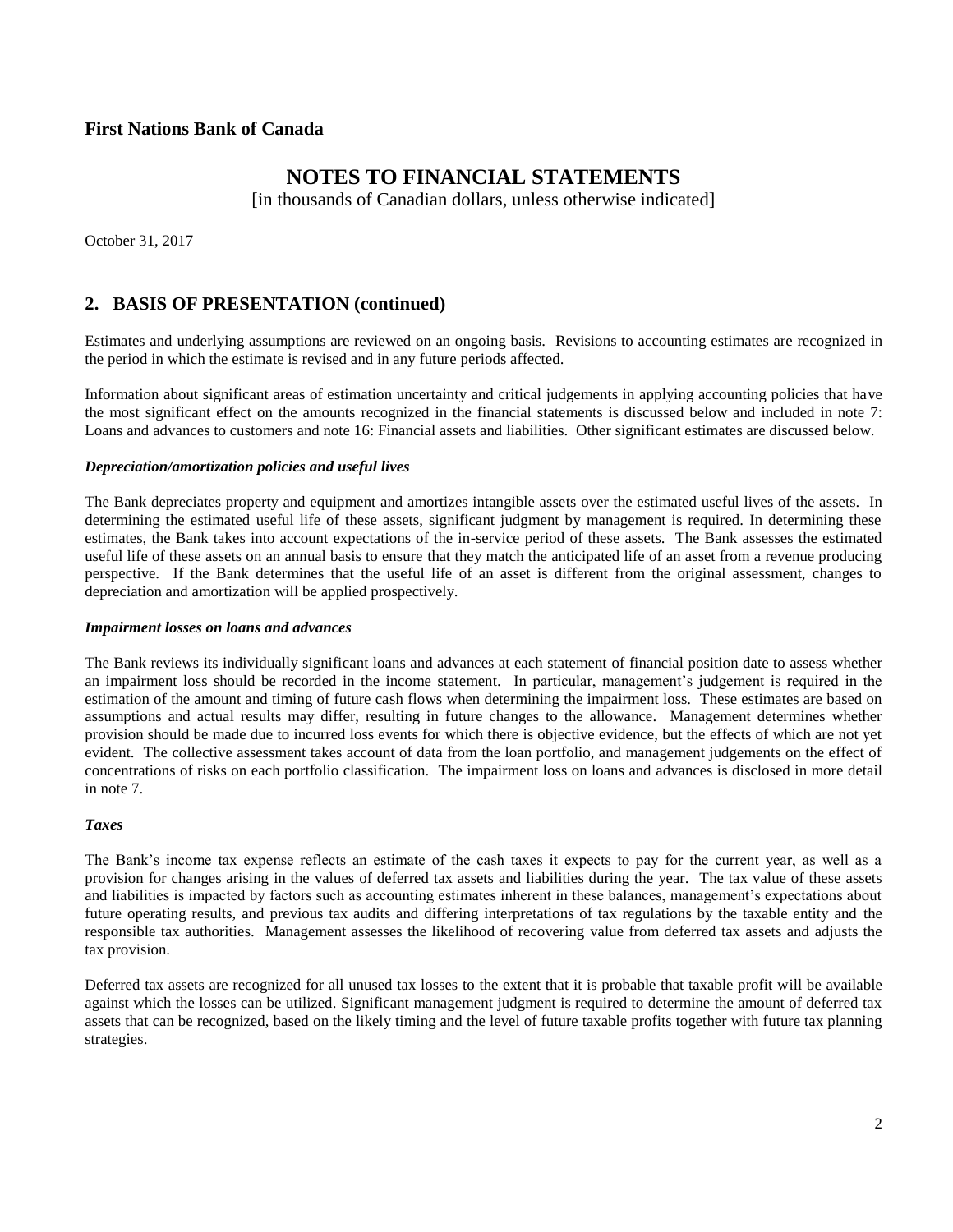## **NOTES TO FINANCIAL STATEMENTS**

[in thousands of Canadian dollars, unless otherwise indicated]

October 31, 2017

### **3. SIGNIFICANT ACCOUNTING POLICIES**

The accounting policies set out below have been applied consistently to all periods presented in these financial statements, unless otherwise indicated.

#### **Functional and presentation currency**

The financial statements are presented in Canadian dollars, which is the Bank's functional and presentation currency. All financial information presented in Canadian dollars has been rounded to the nearest thousand unless otherwise indicated.

#### **Foreign currency translation**

Transactions denominated in a foreign currency are translated into Canadian dollars at actual exchange rates prevailing at the time the transactions occurred. Monetary assets and liabilities denominated in foreign currencies are translated at the exchange rate prevailing on the financial position date and transactions are translated using the exchange rate prevailing at the date of transaction. Exchange gains or losses on translation of monetary assets and liabilities are included in net (loss) income in the period incurred.

#### **Cash and cash equivalents**

Cash and cash equivalents comprise cash on hand, non restricted current accounts and balances with financial institutionss as referred to in the statements of cash flow comprise cash on hand, non–restricted current accounts with financial institutions and amounts due on demand or with an original maturity of three months or less.

#### **Financial instruments**

At initial recognition, the Bank classifies its financial instruments in categories depending on the purpose for which the instruments were acquired including:

- derivatives recorded at fair value through profit or loss,
- held for trading,
- at fair value through profit or loss,
- available-for-sale investments,
- held-to-maturity financial investments; and
- loans and receivables.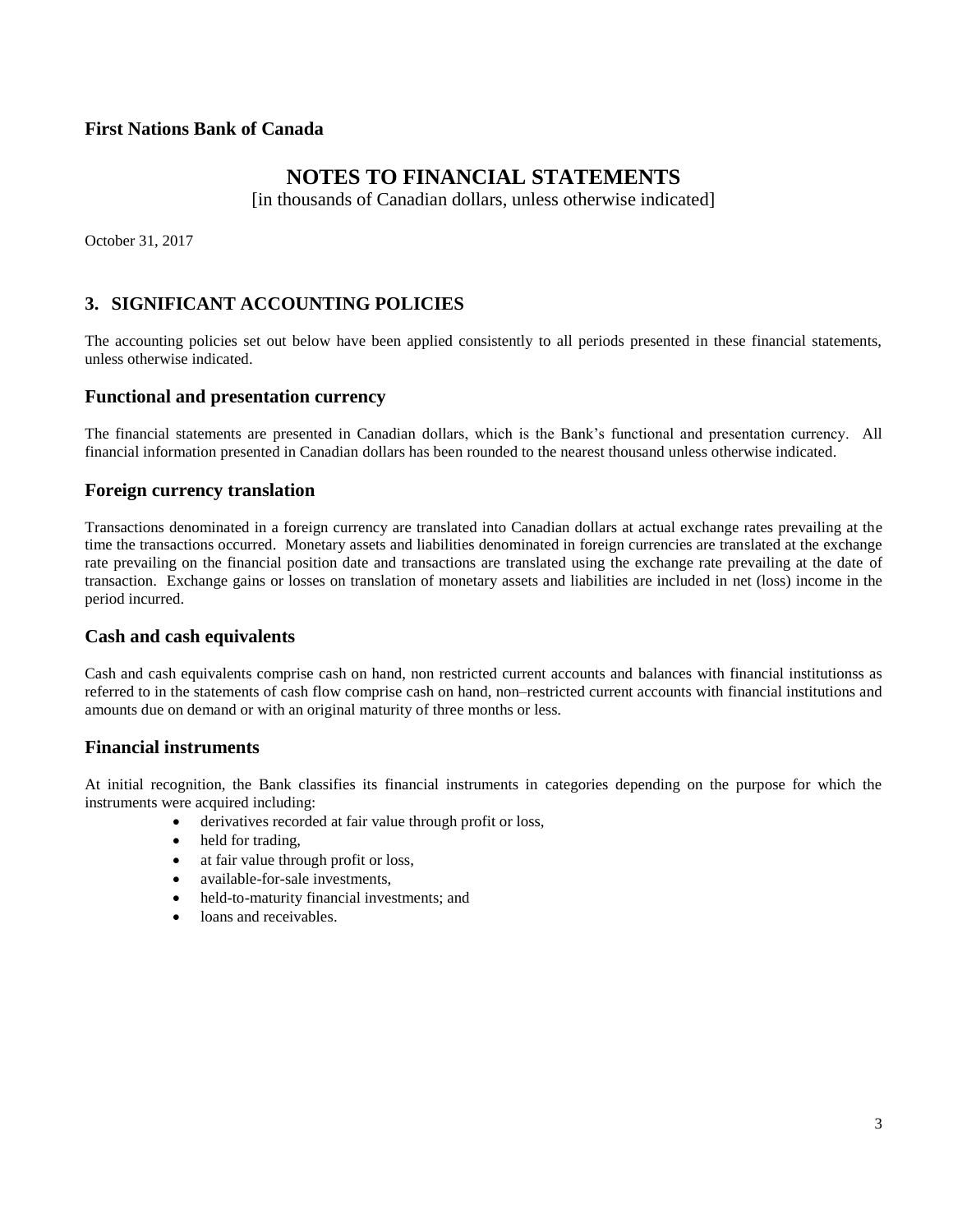## **NOTES TO FINANCIAL STATEMENTS**

[in thousands of Canadian dollars, unless otherwise indicated]

October 31, 2017

## **3. SIGNIFICANT ACCOUNTING POLICIES (continued)**

#### **Financial assets**

#### *Fair value through profit or loss*

A financial asset is classified in this category if acquired principally for the purpose of selling or repurchasing in the short-term. Derivatives are also included in this category unless they are designated as hedges. Financial instruments in this category are recognized initially and subsequently at fair value, with changes in fair value recognized in the statements of comprehensive income through the profit and loss account.

The Bank does not have any financial assets that are classified as, at fair value through profit or loss, held for trading, availablefor-sale investments and held-to-maturity investments.

#### *Loans and receivables*

Loans are non-derivative financial assets with fixed or determinable payments that are not quoted in an active market other than those:

- that the Bank intends to sell immediately or in the near term and those that the Bank, upon initial recognition, designates as at fair value through profit or loss;
- that the Bank, upon initial recognition, designates as available-for-sale; and
- for which the Bank may not recover substantially all of its initial investment, other than because of credit deterioration, and that the Bank does not intend to sell immediately or in the near term.

Loans are initially measured at fair value plus direct transaction costs and subsequently measured at amortized cost using the effective interest rate method, net of an impairment allowance for credit losses and income. Interest income is recorded on an accrual basis until such time as the loan is classified as impaired.

Interest income is thereafter recognized using the rate of interest used to discount the future cash flows for the purpose of measuring the impairment loss. The resultant carrying value is then continually assessed for impairment at each reporting period and, if necessary, additional impairment losses are recognized.

The Bank considers evidence of impairment for loans at both the individual and collective level.

An impaired loan is any loan where, in management's opinion, there has been a deterioration of credit quality to the extent that the Bank no longer has reasonable assurance as to the timely collection of the full amount of the principal and interest.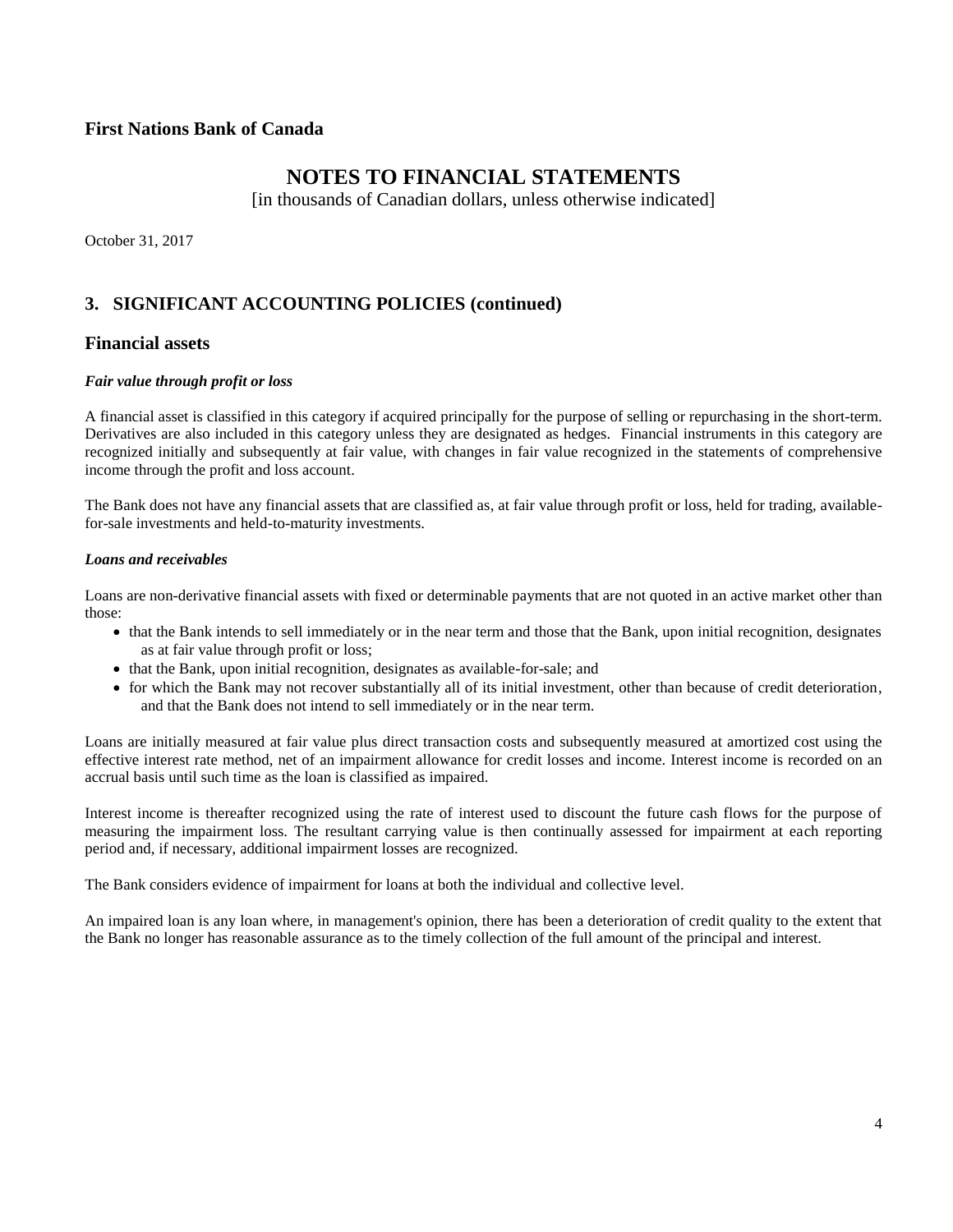## **NOTES TO FINANCIAL STATEMENTS**

[in thousands of Canadian dollars, unless otherwise indicated]

October 31, 2017

### **3. SIGNIFICANT ACCOUNTING POLICIES (continued)**

#### **Financial assets (continued)**

#### *Derecognition*

A financial asset (or, where applicable, a part of a financial asset or part of a group of similar financial assets) is derecognized when:

- the rights to receive cash flows from the asset have expired; or
- the Bank has transferred its rights to receive cash flows from the asset or has assumed an obligation to pay the received cash flows in full without material delay to a third party under a "pass-through" arrangement; and either (a) the Bank has transferred substantially all the risks and rewards of the asset, or (b) the Bank has neither transferred nor retained substantially all the risks and rewards of the asset, but has transferred control of the asset.

#### *Renegotiated loans*

Where possible, the Bank seeks to restructure loans rather than to take possession of collateral. This may involve extending the payment arrangements and the agreement of new loan conditions. Once the terms have been renegotiated, any impairment is measured using the original effective interest rate (EIR) as calculated before the modification of terms and the loan is no longer considered past due. Management continually reviews renegotiated loans to ensure that all criteria are met and that future payments are likely to occur. The loans continue to be subject to an individual or collective impairment assessment, calculated using the loan's original EIR.

#### **Financial liabilities**

Financial liabilities within the scope of IAS 39, "Financial Instruments: Recognition and Measurement" are classified as financial liabilities at fair value through profit or loss, loans and borrowings, or as derivatives, as appropriate. The Bank determines the classification of its financial liabilities at initial recognition.

The Bank does not have any financial liabilities that are classified at fair value through profit or loss. All financial liabilities are recognized initially at fair value plus, in the case of debts due to customers, directly attributable transaction costs. Financial liabilities are classified as current liabilities if payment is due within twelve months; otherwise, they are presented as noncurrent liabilities. The Bank's financial liabilities include interest-bearing deposits (i.e. due to customers) borrowings and other payables.

#### *Derivatives recorded at fair value through profit or loss*

The Bank uses interest rate swap derivatives to manage its exposure to interest rate risks. Derivatives are recorded at fair value and carried as assets when their fair value is positive and as liabilities when their fair value is negative. When hedge accounting is not applied, the change in the fair value of the derivative is always recognized in the comprehensive (loss) income.

#### *Other payables*

Liabilities for all other payables are carried at the value of the consideration to be paid in the future for services received, whether or not already billed to the Bank.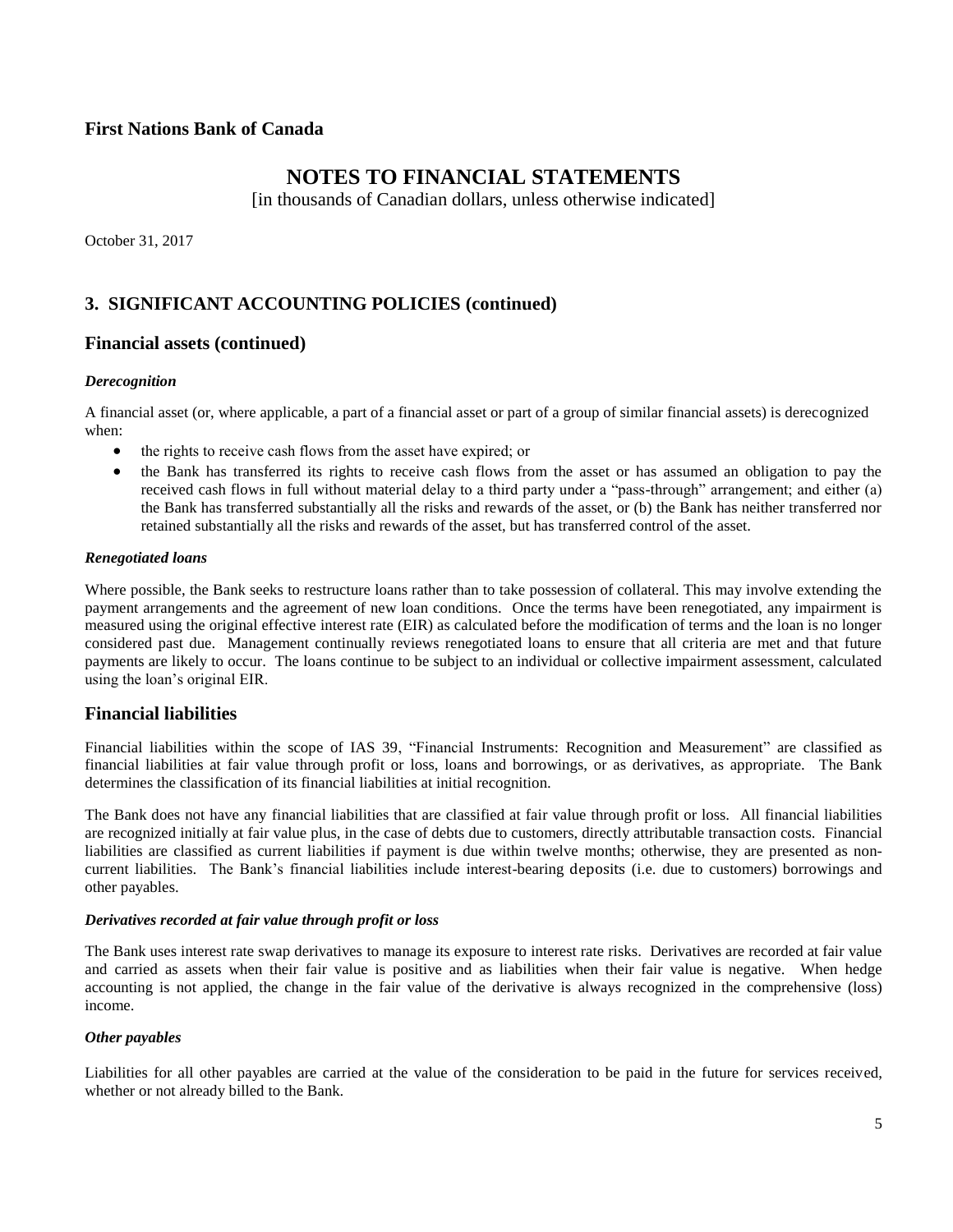## **NOTES TO FINANCIAL STATEMENTS**

[in thousands of Canadian dollars, unless otherwise indicated]

October 31, 2017

## **3. SIGNIFICANT ACCOUNTING POLICIES (continued)**

#### **Financial liabilities (continued)**

#### *Derecognition*

A financial liability is derecognized when the obligation under the liability is discharged or cancelled or expires. When an existing financial liability is replaced by another from the same lender on substantially different terms, or the terms of an existing liability are substantially modified, such an exchange or modification is treated as a derecognition of the original liability and the recognition of a new liability, and the difference in the respective carrying amounts is recognized in the statement of comprehensive (loss) income.

#### **Fair value of financial instruments**

Fair value is the amount for which a financial instrument could be exchanged between knowledgeable and willing parties in an arms' length transaction. The carrying amounts of the Bank's financial assets and financial liabilities do not significantly differ from their fair values due to their short maturities. The Bank utilizes derivatives to hedge its exposure to fluctuation in interest rates.

#### **Offsetting of financial instruments**

Financial assets and financial liabilities are offset and the net amount reported in the statement of financial position if there is a currently enforceable legal right to offset the recognized amounts and there is an intention to settle on a net basis, or to realize the assets and settle the liabilities simultaneously.

#### **Impairment allowance for credit losses**

An allowance is maintained that is considered adequate to absorb all credit-related losses in the Bank's portfolio of loans and mortgages. The allowance is deducted from the applicable asset in the statement of financial positions.

The impairment allowance consists of individual and collective allowances.

Individual allowances include all of the accumulated provisions for losses on particular assets required to reduce the book values to estimated realizable amounts in the ordinary course of business.

Collective allowances include all the accumulated provisions for losses that are considered to have occurred but cannot be determined on an item-by-item basis. The level of the collective allowance depends upon an assessment of business and economic conditions, historical and expected loss experience, loan portfolio composition and other relevant indicators. The resulting allowance is considered adequate, when combined with the individual allowances, to absorb all credit losses in the portfolio.

Loans are written off, either partially or in full, against the related allowance for credit losses when management judges that there is no realistic prospect of future recovery in respect of amounts written off.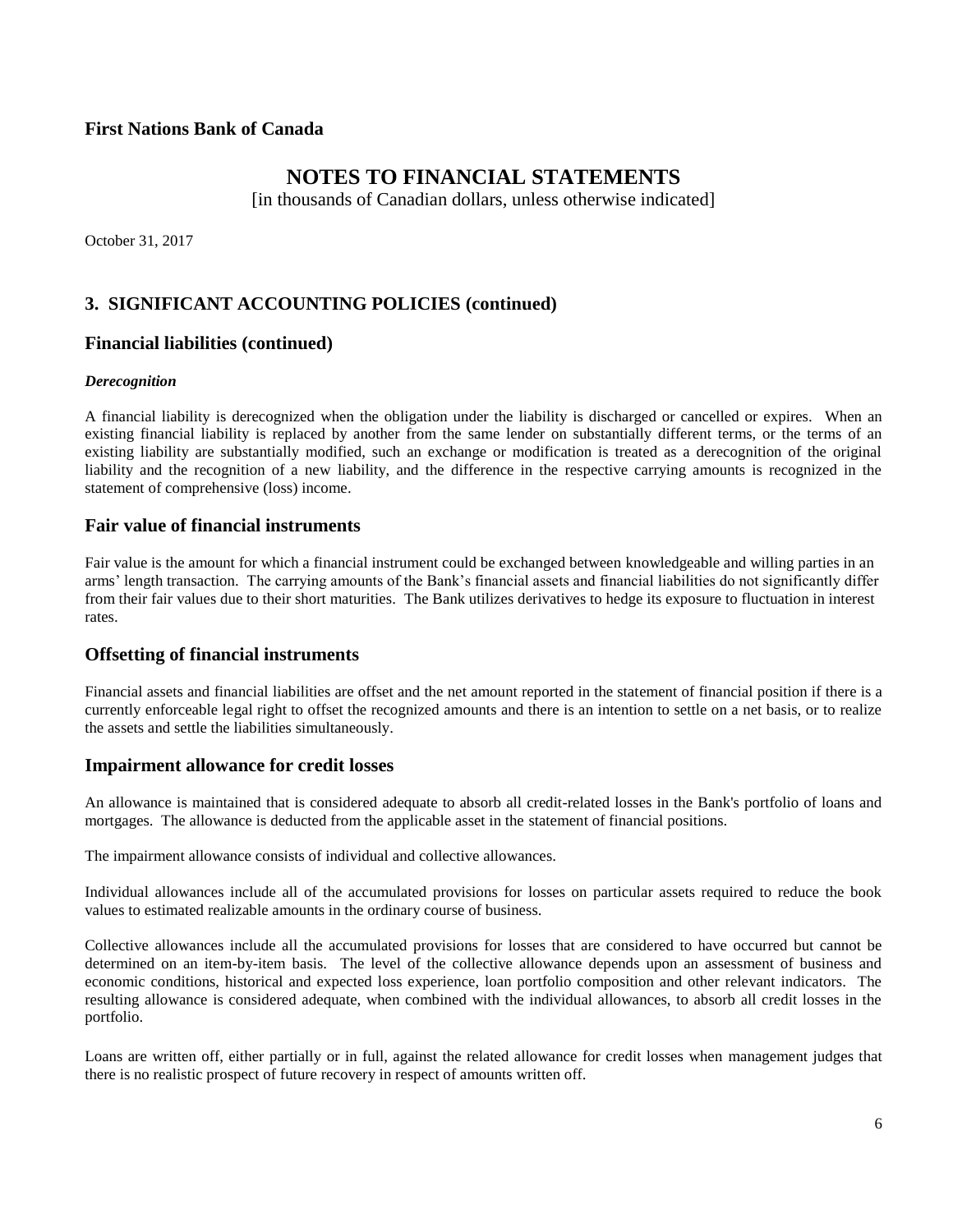## **NOTES TO FINANCIAL STATEMENTS**

[in thousands of Canadian dollars, unless otherwise indicated]

October 31, 2017

## **3. SIGNIFICANT ACCOUNTING POLICIES (continued)**

#### **Hedge accounting**

The Bank makes use of interest rate swap derivative instruments to manage interest rates exposures. In order to manage particular risks, the Bank applies hedge accounting for transactions which meet specified criteria.

At inception of the hedge relationship, the Bank formally documents the relationship between the hedged item and the hedging instrument, including the nature of the risk, the risk management objective and strategy for undertaking the hedge and the method that will be used to assess the effectiveness of the hedging relationship at inception and on an ongoing basis. At each hedge effectiveness assessment date, a hedge relationship must be expected to be highly effective on a prospective basis and demonstrate that it was effective (retrospective effectiveness) for the designated period in order to qualify for hedge accounting. A formal assessment is undertaken by comparing the hedging instrument's effectiveness in offsetting the changes in fair value or cash flows attributable to the hedged risk in the hedged item, both at inception and at each quarter end on an ongoing basis. A hedge is expected to be highly effective if the changes in fair value or cash flows attributable to the hedged risk during the period for which the hedge is designated were offset by the hedging instrument in a range of 80% to 125% and were expected to achieve such offset in future periods. Hedge ineffectiveness is recognized in the income statement.

#### **Fair value hedges**

For designated and qualifying fair value hedges, the cumulative change in the fair value of a hedging derivative is recognized in the income statement. Meanwhile, the cumulative change in the fair value of the hedged item attributable to the risk hedged is recorded as part of the carrying value of the hedged item in the statement of financial position and is also recognized in the statement of comprehensive (loss) income through profit or loss.

If the hedging instrument expires or is sold, terminated or exercised, or where the hedge no longer meets the criteria for hedge accounting, the hedge relationship is discontinued prospectively. For hedged items recorded at amortized cost, the difference between the carrying value of the hedged item on termination and the face value is amortized over the remaining term of the original hedge using the recalculated EIR method. If the hedged item is derecognized, the unamortized fair value adjustment is recognized immediately in the income statement.

#### **Share-based payments - Cash-settled transactions**

The Company has a cash-based option plan for a senior executive. The cost of cash-settled transactions is measured initially at fair value at the grant date. This fair value is expensed over the period until the vesting date with recognition of a corresponding liability. The liability is re-measured to fair value at each reporting date up to, and including the settlement date, with changes in fair value recognised in employee benefits expense.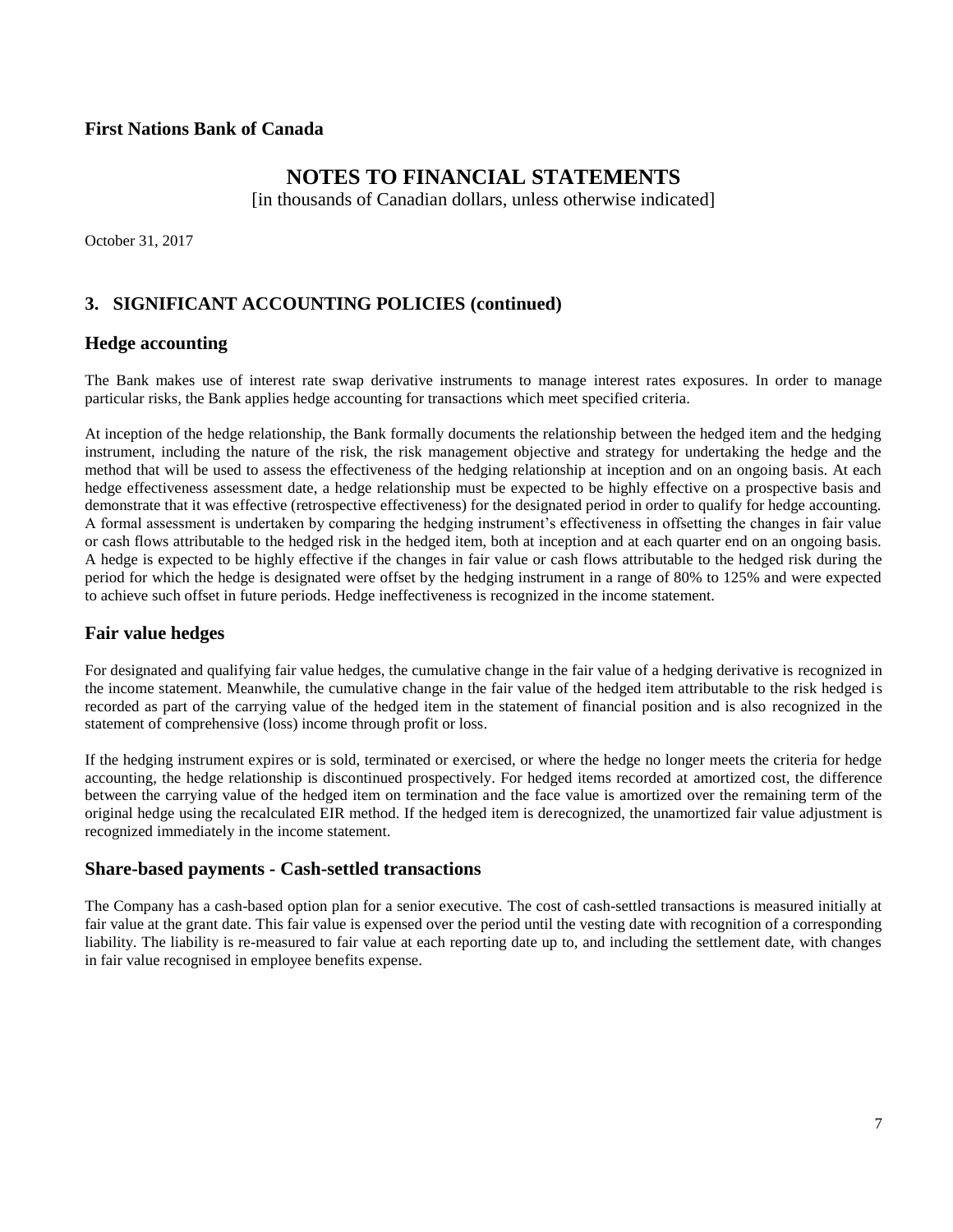## **NOTES TO FINANCIAL STATEMENTS**

[in thousands of Canadian dollars, unless otherwise indicated]

October 31, 2017

## **3. SIGNIFICANT ACCOUNTING POLICIES (continued)**

#### **Property and equipment**

Items of property and equipment are measured at cost less accumulated depreciation and accumulated impairment losses, if any. When parts of an item of property or equipment have different useful lives, they are accounted for as separate items (major components) of property and equipment.

The gain or loss on disposal of an item of property and equipment is determined by comparing the proceeds from disposal with the carrying amount of the item of property and equipment, and is recognized in non-interest income or expense in the statement of comprehensive (loss) income.

Depreciation is recognized over the estimated lives of each part of an item of property and equipment since this most closely reflects the expected pattern of consumption of the future economic benefits embodied in the asset.

The estimated useful lives for the current and comparative years and depreciation methods are as follows:

| Furniture, fixtures and other equipment | 20% declining balance                      |
|-----------------------------------------|--------------------------------------------|
| Leasehold improvements                  | straight-line over the expected lease term |
| Computer equipment                      | straight-line over 3 years                 |
| Branch prototype project                | straight-line over the expected lease term |

Depreciation methods, useful lives and residual values are reassessed at each reporting date and adjusted if appropriate.

#### **Intangible assets**

Intangible assets with finite lives are stated at cost less accumulated amortization and accumulated impairment losses.

Expenditures on internally generated intangible assets are recognized as assets when the Bank is able to demonstrate its intention and ability to complete the development and use the intangible assets in a manner that will generate future economic benefits, and can reliably measure the costs to complete the development. The capitalized costs of internally generated intangible assets include all costs directly attributable to developing the intangible assets and capitalized borrowing costs, and are amortized over their useful lives. Subsequent expenditure on intangible assets is capitalized only when it increases the future economic benefits embodied in the specific asset to which it relates. All other expenditure is expensed as incurred.

Amortization is recognized in profit or loss on a straight-line basis over the estimated useful lives of intangible assets from the date that they are available for use, since this most closely reflects the expected pattern of consumption of the future economic benefits embodied in the assets. The estimated useful lives for the current and comparative year are as follows:

| Website development | straight-line over 3 years                 |
|---------------------|--------------------------------------------|
| Computer systems    | straight-line over 10 years                |
| Small market branch | straight-line over the expected lease term |

Amortization methods, useful lives and residual values are reviewed at each financial year-end and adjusted if appropriate.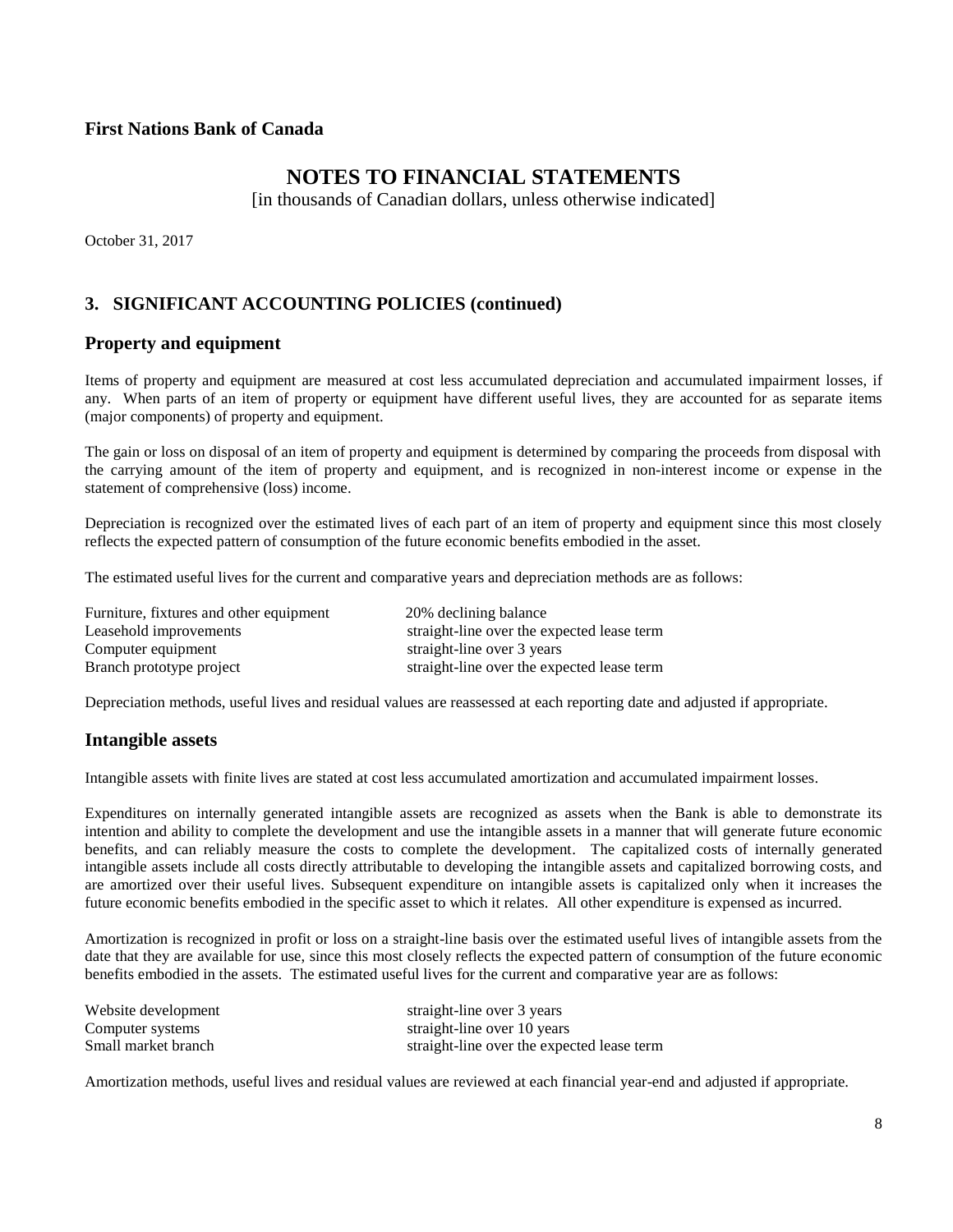## **NOTES TO FINANCIAL STATEMENTS**

[in thousands of Canadian dollars, unless otherwise indicated]

October 31, 2017

## **3. SIGNIFICANT ACCOUNTING POLICIES (continued)**

#### **Impairment of non-financial assets**

At the end of each reporting period, the Bank reviews the carrying amounts of its property and equipment and intangible assets to determine whether there is any indication that those assets have suffered an impairment loss. If any such indication exists, the recoverable amount of the asset is estimated in order to determine the extent of the impairment loss (if any). Where it is not possible to estimate the recoverable amount of an individual asset, the Bank estimates the recoverable amount of the cashgenerating unit ("CGU") to which the asset belongs. Where a reasonable and consistent basis of allocation can be identified, corporate assets are also allocated to individual CGU, or otherwise they are allocated to the CGU for which a reasonable and consistent allocation basis can be identified.

Recoverable amount is the higher of fair value less costs to sell and value in use. In assessing value in use, the estimated future cash flows are discounted to their present value using a pre-tax discount rate that reflects current market assessments of the time value of money and the risks specific to the asset for which the estimates of future cash flows have not been adjusted.

If the recoverable amount of an asset (or CGU) is estimated to be less than its carrying amount, the carrying amount of the asset (or CGU) is reduced to its recoverable amount. An impairment loss is recognized immediately in the income statement, unless the relevant asset is carried at a revalued amount, in which case the impairment loss is treated as a revaluation decrease.

Where an impairment loss subsequently reverses, the carrying amount of the asset (or CGU) is increased to the revised estimate of its recoverable amount, but so that the increased carrying amount does not exceed the carrying amount that would have been determined had no impairment loss been recognized for the asset (or CGU) in prior years. A reversal of an impairment loss is recognized immediately in the income statement, unless the relevant asset is carried at a revalued amount, in which case the reversal of the impairment loss is treated as a revaluation increase.

#### **Deferred costs**

Deferred costs include the cash rebates paid on cash back mortgages which are deferred and amortized over the term of the mortgage. Deferred costs also include prepaid insurance costs.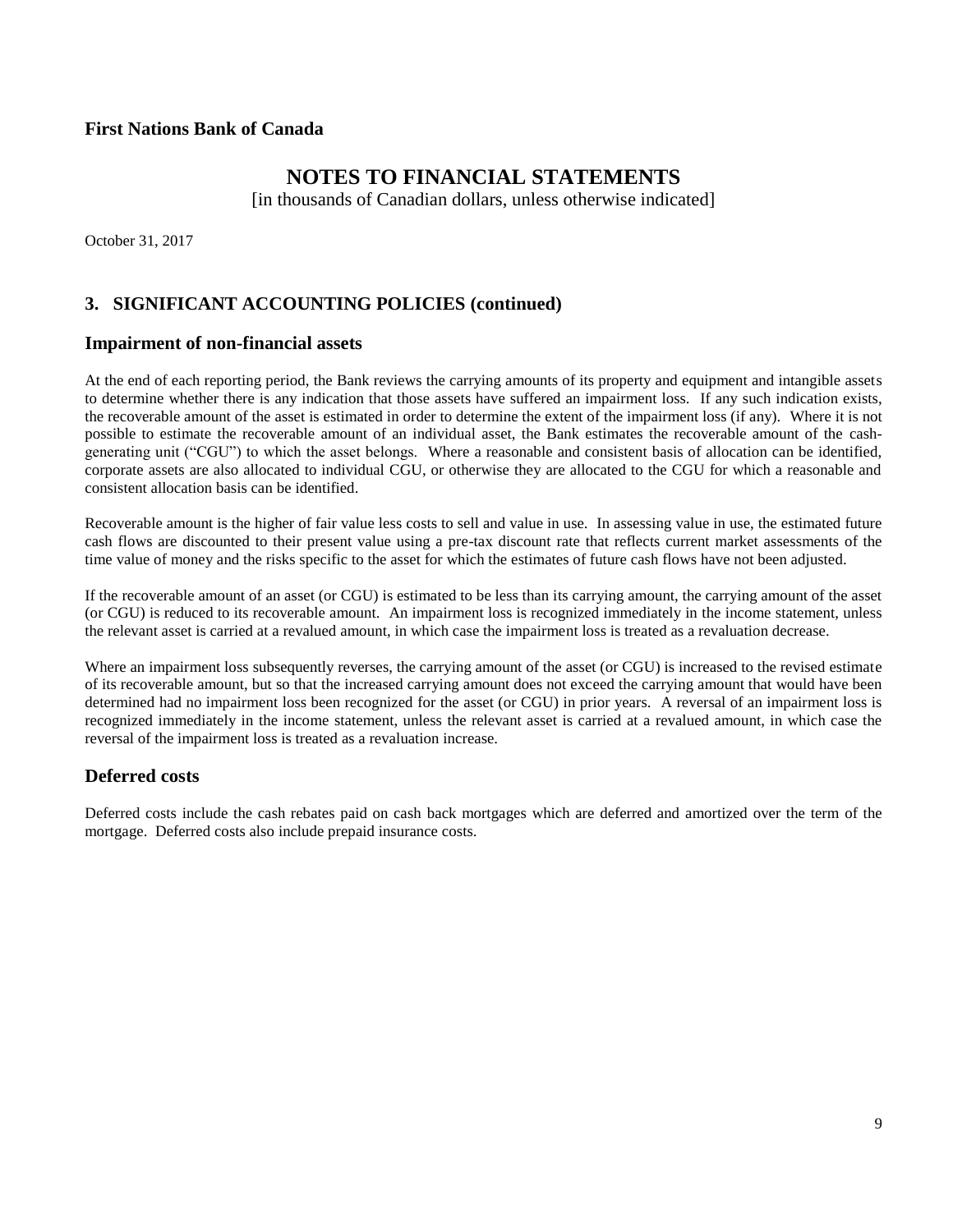## **NOTES TO FINANCIAL STATEMENTS**

[in thousands of Canadian dollars, unless otherwise indicated]

October 31, 2017

## **3. SIGNIFICANT ACCOUNTING POLICIES (continued)**

#### **Income taxes**

Income tax expense comprises current and deferred tax. Current tax and deferred tax are recognized in income or loss except to the extent that it relates to items recognized directly in equity or in other comprehensive (loss) income.

Current tax is the expected tax payable or receivable on the taxable income or loss for the year, using tax rates enacted or substantively enacted at the reporting date, and any adjustment to tax payable in respect of previous years. Current tax payable also includes any tax liability arising from the declaration of dividends.

Deferred tax is recognized in respect of temporary differences between the carrying amounts of assets and liabilities for financial reporting purposes and the amounts used for taxation purposes. Deferred tax is not recognized for:

- temporary differences on the initial recognition of assets or liabilities in a transaction that is not a business combination and that affects neither accounting nor taxable profit or loss;
- temporary differences related to investments in subsidiaries to the extent that it is probable that they will not reverse in the foreseeable future; and
- temporary differences arising on the initial recognition of goodwill.

Deferred tax is measured at the tax rates that are expected to be applied to the temporary differences when they reverse, based on the laws that have been enacted or substantively enacted by the reporting date.

Deferred tax assets and liabilities are offset if there is a legally enforceable right to offset current tax liabilities against current tax assets, and they relate to taxes levied by the same tax authority on the same taxable entity, or on different tax entities, but they intend to settle current tax liabilities and assets on a net basis or their tax assets and liabilities will be realized simultaneously.

A deferred tax asset is recognized for unused tax losses, tax credits and deductible temporary differences to the extent that it is probable that future taxable incomes will be available against which they can be utilized. Deferred tax assets are reviewed at each reporting date and are reduced to the extent that it is no longer probable that the related tax benefit will be realized.

#### **Leases - Bank as lessee**

The determination of whether an arrangement is a lease, or contains a lease, is based on the substance of the arrangement and requires an assessment of whether the fulfilment of the arrangement is dependent on the use of a specific asset or assets and the arrangement conveys a right to use the asset.

Leases that transfer substantially all the benefits and risks of ownership to the Bank are recorded as finance lease assets within property and equipment. Costs for all other leases are recorded as operating expense as incurred. For further details on operating leases please refer to note 18.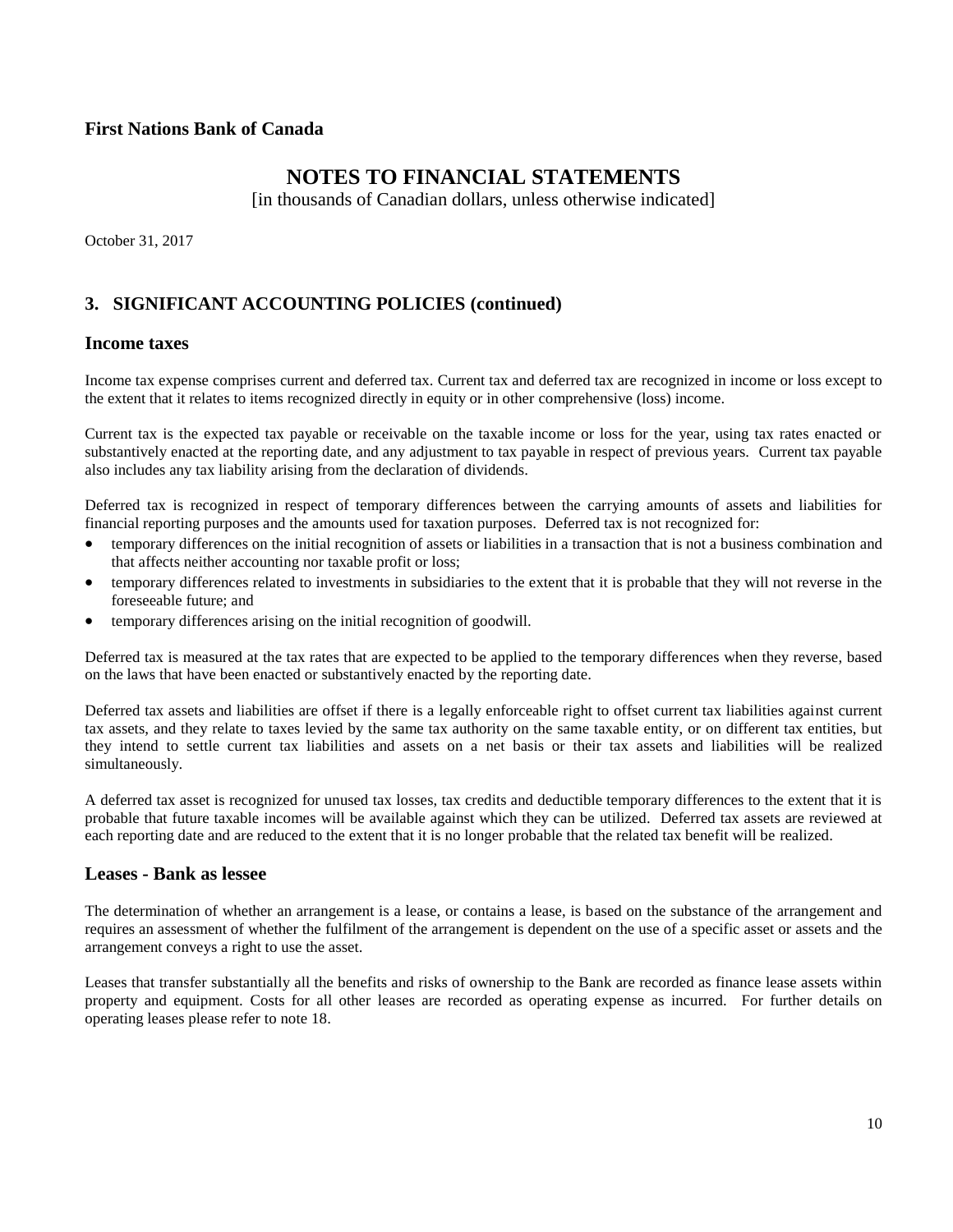## **NOTES TO FINANCIAL STATEMENTS**

[in thousands of Canadian dollars, unless otherwise indicated]

October 31, 2017

## **3. SIGNIFICANT ACCOUNTING POLICIES (continued)**

#### **Provisions**

A provision is recognized if, as a result of a past event, the Bank has a present legal or constructive obligation that can be estimated reliably and it is probable that an outflow of economic benefits will be required to settle the obligation. Provisions are determined by discounting the expected future cash flows at a rate that reflects current market assessments of the time value of money and the risks specific to the liability.

#### **Contingencies**

Management applies its judgment to the fact patterns and advice it receives from its legal counsel and other advisors in assessing if an obligation is probable (i.e. more likely than not) or remote. This judgment application is used to determine if the obligation is recognized as a liability, as a provision, or disclosed as a contingent liability.

#### **Income and expense recognition**

Income is recognized to the extent that it is probable that the economic benefits will flow to the Bank and the revenue can be reliably measured. The following specific recognition criteria must also be met before revenue is recognized.

For all financial instruments measured at amortized cost and financial instruments designated at fair value through profit or loss, interest income or expense is recorded using the EIR. EIR is the rate that exactly discounts estimated future cash payments or receipts through the expected life of the financial instrument or a shorter period, where appropriate, to the net carrying amount of the financial asset or financial liability. The calculation takes into account all contractual terms of the financial instrument and includes any fees or incremental costs that are directly attributable to the instrument and are an integral part of the EIR, but not future credit losses. The carrying amount of the financial asset or financial liability is adjusted if the Bank revises its estimates of payments or receipts. The adjusted carrying amount is calculated based on the original EIR and the change in carrying amount is recorded as "Interest income" for financial assets and "Interest expense" for financial liabilities.

Once the recorded value of a financial asset or a group of similar financial assets has been reduced due to an impairment loss, interest income continues to be recognized using the rate of interest used to discount the future cash flows for the purpose of measuring the impairment loss.

#### **Fee and commission income**

Fees earned for the provision of services over a period of time are accrued over that period. These fees include commission income and other management fees.

Loan commitment fees for loans that are likely to be drawn down and other credit related fees are deferred (together with any incremental costs) and recognized as an adjustment to the EIR on the loan. When it is unlikely that a loan will be drawn down, the loan commitment fees are recognized over the commitment period on a straight-line basis.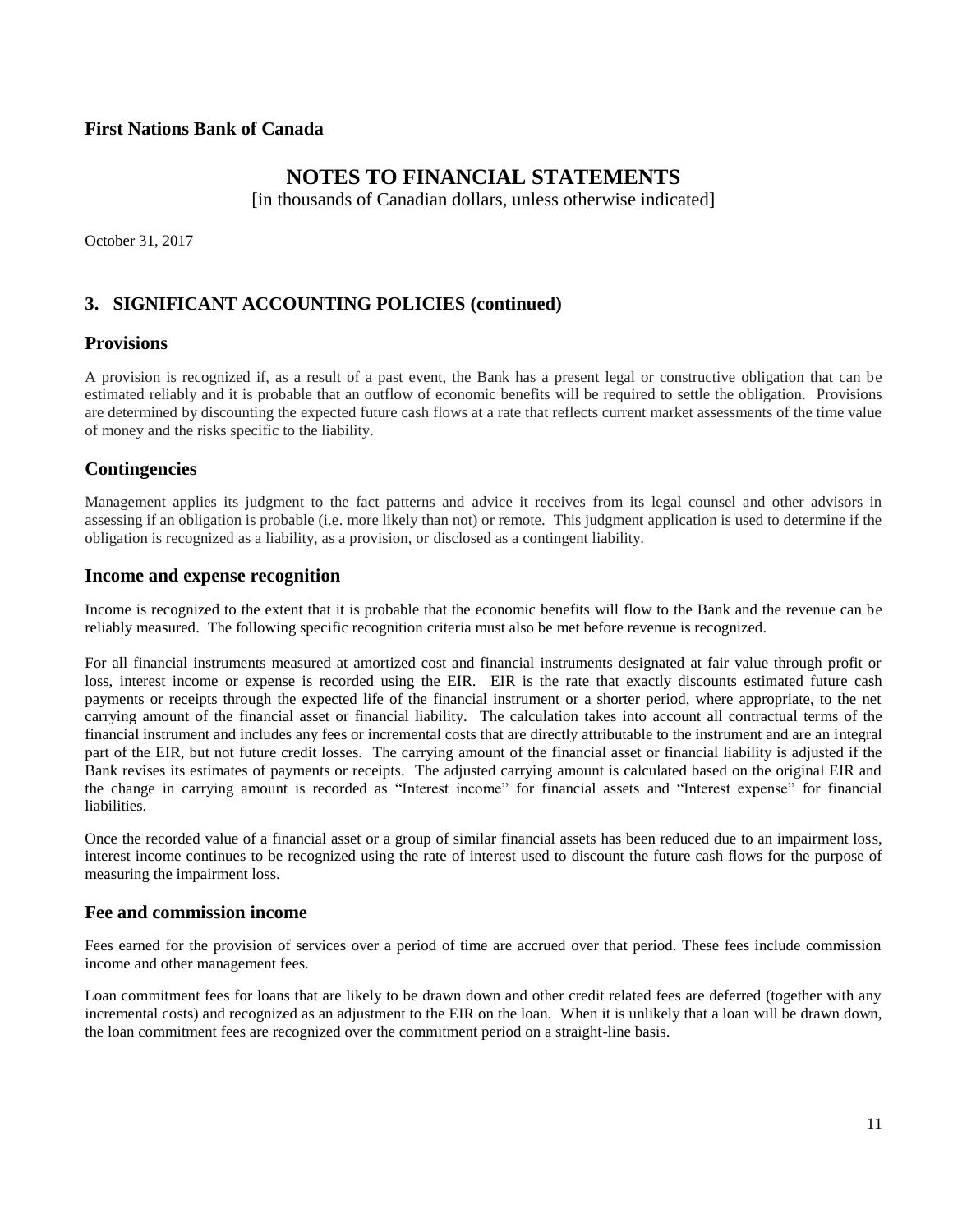## **NOTES TO FINANCIAL STATEMENTS**

[in thousands of Canadian dollars, unless otherwise indicated]

October 31, 2017

## **3. SIGNIFICANT ACCOUNTING POLICIES (continued)**

#### **Standards issued but not yet effective**

The standards and interpretations that are issued, but not yet effective, up to the date of issuance of the Bank's financial statements are disclosed below. The Bank intends to adopt these standards, if applicable, when they become effective.

#### *IFRS 9- Financial Instruments*

IFRS 9 "Financial Instruments" – Issued July 2014, IFRS 9 replaces IAS 39 "Financial Instruments: Recognition and Measurement". IFRS 9 is mandatorily effective for annual periods beginning on or after January 1, 2018, which will be November 1, 2018 for the Bank. Although early application is permitted if an entity applies all the requirements of the standard early, OSFI has issued the final version of the Advisory titled "Early adoption of IFRS 9 *Financial Instruments* for Domestic Systemically Important Banks". All domestic systemically important banks (D-SIBs), are required to early adopt IFRS 9 for the annual period beginning November 1, 2017. All other Federally Regulated Entities (FREs) using October 31 year-end, including the Bank are also permitted to adopt IFRS 9 on November 1, 2017 if they wish. The Bank will be adopting IFRS 9 on November 1, 2018.

IFRS 9 provides a new approach for the classification of financial assets, which shall be based on the cash flow characteristics of the asset and the business model of the portfolio in which the asset is held. IFRS 9 also introduces an expected loss impairment model that is applied to all financial instruments held at amortized cost or fair value through OCI. Under the expected loss model, entities are required to recognize 12-month expected credit losses from the date a financial instrument is first recognized and to recognize lifetime expected credit losses when the credit risk on the financial instrument has increased significantly. Hedge accounting guidance has been changed to better align the accounting with risk management activities. However, IFRS 9 allows the existing hedge accounting requirements under IAS 39 to continue in place of the hedge accounting requirements under IFRS 9, pending the completion of the IASB's project on macro hedging.

The Bank is currently assessing the impact of adopting IFRS 9 on its financial statements supported by a governance framework and implementation plan.

#### *IFRS 15- Revenue from Contracts with Customers*

The IASB issued IFRS 15, which outlines a single comprehensive model for entities to use in accounting for revenue from customers. The standard outlines the principles an entity must apply to measure and recognize revenue relating to contracts with customers. The core principle is that an entity will recognize revenue when it transfers promised goods or services to customers at an amount that reflects the consideration to which the entity expects to be entitled in exchange for transferring goods or services.

IFRS 15 also significantly expands the current disclosure requirements about revenue recognition. In July 2015, the IASB confirmed a one-year deferral of the effective date to annual periods beginning on or after January 1, 2018, which will be November 1, 2018, for the Bank. The Bank is currently assessing the impact to its current revenue recognition policies and reporting processes.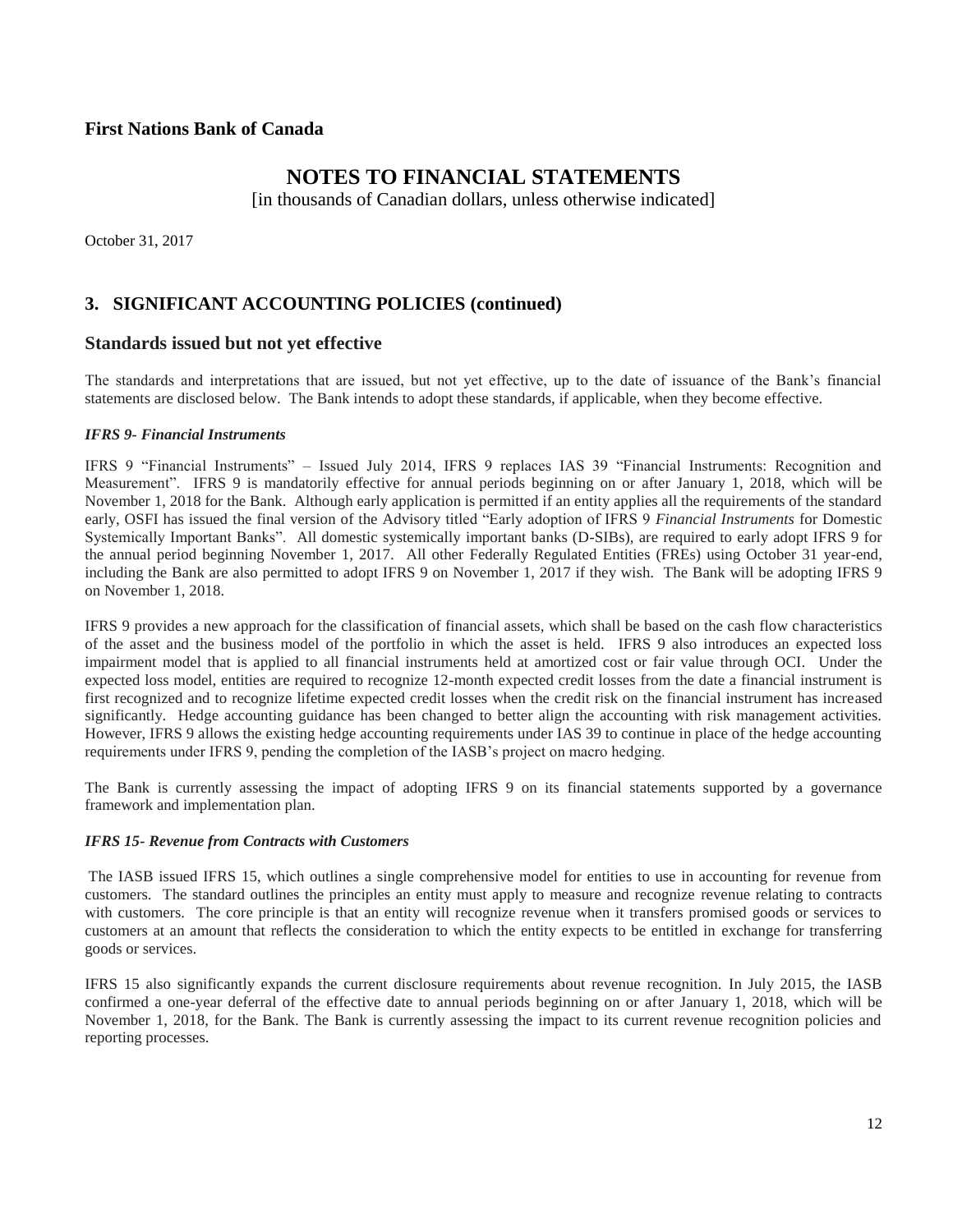## **NOTES TO FINANCIAL STATEMENTS**

[in thousands of Canadian dollars, unless otherwise indicated]

October 31, 2017

## **3. SIGNIFICANT ACCOUNTING POLICIES (continued)**

#### *Leases*

In January 2016, the IASB issued IFRS 16, Leases (IFRS 16), which will replace IAS 17, introducing a single lessee accounting model for all leases by eliminating the distinction between operating and financing leases. IFRS 16 requires lessees to recognize right-of-use assets and lease liabilities for most leases. Lessees will also recognize depreciation expense on the right-of-use asset and interest expense on the lease liability in the statement of income. Short-term leases, which are defined as those that have a lease term of 12 months or less; and leases of low-value assets are exempt. Lessor accounting remains substantially unchanged.

IFRS 16 is effective for annual periods beginning on or after January 1, 2019, which will be November 1, 2019 for the Bank, and is to be applied retrospectively. Early adoption is permitted only if aligned with or after the adoption of IFRS 15. The Bank is currently assessing the impact of adopting IFRS 16.

#### *Share-based Payment*

In June 2016, the IASB published amendments to IFRS 2, Share-based Payment, which provide additional guidance on the classification and measurement of share-based payment transactions. The amendments clarify the accounting for cash-settled share-based payment transactions that include a performance condition, the classification of share-based payment transactions with net settlement features for withholding tax obligations, and the accounting for modifications of share-based payment transactions from cash-settled to equity-settled. The amendments to IFRS 2 are effective for annual periods beginning on or after January 1, 2018, which will be November 1, 2018 for the Bank, and is to be applied prospectively; however, retrospective application is permitted in certain instances. Early adoption is permitted. The amendments to IFRS 2 are not expected to have a material impact on the Bank.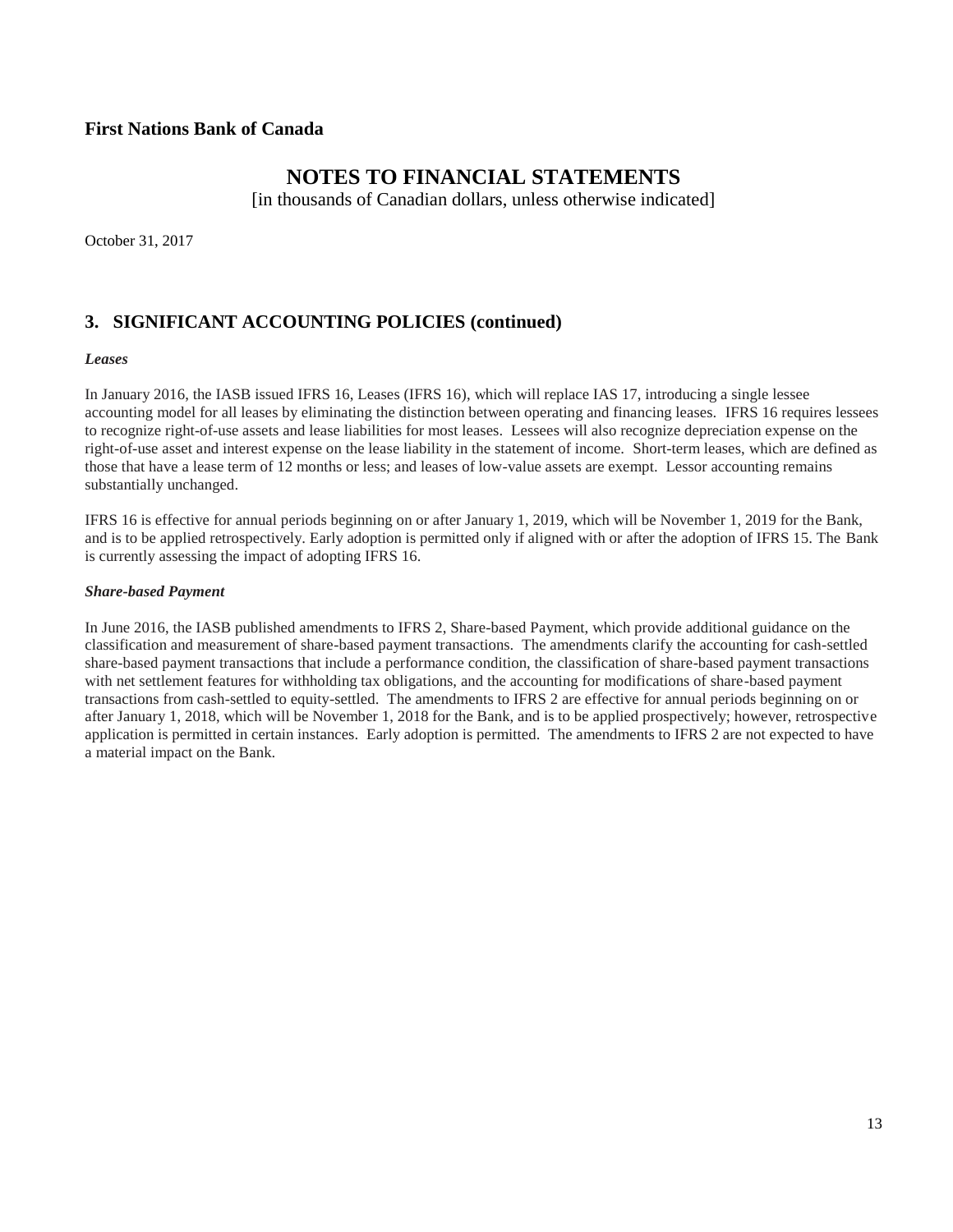## **NOTES TO FINANCIAL STATEMENTS**

[in thousands of Canadian dollars, unless otherwise indicated]

October 31, 2017

## **4. FINANCIAL RISK MANAGEMENT**

The Bank has exposure to the following risks from financial instruments:

- Credit risk
- Liquidity risk<br>• Interest rate ri
- Interest rate risk
- Operational risk
- Foreign exchange risk

This note presents information about the Bank's exposure to each of the above risks, the Bank's objectives, policies and processes for measuring and managing risk, and the Bank's management of capital.

#### **Risk management framework**

The Board of Directors has overall responsibility for the establishment and oversight of the Bank's risk management framework. The Bank's risk management policies are established to identify and analyse the risks faced by the Bank, to set appropriate risk limits and controls, and to monitor risks and adherence to limits. Risk management policies and systems are reviewed regularly to reflect changes in market conditions, products and services offered. The Bank, through its training and management standards and procedures, aims to develop a disciplined and constructive control environment in which all employees understand their roles and obligations.

The Audit and Risk Management Committee is responsible for monitoring compliance with the Bank's risk management policies and procedures, and for reviewing the adequacy of the risk management framework in relation to the risks faced by the Bank. The Audit and Risk Management Committee is assisted in these functions by Internal Audit. Internal Audit undertakes both regular and ad hoc reviews of risk management controls and procedures, the results of which are reported to the Audit and Risk Management Committee.

#### **(a) Credit risk**

Credit risk is the potential for financial loss if a borrower or counterparty in a transaction fails to meet its agreed payment obligations. Credit risk is managed through the credit risk policies, management guidelines and discretionary limits of the Bank. Guidelines are established to monitor and limit industry risk and group exposure in the portfolio. Refer to note 7 for credit risk exposure.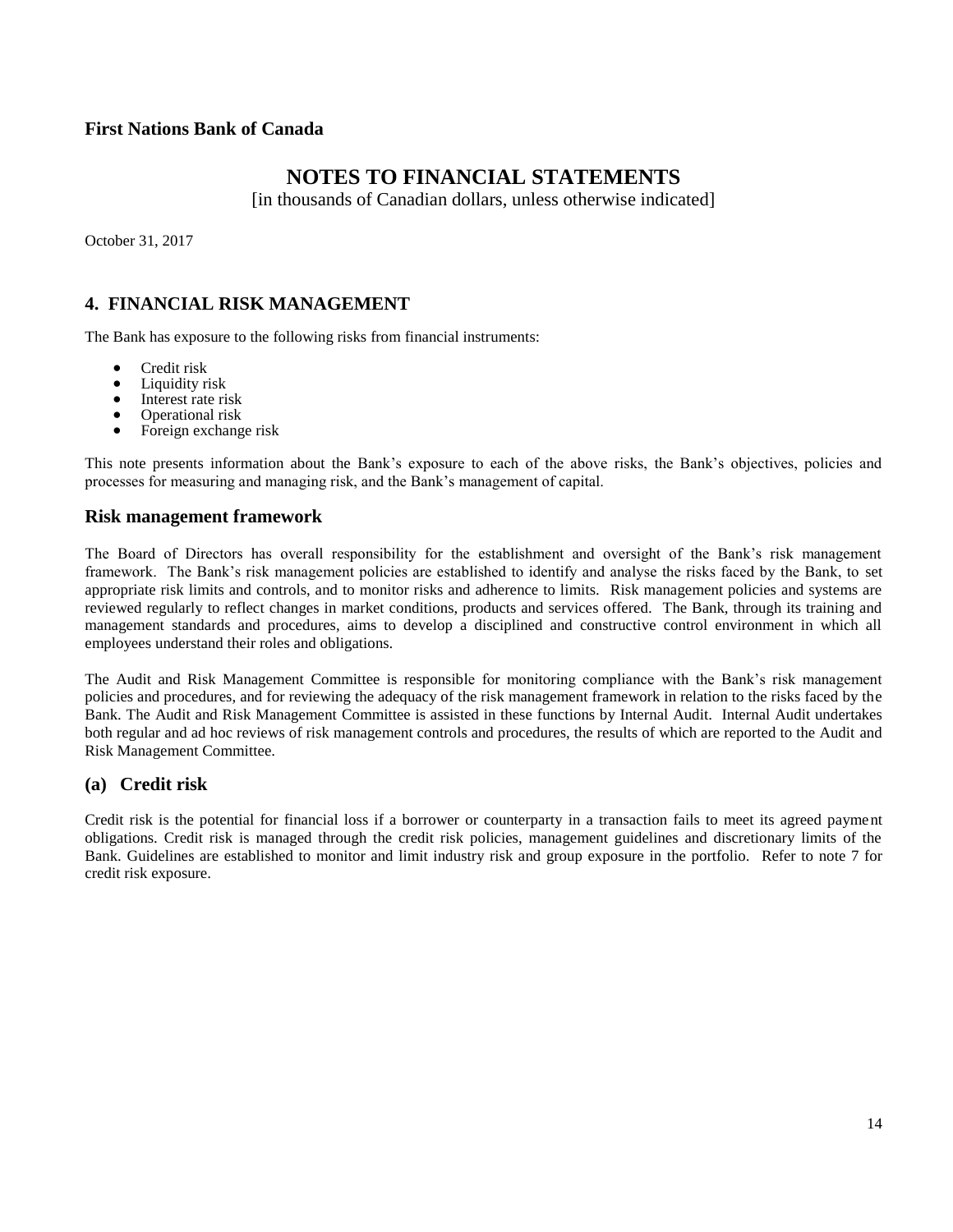## **NOTES TO FINANCIAL STATEMENTS**

[in thousands of Canadian dollars, unless otherwise indicated]

October 31, 2017

### **4. FINANCIAL RISK MANAGEMENT (continued)**

#### **Analysis of risk concentration**

The Bank's concentrations of risk are managed by client and by industry sector. The maximum credit exposure to any client as at October 31, 2017 was \$8,070 [2016 - \$7,419], before taking account of collateral or other credit enhancements.

The majority of personal loans are secured and a significant portion of mortgage loans are insured. The following table shows the risk concentration by industry for the business loans:

#### **Industry**

|                                | 2017    | 2016    |
|--------------------------------|---------|---------|
|                                | \$      | \$      |
| Financial services             | 207     | 3,186   |
| $Government - others$          | 5,179   | 6,578   |
| <b>Government First Nation</b> | 91,149  | 74,036  |
| Health and social              | 7,413   | 7.167   |
| Professional and recreation    | 8,798   | 10,017  |
| Real estate                    | 75,854  | 67,600  |
| Retail                         | 6.906   | 3,750   |
| Transportation                 | 1,873   | 2,164   |
| Others                         | 35,793  | 31,466  |
|                                | 233,172 | 205,964 |

#### **(b) Liquidity risk**

Liquidity risk is the risk that the Bank will encounter difficulty in meeting obligations associated with its financial liabilities that are settled by delivering cash or another financial assets.

The Bank monitors its risk to a shortage of funds using a recurring liquidity planning tool. This tool considers the maturity of both its financial investments and financial assets and projected cash flows from operations. The Bank's objective is to ensure that sufficient readily marketable assets are available at all times to cover three months of expected operational cash flows. The Bank also maintains a combination of readily marketable assets and available bank overdraft to meet cash outflow requirements that may arise from a disruption to the normal course of business. This requirement is defined as 6% of commercial term and non-term deposits, 10% of total non-term deposits and term deposits expiring within 30 days. The Bank also measures and monitors concentration of funding sources.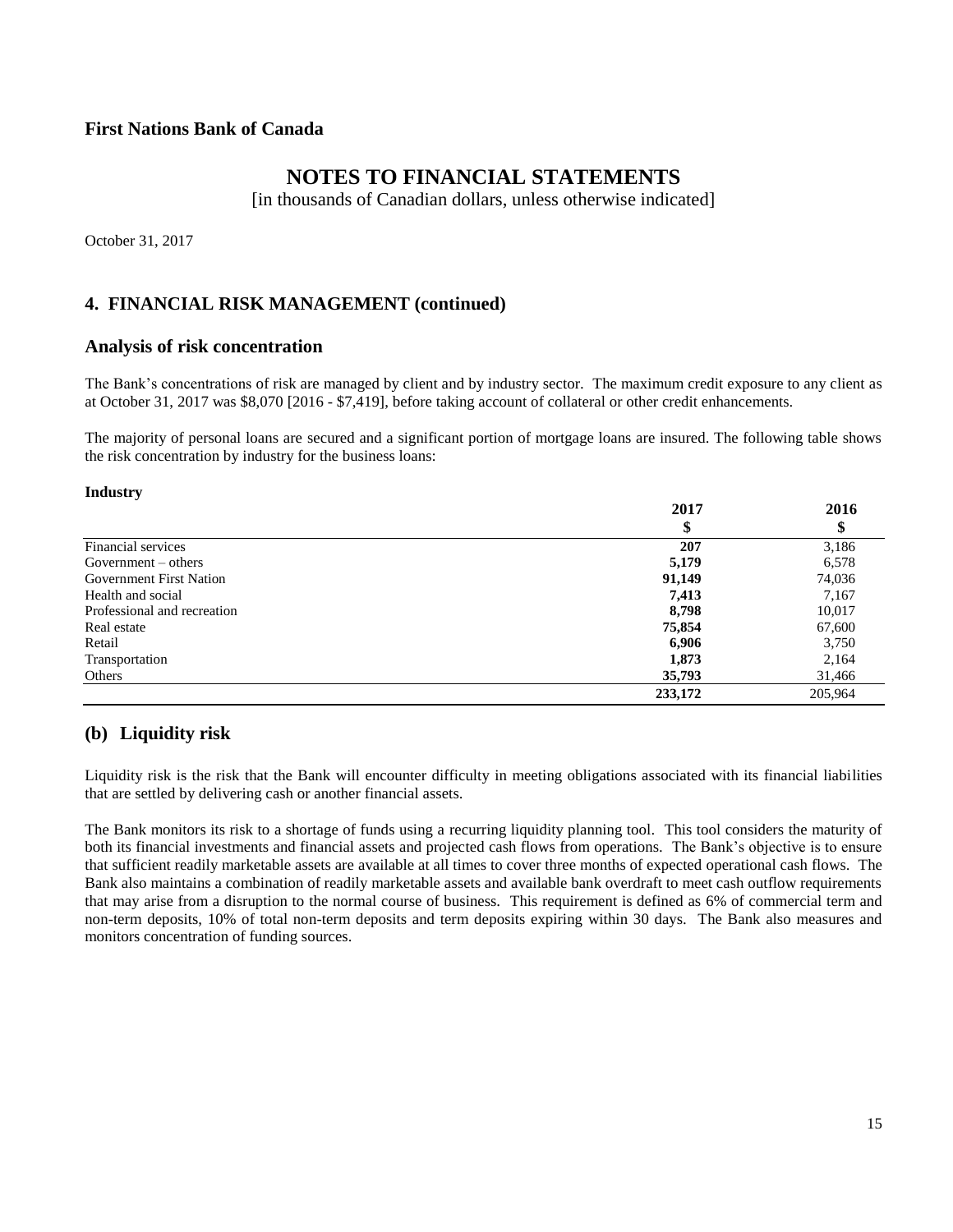## **NOTES TO FINANCIAL STATEMENTS**

[in thousands of Canadian dollars, unless otherwise indicated]

October 31, 2017

## **4. FINANCIAL RISK MANAGEMENT (continued)**

#### **(c) Interest rate risk**

The Bank's exposure to the risk of changes in market interest rates relates primarily to mismatches in the Bank's assets and liabilities. The Bank's policy is to measure and manage interest rate risk exposure in earnings and economic value perspectives. The Bank analyses interest rate shock scenarios to estimate the impact of changes in interest rates on both the annual earnings at risk and the economic value of the Bank's equity at risk. The Bank's policy is to limit the variation in annual net interest income caused by a 1% increase (decrease) in market interest to 5% of annual net interest income. In addition, the Bank's policy limits the change in the Bank's economic value caused by a 1% increase (decrease) in market interest rates to 5% of shareholders' equity.

As at October 31, 2017, with other variables unchanged, an increase (decrease) of 1% in interest rates would increase (decrease) annualized net income before tax by approximately \$13 thousand.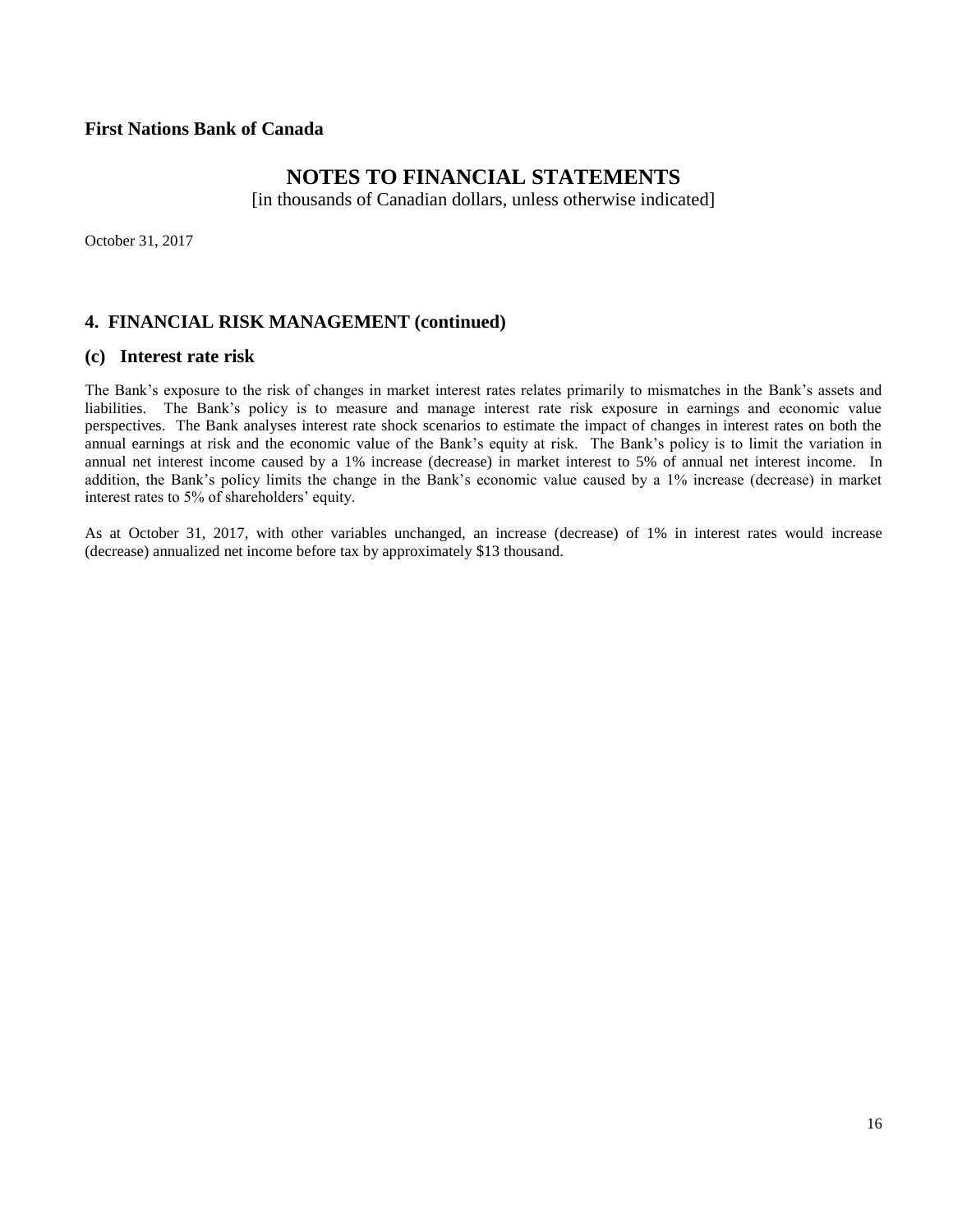## **NOTES TO FINANCIAL STATEMENTS**

[in thousands of Canadian dollars, unless otherwise indicated]

October 31, 2017

#### **4. FINANCIAL RISK MANAGEMENT (continued)**

The following tables set out the assets and liabilities on the date of the earlier of contractual maturity or when they re-price. Use of these tables to derive information about the Bank's interest rate risk position is limited by the fact that the date the financial instruments re-price may be different from the earlier of contractual maturity or re-pricing date. Examples of this include mortgages that are shown at contractual maturity but which often prepay earlier, and certain borrowings, which are shown at contractual maturity but which are often redeemed before their contractual maturity.

|                                             |                 |                |                | 2017           |                |               |              |
|---------------------------------------------|-----------------|----------------|----------------|----------------|----------------|---------------|--------------|
|                                             |                 | Less than      |                |                |                | Non-          |              |
|                                             | <b>Floating</b> | 1              | 1 to 2         | $2$ to $3$     | Over 3         | interest rate |              |
|                                             | rate            | year           | years          | years          | years          | sensitive     | <b>Total</b> |
|                                             | \$              | \$             | \$             | \$             | \$             | \$            | \$           |
| <b>ASSETS</b>                               |                 |                |                |                |                |               |              |
| Cash and cash equivalents                   | 78,564          |                |                |                |                |               | 78,564       |
| Effective yield                             |                 |                |                |                |                |               |              |
| Interest-bearing deposits                   |                 |                |                |                |                |               |              |
| with financial institutions                 |                 | 60,100         |                |                |                |               | 60,100       |
| Effective yield                             |                 |                |                |                |                |               |              |
| Mortgage loans<br>Effective yield           | 15,307          | 17,511<br>3.25 | 21,729<br>3.23 | 17,239<br>3.09 | 19,726<br>3.05 |               | 91,512       |
| Personal loans                              | 10,177          | 419            | 165            | 79             | 55             |               |              |
| Effective yield                             |                 | 11.79          | 9.96           | 8.62           | 6.17           |               | 10,895       |
| <b>Business loans</b>                       | 107,596         |                | 34,852         | 18,655         | 35,059         |               |              |
| Effective vield                             |                 | 35,650<br>3.86 | 4.67           | 4.36           | 4.04           |               | 231,812      |
| Other                                       |                 |                |                |                |                | 7,026         | 7,026        |
|                                             |                 |                |                |                |                |               |              |
|                                             | 211,644         | 113,680        | 56,746         | 35,973         | 54,840         | 7,026         | 479,909      |
| <b>LIABILITIES AND SHAREHOLDERS' EQUITY</b> |                 |                |                |                |                |               |              |
| Due to customers                            | 305,338         | 108,631        | 8,114          | 6,597          | 6,055          |               | 434,735      |
| Effective yield                             |                 | 1.22           | 1.86           | 2.29           | 2.08           |               |              |
| Subordinated debentures                     |                 |                |                | 4,167          |                |               | 4,167        |
| Effective yield                             |                 |                |                | 6.00           |                |               |              |
| Other                                       |                 |                |                |                |                | 6,766         | 6,766        |
| Shareholders' equity                        |                 |                |                |                |                | 34,241        | 34,241       |
|                                             | 305,338         | 108,631        | 8,114          | 10,764         | 6,055          | 41,007        | 479,909      |
|                                             |                 |                |                |                |                | (33,981)      |              |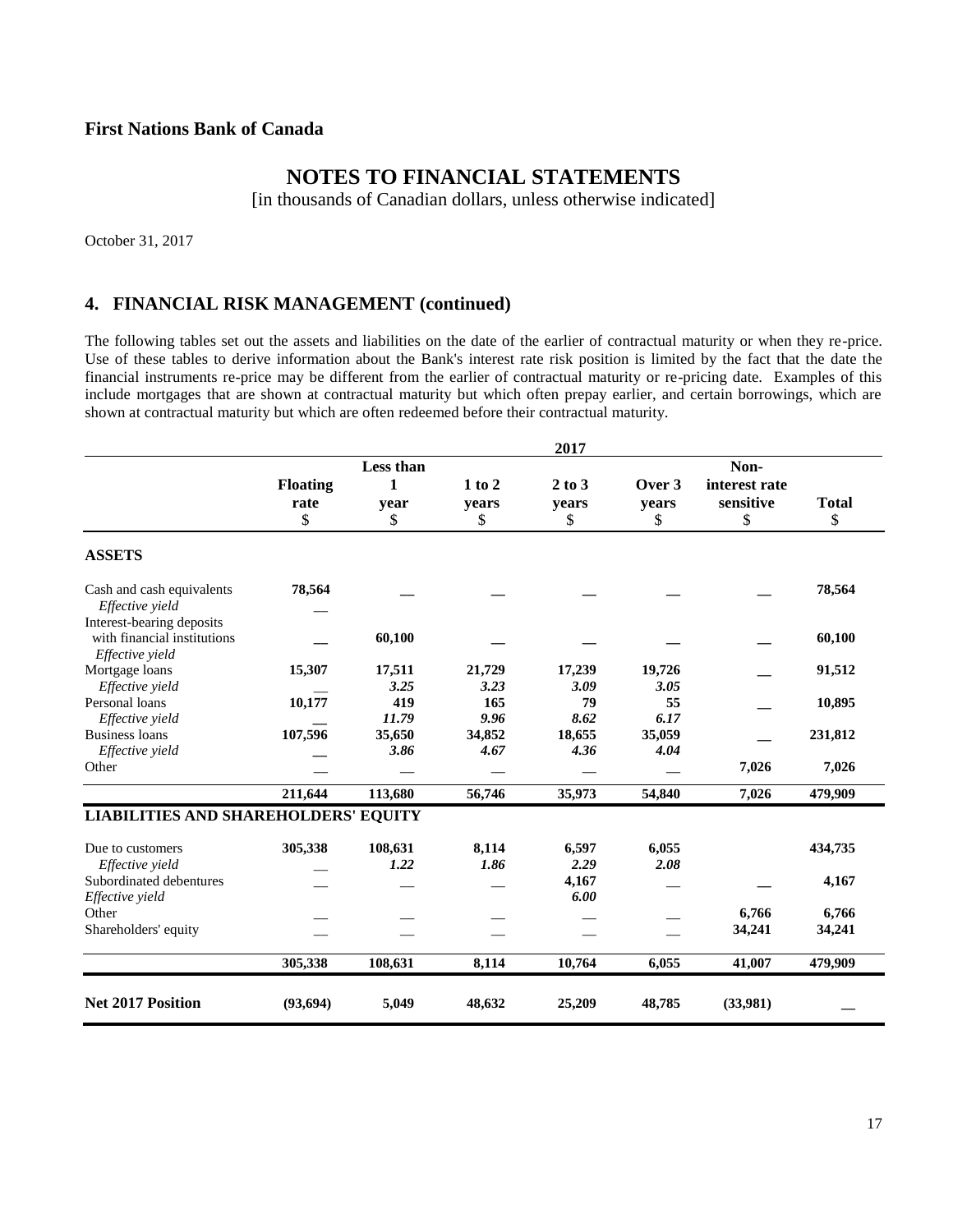## **NOTES TO FINANCIAL STATEMENTS**

[in thousands of Canadian dollars, unless otherwise indicated]

October 31, 2017

## **4. FINANCIAL RISK MANAGEMENT (continued)**

|                                             |                 |           |        | 2016       |               |               |              |
|---------------------------------------------|-----------------|-----------|--------|------------|---------------|---------------|--------------|
|                                             |                 | Less than |        |            |               | Non-          |              |
|                                             | <b>Floating</b> | 1         | 1 to 2 | $2$ to $3$ | Over 3        | interest rate |              |
|                                             | rate            | year      | years  | years      | years         | sensitive     | <b>Total</b> |
|                                             | \$              | \$        | \$     | \$         | \$            | $\$\,$        | \$           |
| <b>ASSETS</b>                               |                 |           |        |            |               |               |              |
| Cash and cash equivalents                   | 58,365          |           |        |            |               |               | 58,365       |
| Effective yield                             |                 |           |        |            |               |               |              |
| Interest-bearing deposits                   |                 |           |        |            |               |               |              |
| with financial institutions                 |                 | 40,000    |        |            |               |               | 40,000       |
| Effective yield                             |                 | 1.28      |        |            |               |               |              |
| Mortgage loans                              | 14,151          | 17,489    | 13,556 | 17,744     | 23,288        |               | 86,228       |
| Effective yield                             |                 | 3.42      | 3.29   | 3.34       | 3.15          |               |              |
| Personal loans                              | 9,643           | 338       | 140    | 54         | 31            |               | 10,206       |
| Effective yield                             |                 | 11.49     | 10.55  | 10.28      | 8.30          |               |              |
| <b>Business loans</b>                       | 94,237          | 40,196    | 17,628 | 31,161     | 21,491        |               | 204,713      |
| Effective yield                             |                 | 4.00      | 4.43   | 4.68       | 4.11          |               |              |
| Other                                       |                 |           |        |            |               | 7,564         | 7,564        |
|                                             | 176,396         | 98,023    | 31,324 | 48,959     | 44,810        | 7,564         | 407,076      |
| <b>LIABILITIES AND SHAREHOLDERS' EQUITY</b> |                 |           |        |            |               |               |              |
| Due to customers                            | 226,369         | 116,563   | 9.999  | 4,324      | 7,904         |               | 365,159      |
| Effective yield                             |                 | 1.31      | 1.87   | 2.10       | 2.26          |               |              |
| Subordinated debentures                     |                 |           |        |            | 4,109<br>6.00 |               | 4,109        |
| Effective yield<br>Other                    |                 |           |        |            |               | 4,643         | 4,643        |
| Shareholders' equity                        |                 |           |        |            |               | 33,165        | 33,165       |
|                                             |                 |           |        |            |               |               |              |
|                                             | 226,369         | 116,563   | 9.999  | 4,324      | 12,013        | 37,808        | 407,076      |
| <b>Net 2016 Position</b>                    | (49, 973)       | (18,540)  | 21,325 | 44,635     | 32,797        | (30, 244)     |              |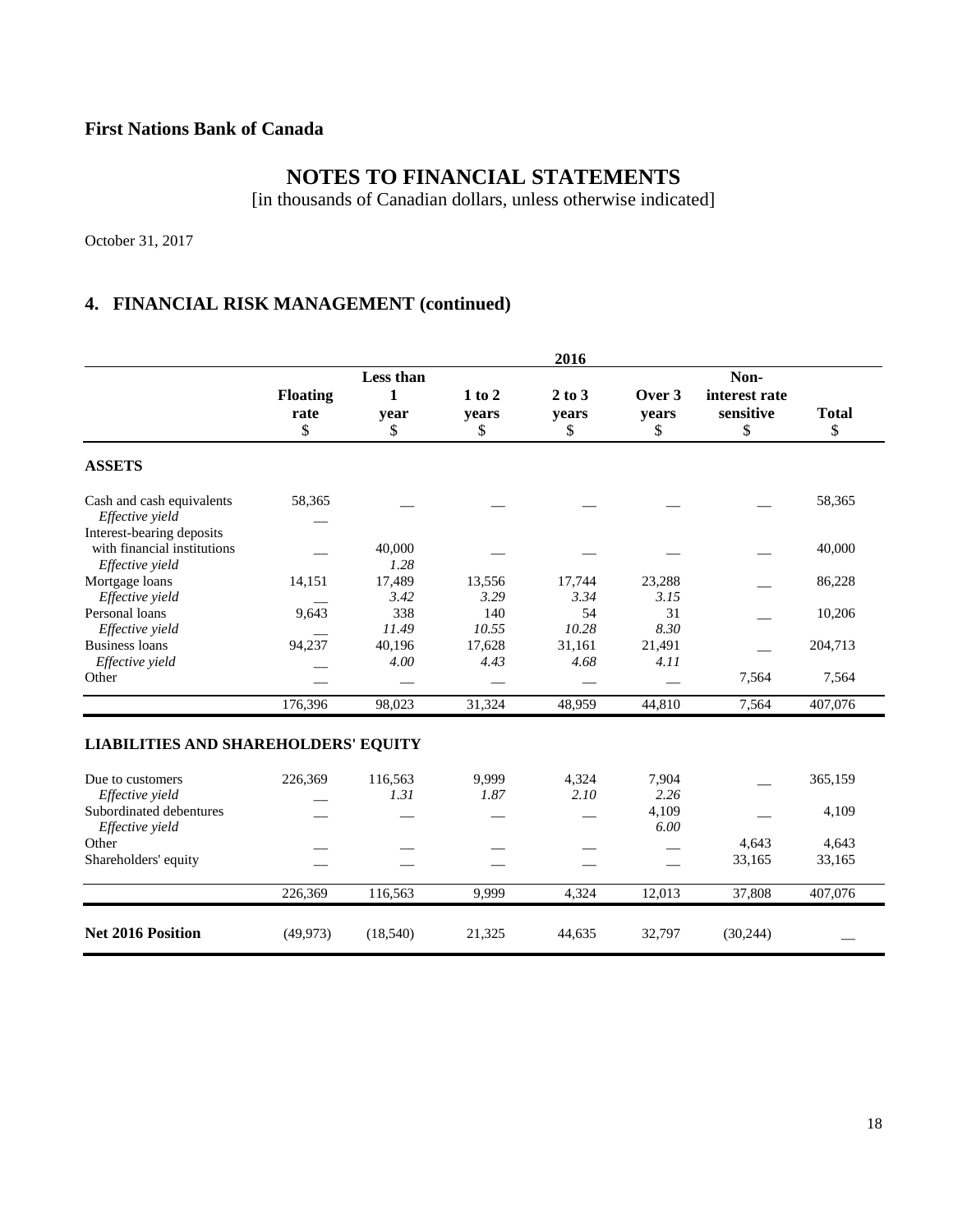## **NOTES TO FINANCIAL STATEMENTS**

[in thousands of Canadian dollars, unless otherwise indicated]

October 31, 2017

### **4. FINANCIAL RISK MANAGEMENT (continued)**

#### **(d) Operational risk**

Operational risk is the risk of direct or indirect loss arising from a wide variety of causes associated with the Bank's involvement with financial instruments, including processes, personnel, technology and infrastructure, and from external factors other than credit, market and liquidity risks such as those arising from legal and regulatory requirements and generally accepted standards of corporate behaviour.

The Bank's objective is to manage operational risk so as to balance the avoidance of financial losses and damage to the Bank's reputation with overall cost effectiveness and to avoid control procedures that restrict initiative and creativity.

#### **(e) Foreign exchange risk**

The Bank's operations are subject to foreign exchange risk exposures arising from transactions denominated in a foreign currency. The Bank's objective with respect to foreign exchange risk is to minimize the impact of the volatility related to financial assets and liabilities denominated in a foreign currency where possible through effective cash flow management. Foreign currency exchange risk is limited to the portion of the Bank's business transactions denominated in currencies other than the Canadian dollar. The Bank's only foreign exchange risk arises with respect to the U.S. dollar. On an ongoing basis, management monitors changes in foreign currency exchange rates and considers long-term forecasts to assess the potential cash flow impact to the Bank.

The table that follows provides an indication of the Bank's exposure to changes in the value of the U.S. dollar relative to the Canadian dollar as at October 31, 2017. The analysis is based on financial and monetary assets and liabilities denominated in U.S. dollars at the end of the reporting period ("statement of financial position exposure") and U.S. dollar denominated revenue and operating expenses during the year ("operating exposure").

Based on the Bank's foreign currency exposures noted above, with other variables unchanged, a  $\pm 5\%$  change in the Canadian dollar would have impacted net income (loss) before income taxes as follows:

|                                              | <b>Approximate Canadian dollars</b> |            |  |
|----------------------------------------------|-------------------------------------|------------|--|
|                                              | 2017<br>\$                          | 2016<br>\$ |  |
| Exposure in financial assets                 | 1,344                               | 1,077      |  |
| Exposure in financial liabilities            | 1,021                               | 1,104      |  |
| Net statement of financial position exposure | 323                                 | (27)       |  |
| Change in Canadian dollar rate               | $±5\%$                              | $±5\%$     |  |
| Increase (decrease) in comprehensive income  | 16(16)                              |            |  |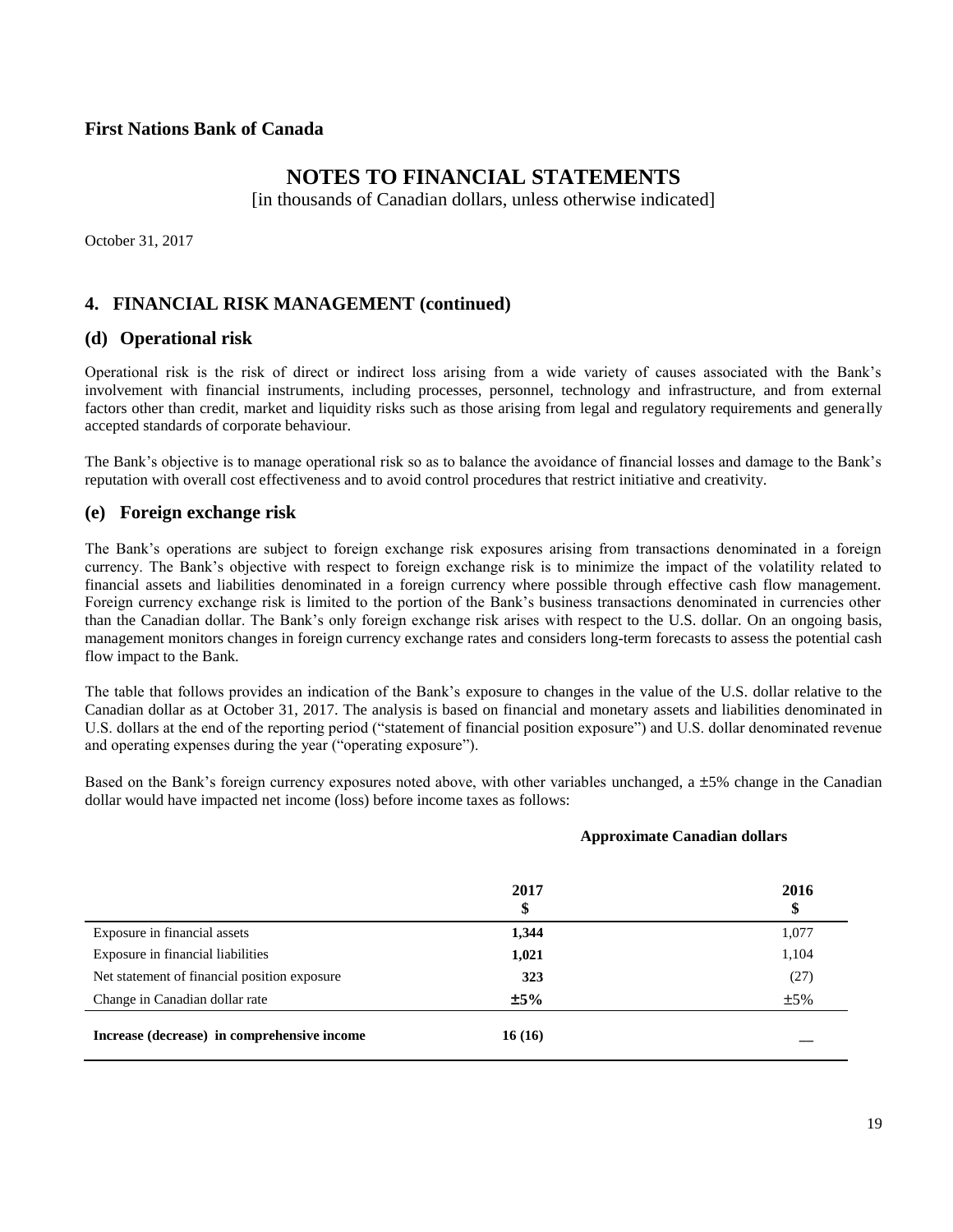## **NOTES TO FINANCIAL STATEMENTS**

[in thousands of Canadian dollars, unless otherwise indicated]

October 31, 2017

### **4. FINANCIAL RISK MANAGEMENT (continued)**

#### **(f) Capital management**

The Bank manages its capital considering both regulatory and economic capital.

#### **Regulatory capital**

The Bank manages its capital under guidelines established by OSFI. The regulatory capital guidelines measure capital in relation to credit, market and operational risks. The Bank has a capital management policy, procedures and controls that it utilizes to achieve its goals and objectives.

The Bank's objectives include:

- Ensure that the quality and quantity of capital is adequate, at a minimum, to meet all applicable regulatory requirements; and
- Provide that at least half of the Bank's capital is permanent, free from mandatory fixed charges and subordinate to the rights of depositors and other creditors.

The Bank's total capital consists of one tier of capital approved under OSFI's regulatory capital guidelines. As at October 31, 2017 and 2016, Tier 1 capital includes items such as common shares and retained earnings.

During the years ended October 31, 2017 and 2016, the Bank complied with the capital guidelines for capital ratios and assetto-capital multiple. This guideline is based on the International *Convergence of Capital Measurement and Capital Standards – A Revised Framework* ["Basel II"] issued by the Basel Committee on Banking Supervision.

#### **The Bank's regulatory capital position as at October 31, 2017 and 2016 was as follows:**

|                                    | <b>OSFI</b> Target | 2017     | 2016     |
|------------------------------------|--------------------|----------|----------|
|                                    |                    |          |          |
| Common Equity Tier 1 Capital       |                    | \$32,176 | \$30,836 |
| Common Equity Tier 1 Capital Ratio | $7.0\%$            | 11.0%    | 12.1%    |
| Tier 1 Capital                     |                    | \$32,176 | \$30,836 |
| Tier 1 Capital Ratio               | $8.5\%$            | 11.0%    | 12.1%    |
| Total Capital <sup>1</sup>         |                    | \$36,343 | \$34,945 |
| Total Capital Ratio <sup>2</sup>   | 10.5%              | $12.4\%$ | 13.7%    |
| Leverage Ratio <sup>3</sup>        |                    | $6.7\%$  | 7.6%     |

1 Tier 1 capital ratio is calculated as: Tier 1 capital divided by risk-weighted assets ["RWA"].

Total capital ratio is calculated as: total capital divided by RWA.

3 The leverage ratio is calculated as: Tier 1 capital divided by total assets plus off-balance sheet credit instruments, such as certain letters of credit and guarantees.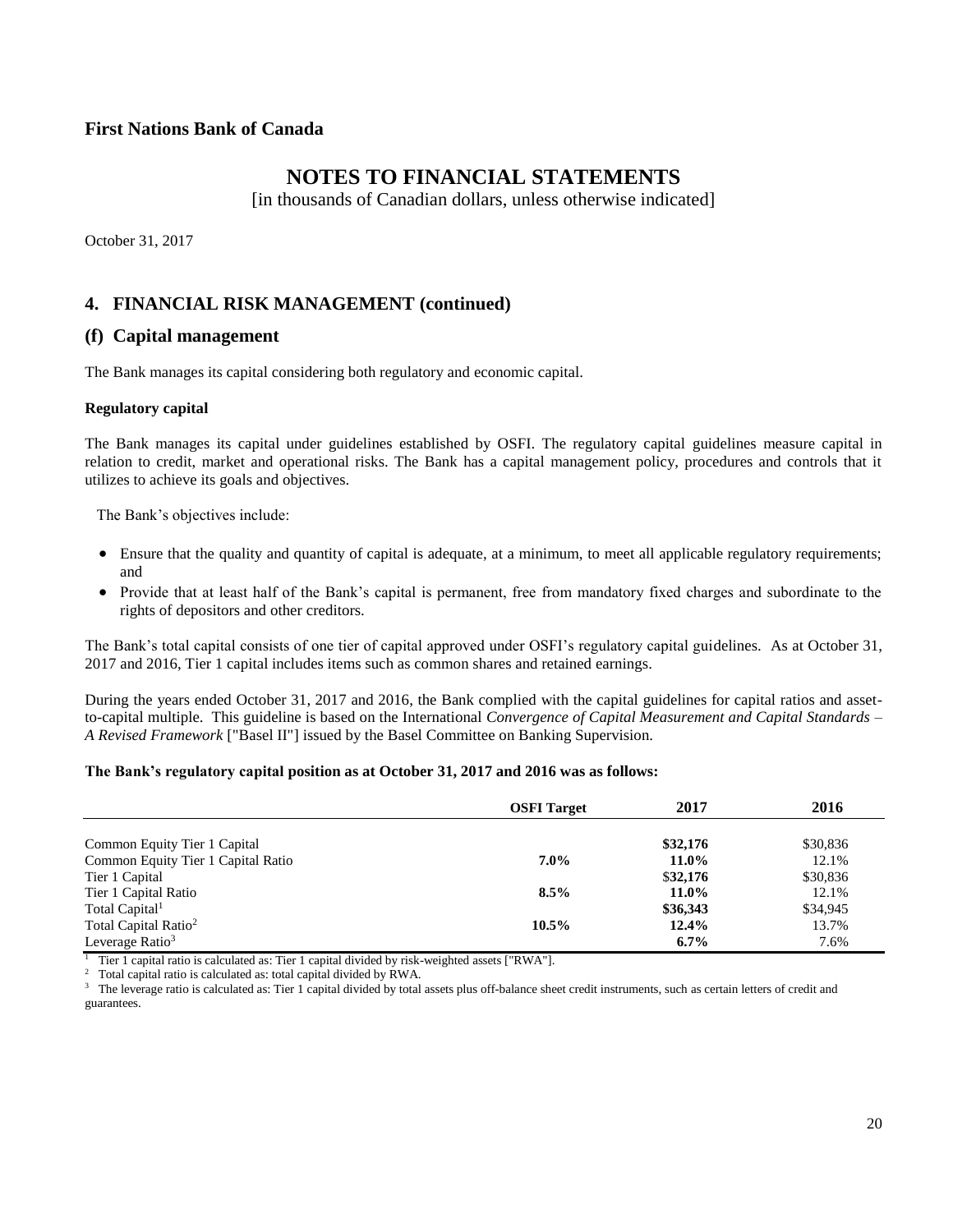## **NOTES TO FINANCIAL STATEMENTS**

[in thousands of Canadian dollars, unless otherwise indicated]

October 31, 2017

# **5. CASH AND CASH EQUIVALENTS**

|                                        | 2017   | 2016   |
|----------------------------------------|--------|--------|
|                                        |        |        |
| Cash on hand                           | 2,988  | 2,319  |
| Cash at The Toronto-Dominion Bank      | 20,432 | 34,162 |
| Cash with other financial institutions | 25,165 | 21,884 |
| <b>Treasury Bills</b>                  | 29,979 |        |
|                                        | 78,564 | 58,365 |

## **6. INTEREST-BEARING DEPOSITS WITH FINANCIAL INSTITUTIONS**

|                                                                                      | 2017<br>\$ | 2016<br>\$ |
|--------------------------------------------------------------------------------------|------------|------------|
| Term deposit bearing interest at 1.35% per annum,                                    |            |            |
| maturity date of January 4, 2017                                                     |            | 10,000     |
| Term deposit bearing interest at 1.45% per annum,                                    |            |            |
| maturity date of April 6, 2017                                                       |            | 20,000     |
| Term deposit bearing interest at 1.00% per annum,                                    |            |            |
| maturity date of July 13, 2017                                                       |            | 10,000     |
| Term deposit bearing interest at 1.35% per annum,<br>maturity date of April 28, 2018 | 10,000     |            |
| Term deposit bearing interest at 1.35% per annum,                                    |            |            |
| maturity date of May 8, 2018                                                         | 10,000     |            |
| Term deposit bearing interest at 1.10% per annum,                                    |            |            |
| maturity date of July 3, 2018                                                        | 10,000     |            |
| Term deposit bearing interest at 1.10% per annum,                                    |            |            |
| maturity date of July 13 2018                                                        | 10,100     |            |
| Term deposit bearing interest at 1.95% per annum,<br>maturity date of August 4, 2018 | 10,000     |            |
| Term deposit bearing interest at 1.65% per annum,                                    |            |            |
| maturity date of September 20, 2018                                                  | 10,000     |            |
|                                                                                      |            |            |
|                                                                                      | 60,100     | 40,000     |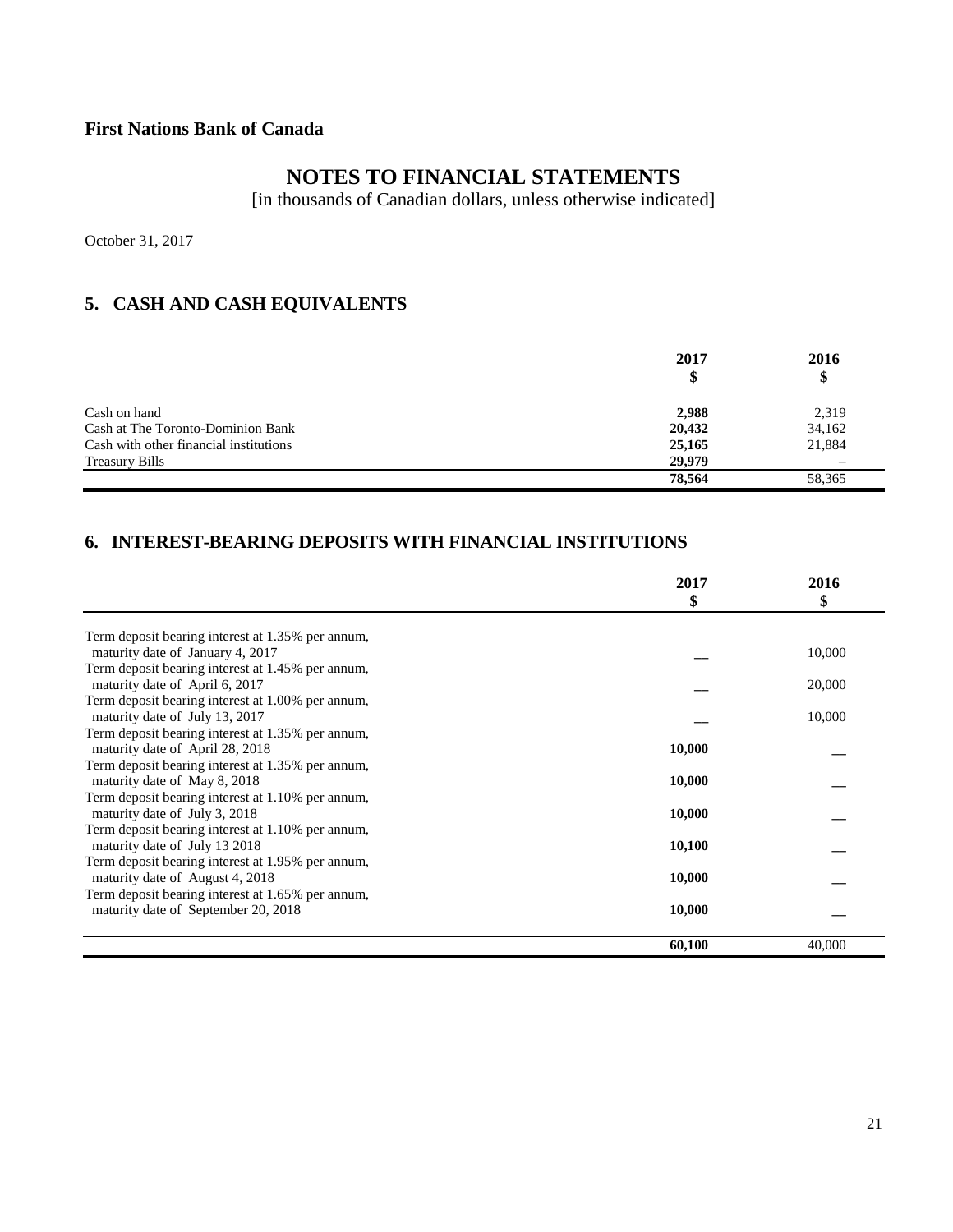## **NOTES TO FINANCIAL STATEMENTS**

[in thousands of Canadian dollars, unless otherwise indicated]

October 31, 2017

### **7. LOANS AND ADVANCES TO CUSTOMERS**

|                |                             | 2017                            |                                 |                            |                                       |                                 |
|----------------|-----------------------------|---------------------------------|---------------------------------|----------------------------|---------------------------------------|---------------------------------|
|                | Gross<br>amount<br>of loans | <b>Individual</b><br>impairment | <b>Collective</b><br>impairment | <b>Total</b><br>impairment | <b>Net</b><br>amount<br>of loans<br>◡ | Gross<br>impaired<br>loans<br>⊅ |
| Mortgage loans | 91,573                      |                                 | 61                              | 61                         | 91,512                                |                                 |
| Personal loans | 11,005                      |                                 | 110                             | 110                        | 10,895                                |                                 |
| Business loans | 233,172                     | 109                             | 1,251                           | 1,360                      | 231,812                               | 352                             |
|                | 335,750                     | 109                             | 1,422                           | 1,531                      | 334,219                               | 352                             |

|                |                                    | 2016                            |                                 |                            |                                  |                                 |
|----------------|------------------------------------|---------------------------------|---------------------------------|----------------------------|----------------------------------|---------------------------------|
|                | <b>Gross</b><br>amount<br>of loans | <b>Individual</b><br>impairment | <b>Collective</b><br>impairment | <b>Total</b><br>impairment | <b>Net</b><br>amount<br>of loans | Gross<br>impaired<br>loans<br>S |
| Mortgage loans | 86,318                             |                                 | 90                              | 90                         | 86,228                           |                                 |
| Personal loans | 10,468                             |                                 | 262                             | 262                        | 10,206                           |                                 |
| Business loans | 205,964                            | 57                              | 1,194                           | 1,251                      | 204,713                          | 190                             |
|                | 302,750                            | 57                              | 1,546                           | 1,603                      | 301,147                          | 190                             |

#### **Impairment allowance for loans and advances to customers**

A reconciliation of the allowance for impairment losses for loans and advances, by class, is as follows:

|                             | 2017<br>\$ | 2016<br>Ψ |
|-----------------------------|------------|-----------|
| Balance, beginning of year  | 1,603      | 1,547     |
| Write-offs                  | (96)       | (61)      |
| <b>Impairment allowance</b> |            |           |
| Individual                  | 52         | 18        |
| Collective (recovery)       | (28)       | 99        |
|                             | 24         | 117       |
| Balance, end of year        | 1,531      | 1,603     |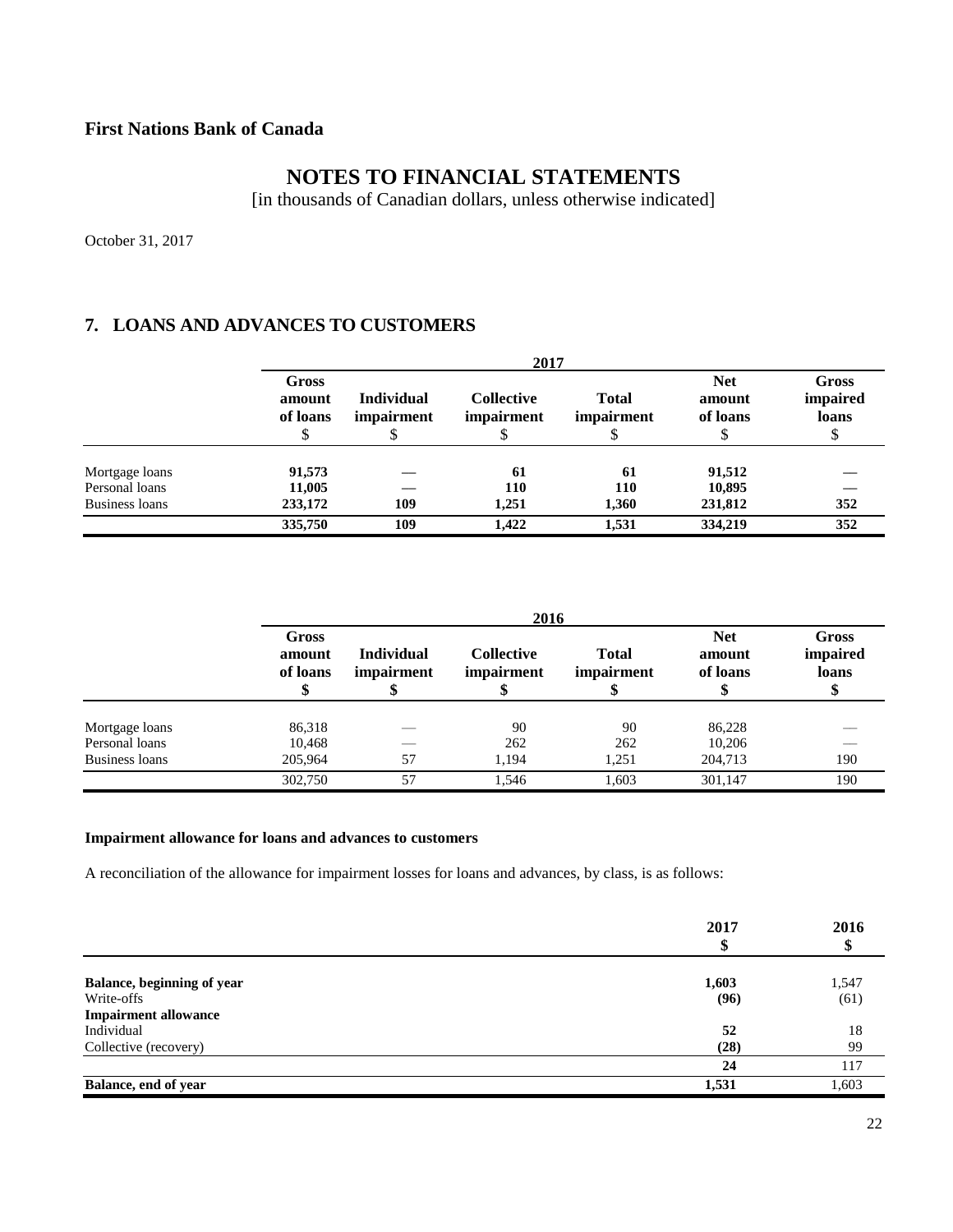## **NOTES TO FINANCIAL STATEMENTS**

[in thousands of Canadian dollars, unless otherwise indicated]

October 31, 2017

## **7. LOANS AND ADVANCES TO CUSTOMERS (continued)**

Mortgage loans include \$51,116 [2016 – \$50,411] of insured loans. Other loans include \$5,179 [2016 – \$6,578] of government guaranteed loans.

#### **Loans past due but not impaired**

A loan is past due when a counterparty has failed to make a payment by the contractual due date. The following table provides aging information for loans that are past due but not impaired. A grace period has been incorporated if it is common to a product type and provided to the counterparties. The grace period represents the additional time period [e.g. three days] beyond the contractual due date during which a counterparty is permitted to make the payment without the loan being classified as past due.

#### **Gross amount of loans past due but not impaired as at October 31, 2017:**

|                | $1 - 30$<br>days | 31-60<br>days | 61-89<br>days | 90 days<br>& over | <b>Total</b> |
|----------------|------------------|---------------|---------------|-------------------|--------------|
|                |                  |               |               |                   |              |
| Mortgage loans | 557              |               |               | 414               | 971          |
| Personal loans | 204              | $\sim$        | 4             | 11                | 219          |
| Business loans | 6,252            | 1,969         |               | 292               | 8,513        |
|                | 7,013            | 1.969         | $\Delta$      | 717               | 9,703        |

#### **Gross amount of loans past due but not impaired as at October 31, 2016:**

|                | $1 - 30$<br>days | 31-60<br>davs | 61-89<br>davs            | 90 days<br>& over | <b>Total</b><br>۰D |
|----------------|------------------|---------------|--------------------------|-------------------|--------------------|
|                |                  |               |                          |                   |                    |
| Mortgage loans | 307              | 21            | $\overline{\phantom{m}}$ | 209               | 537                |
| Personal loans | 105              | 19            |                          | 22                | 146                |
| Business loans | 2,500            |               | 127                      | 76                | 2,703              |
|                | 2,912            | 40            | 127                      | 307               | 3,386              |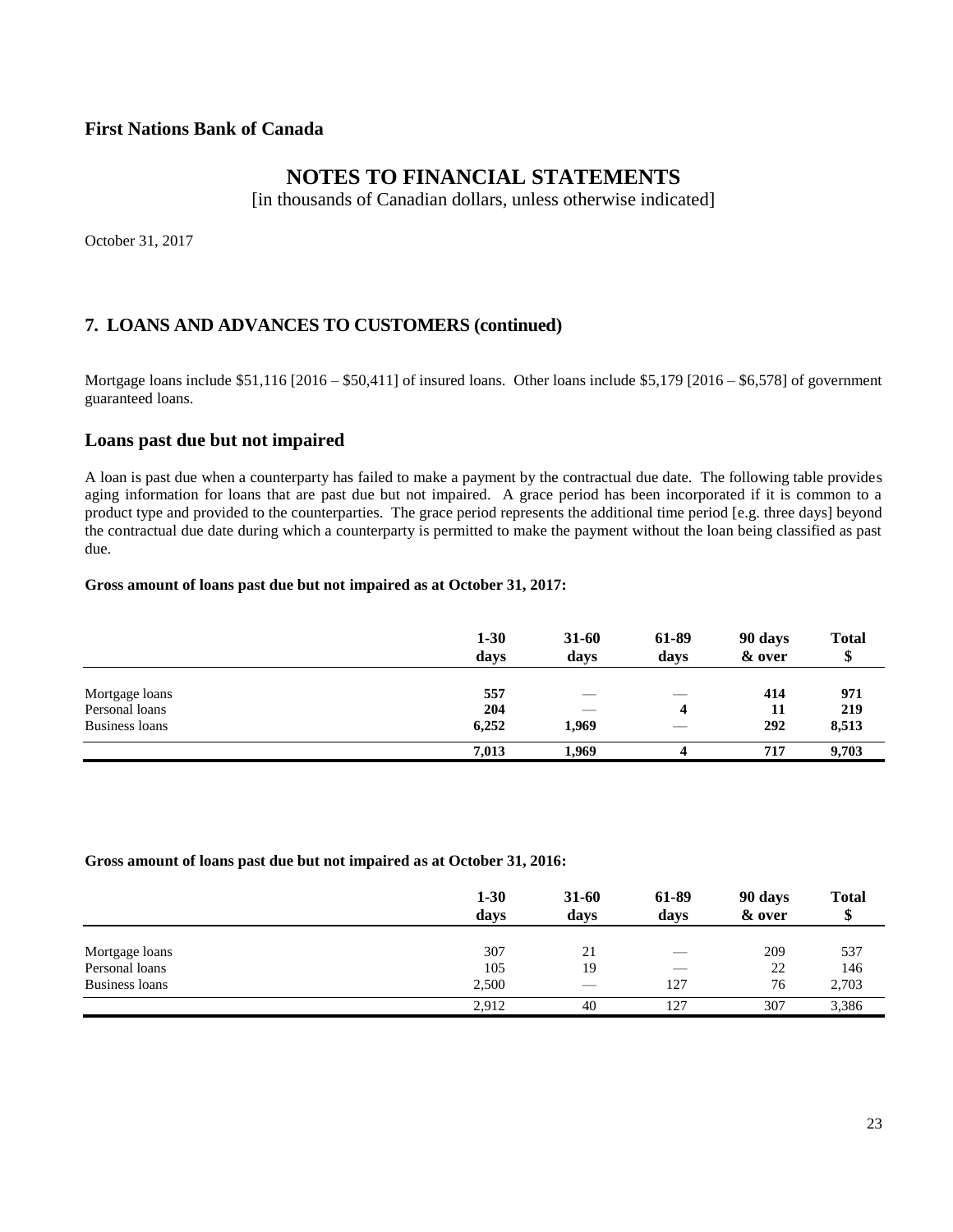## **NOTES TO FINANCIAL STATEMENTS**

[in thousands of Canadian dollars, unless otherwise indicated]

October 31, 2017

### **8. OTHER ASSETS**

Other assets consist of the following:

|                                     | 2017  | 2016  |
|-------------------------------------|-------|-------|
| Interest receivable                 | 1,266 | 1,148 |
| Prepaid expenses and deferred costs | 735   | 596   |
|                                     | 2,001 | 1.744 |

## **9. OTHER LIABILITIES**

Other liabilities consist of the following:

|                   | 2017<br>٠D | 2016  |
|-------------------|------------|-------|
| Interest payable  | 684        | 798   |
| Other liabilities | 5,433      | 3,164 |
|                   | 6,117      | 3,962 |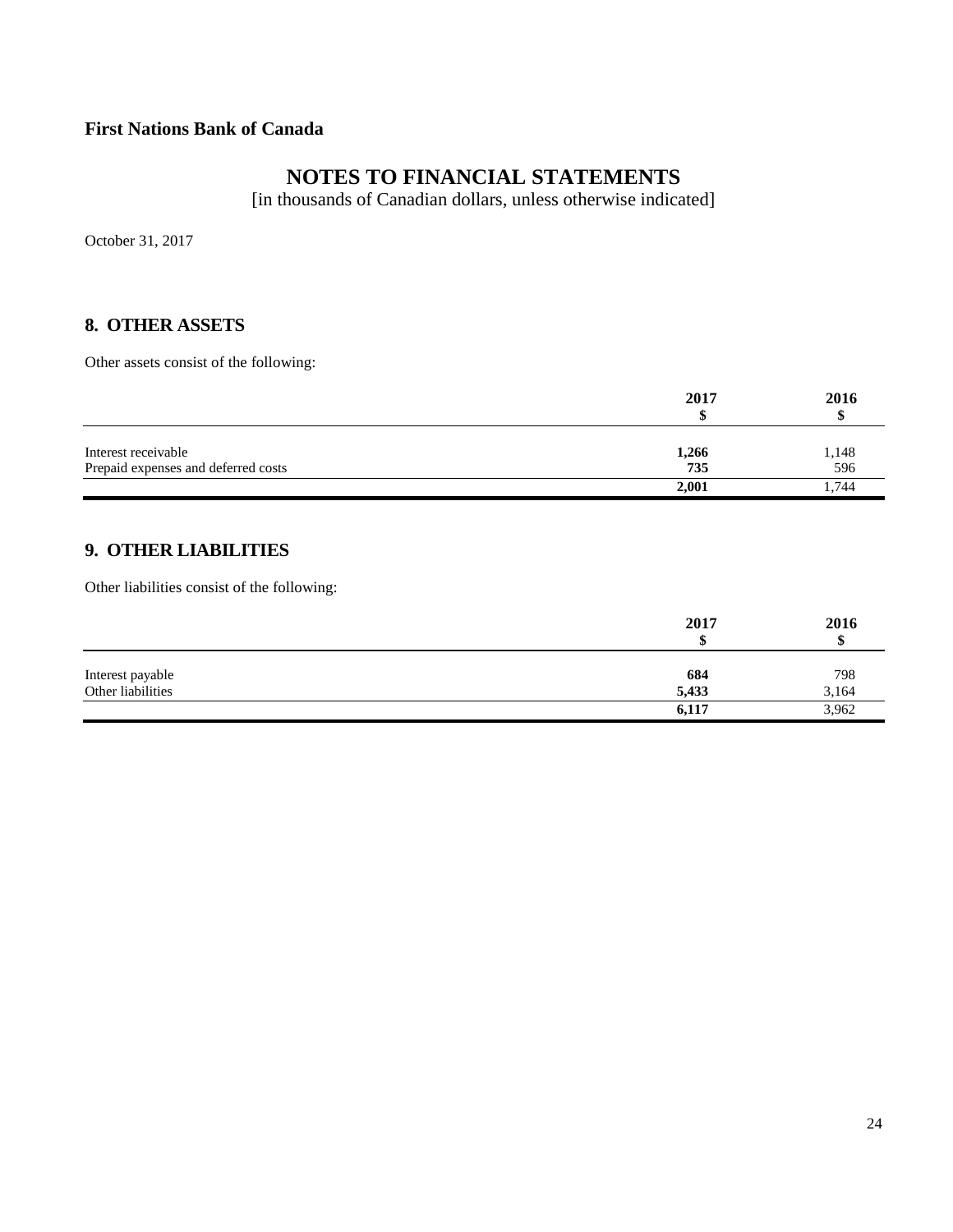## **NOTES TO FINANCIAL STATEMENTS**

[in thousands of Canadian dollars, unless otherwise indicated]

October 31, 2017

## **10. PROPERTY AND EQUIPMENT**

|                                                          | Furniture,      |                |            | <b>Branch</b> |                |  |
|----------------------------------------------------------|-----------------|----------------|------------|---------------|----------------|--|
|                                                          | fixtures and    | Leasehold      | Computer   | prototype     | <b>Total</b>   |  |
|                                                          | other equipment | improvements   | equipment  | project       | \$             |  |
| <b>COST</b>                                              |                 |                |            |               |                |  |
| Balance at November 1, 2015<br>Additions                 | 737             | 4,530<br>185   | 766<br>3   | 263           | 6,296<br>188   |  |
| Balance at October 31, 2016                              | 737             | 4,715          | 769        | 263           | 6,484          |  |
| Balance at November 1, 2016<br><b>Additions</b>          | 737<br>6        | 4,715<br>81    | 769<br>236 | 263           | 6,484<br>323   |  |
| <b>Balance at October 31, 2017</b>                       | 743             | 4,796          | 1,005      | 263           | 6,807          |  |
| <b>ACCUMULATED DEPRECIATION</b>                          |                 |                |            |               |                |  |
| Balance at November 1, 2015                              | 417             | 2,322          | 473        | 31            | 3,243          |  |
| Depreciation for the year                                | 64              | 486            | 95         | 29            | 674            |  |
| Balance at October 31, 2016                              | 481             | 2,808          | 568        | 60            | 3,917          |  |
| Balance at November 1, 2016<br>Depreciation for the year | 481<br>52       | 2,808<br>447   | 568<br>120 | 60<br>29      | 3,917<br>648   |  |
| <b>Balance at October 31, 2017</b>                       | 533             | 3,255          | 688        | 89            | 4,565          |  |
| <b>CARRYING AMOUNTS</b>                                  |                 |                |            |               |                |  |
| At October 31, 2016<br>At October 31, 2017               | 256<br>210      | 1,907<br>1,541 | 201<br>317 | 203<br>174    | 2,567<br>2,242 |  |
|                                                          |                 |                |            |               |                |  |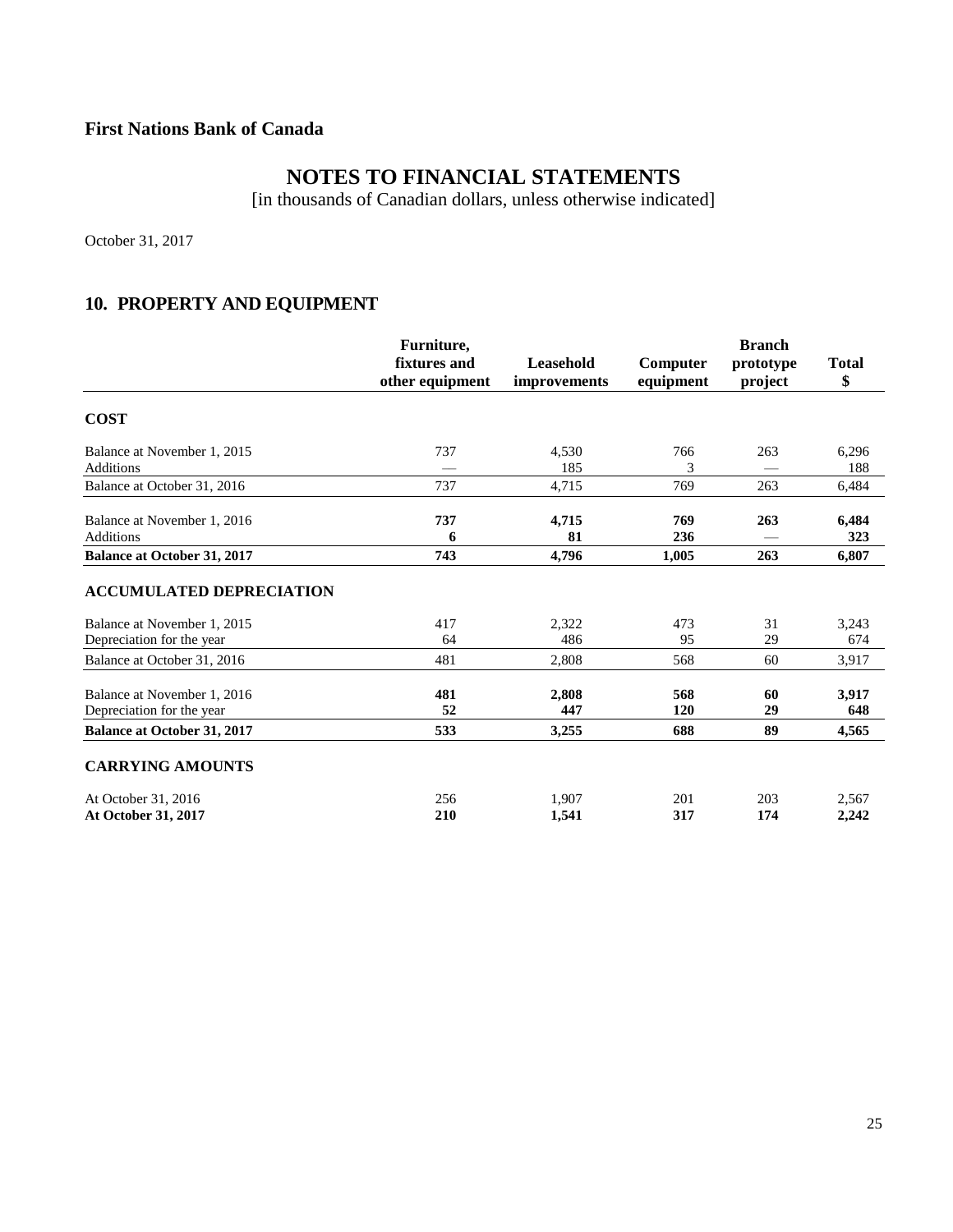## **NOTES TO FINANCIAL STATEMENTS**

[in thousands of Canadian dollars, unless otherwise indicated]

October 31, 2017

## **11. INTANGIBLE ASSETS**

|                                                          | Website<br>development | Computer<br>systems | <b>Small market</b><br>branch | <b>Total</b><br>\$ |
|----------------------------------------------------------|------------------------|---------------------|-------------------------------|--------------------|
| <b>COST</b>                                              |                        |                     |                               |                    |
| Balance at November 1, 2015<br>Acquisitions              | 68<br>77               | 5,228<br>42         | 49<br>22                      | 5,345<br>141       |
| Balance at October 31, 2016                              | 145                    | 5,270               | 71                            | 5,486              |
| Balance at November 1, 2016<br>Acquisitions              | 145                    | 5,270<br>71         | 71<br>43                      | 5,486<br>114       |
| <b>Balance at October 31, 2017</b>                       | 145                    | 5,341               | 114                           | 5,600              |
| <b>ACCUMULATED AMORTIZATION</b>                          |                        |                     |                               |                    |
| Balance at November 1, 2015<br>Amortization for the year | 67<br>18               | 1,603<br>533        | 12                            | 1,670<br>563       |
| Balance at October 31, 2016                              | 85                     | 2,136               | 12                            | 2,233              |
| Balance at November 1, 2016<br>Amortization for the year | 85<br>26               | 2,136<br>543        | 12<br>15                      | 2,233<br>584       |
| <b>Balance at October 31, 2017</b>                       | 111                    | 2,679               | 27                            | 2,817              |
| <b>CARRYING AMOUNTS</b>                                  |                        |                     |                               |                    |
| At October 31, 2016<br>At October 31, 2017               | 60<br>34               | 3,134<br>2,662      | 59<br>87                      | 3,253<br>2,783     |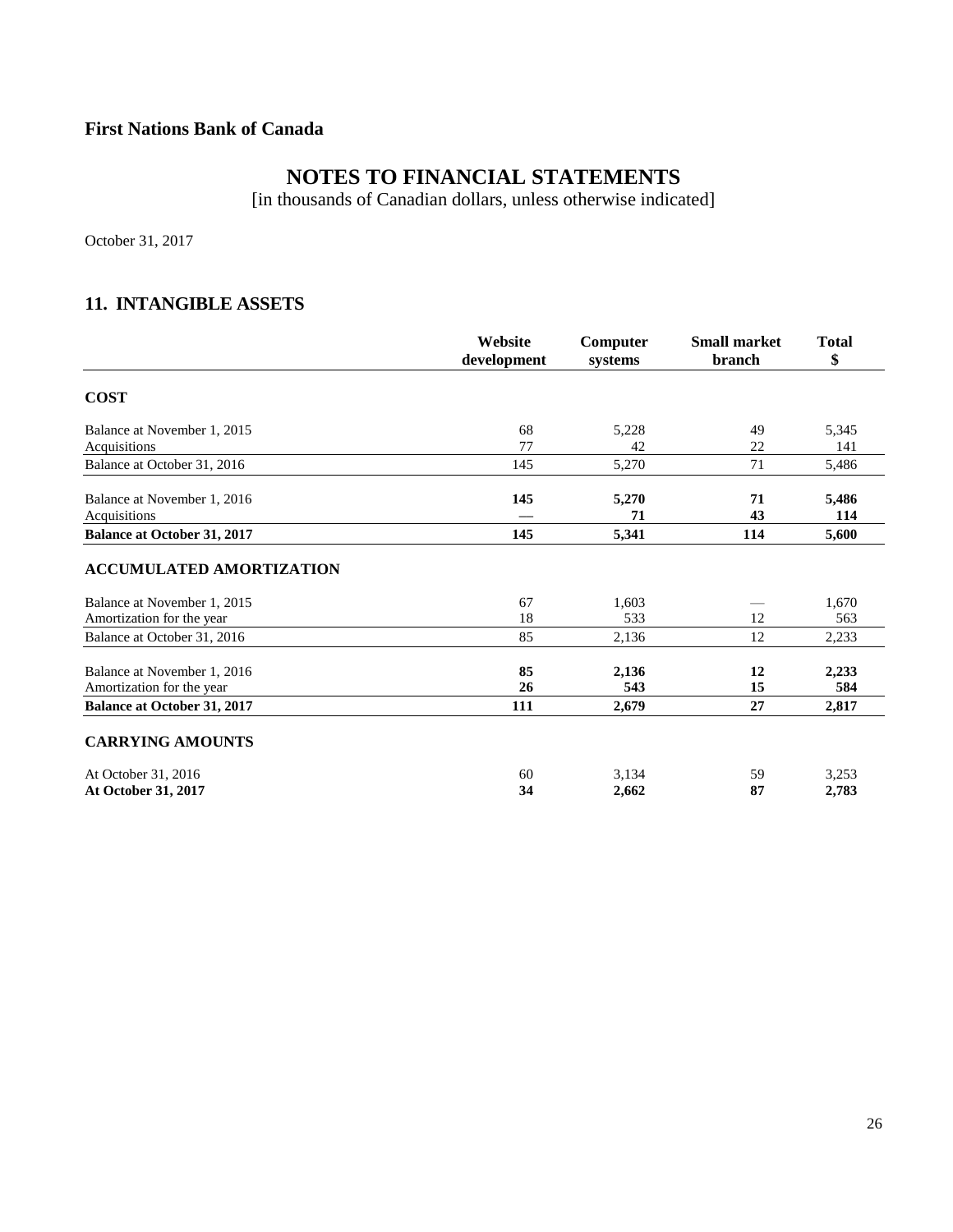## **NOTES TO FINANCIAL STATEMENTS**

[in thousands of Canadian dollars, unless otherwise indicated]

October 31, 2017

### **12. RELATED PARTY TRANSACTIONS**

Parties are considered to be related if one party has the ability to directly or indirectly control the other party or exercise significant influence over the other party in making financial or operational decisions.

All related party transactions are measured at exchange amount.

#### **(a) Cash and cash equivalents and derivative instruments**

Cash and cash equivalents held with TD Bank are disclosed in note 5. The interest rate swap held with TD Bank is disclosed in note 17

#### **(b) Loans to directors and employees**

At October 31, 2017, loans provided to the Bank's directors and employees amounted to \$4,673 [2016 - \$4,319]. Loans provided to employees are at discounts to customer rates.

#### **Transactions with key management personnel**

Key management personnel are those persons having authority and responsibility for planning, directing and controlling the activities of the Bank, directly or indirectly. The Bank's key management personnel include all directors and executives who have the authority and responsibility for planning, executing, and controlling the activities of the Bank. Key management personnel compensation for the year comprised:

|                                                 | 2017  | 2016 |
|-------------------------------------------------|-------|------|
|                                                 |       |      |
| Salaries, director fees and short-term benefits | 1.397 | .416 |
| Post-employment benefits                        |       | __   |

#### **Amount owed from related parties (key management):**

|                                 | 2017<br>¢ | 2016  |
|---------------------------------|-----------|-------|
| Maximum balance during the year | 1,763     | 1,778 |
| Balance as at                   | 1,647     | 1,668 |

The above-mentioned outstanding balances arose from the ordinary course of business. The interest rates charged to employees are at discounts to customer rates. Majority of the outstanding balances at the year-end are secured. There have been no guarantees provided or received for any related party receivables or payables. For the year ended October 31, 2017, the Bank has not made any provision for doubtful debts relating to amounts owed by related parties [2016 – \$nil].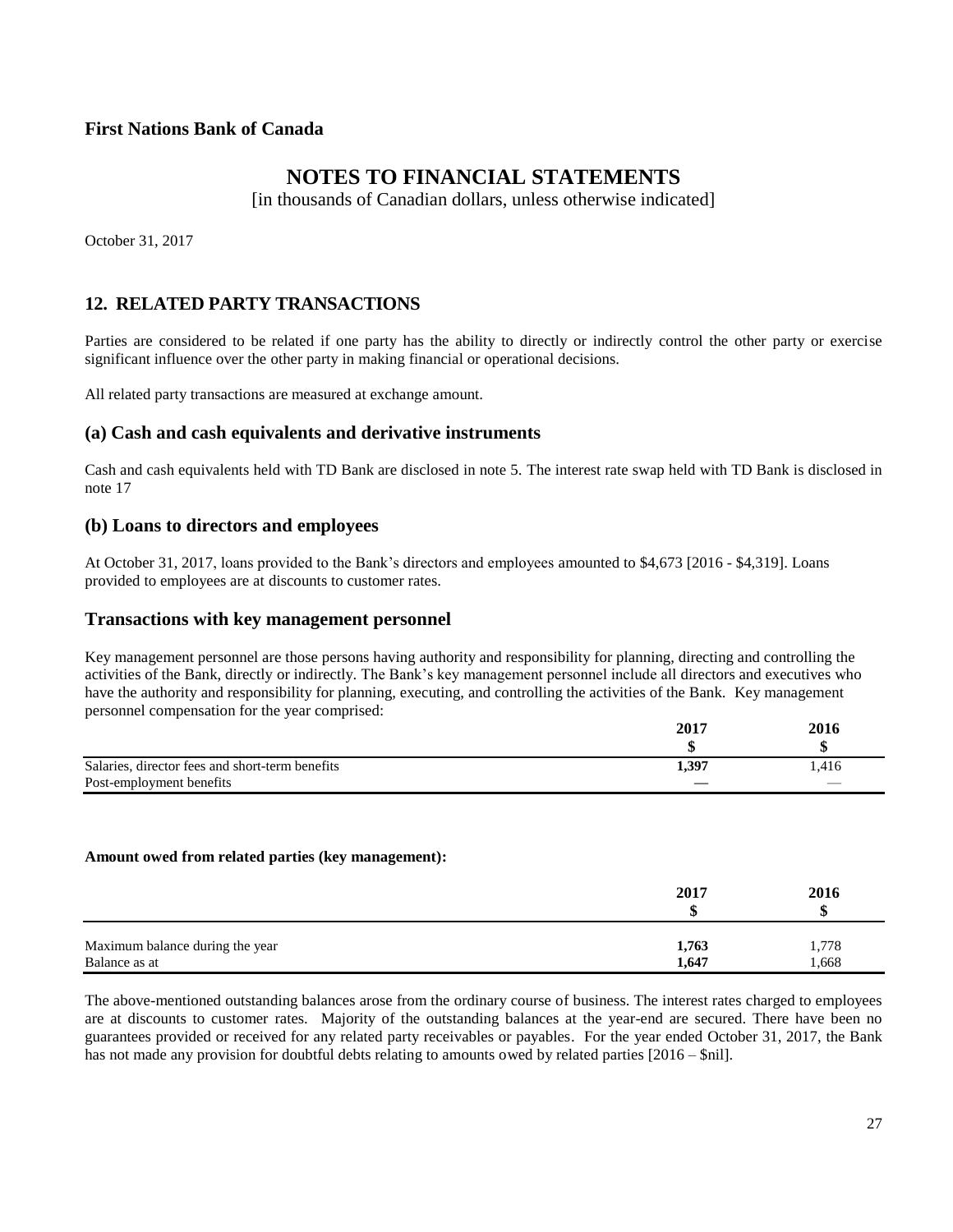## **NOTES TO FINANCIAL STATEMENTS**

[in thousands of Canadian dollars, unless otherwise indicated]

October 31, 2017

### **13. SUBORDINATED DEBENTURES**

Subordinated debentures are direct unsecured obligations of the Bank and are subordinated in right of payment to the claims of depositors and certain other creditors. Redemptions, cancellations, exchanges, and modifications of subordinated debentures qualifying as regulatory capital are subject to the consent and approval of OSFI. The debentures contain non-viability contingent capital (NVCC) provisions necessary for the debentures to qualify as Tier 2 regulatory capital. Under the NVCC provisions, the debentures are convertible into a variable number of common shares upon either of two events: (i) the public announcement by OSFI that the Bank has ceased, or is about to cease, to be viable; or (ii) a federal or provincial government of Canada publicly announces that the Bank has accepted or agreed to accept a capital injection, or equivalent support, from the federal government or any provincial government or political subdivision or agent thereof without which the Bank would have been determined by OSFI to be non-viable.

| <b>Maturity date</b> | <b>Interest</b><br>Rate $(\% )$ | <b>Earliest par</b><br>redemption<br>date | 2017  | 2016  |  |
|----------------------|---------------------------------|-------------------------------------------|-------|-------|--|
| July 2025            | $6\%$ <sup>1</sup>              | <b>August 2020</b>                        | 4.167 | 4,109 |  |
|                      |                                 |                                           | 4,167 | 4,109 |  |

<sup>1</sup>For the period to but excluding the earliest par redemption date and thereafter at a rate of 3-month CDOR plus 4.40%.

#### REPAYMENT SCHEDULE

The aggregate remaining maturities of the Bank's subordinated debentures are as follows:

| <b>Maturities</b>       | 2017<br>\$ | 2016<br>Φ |  |
|-------------------------|------------|-----------|--|
|                         |            |           |  |
| Within 1 year           |            |           |  |
| Over 1 year to 3 years  |            |           |  |
| Over 3 years to 4 years |            | __        |  |
| Over 4 years to 5 years |            |           |  |
| Over 5 years            | 4,500      | 4,500     |  |
|                         |            |           |  |
|                         | 4,500      | 4,500     |  |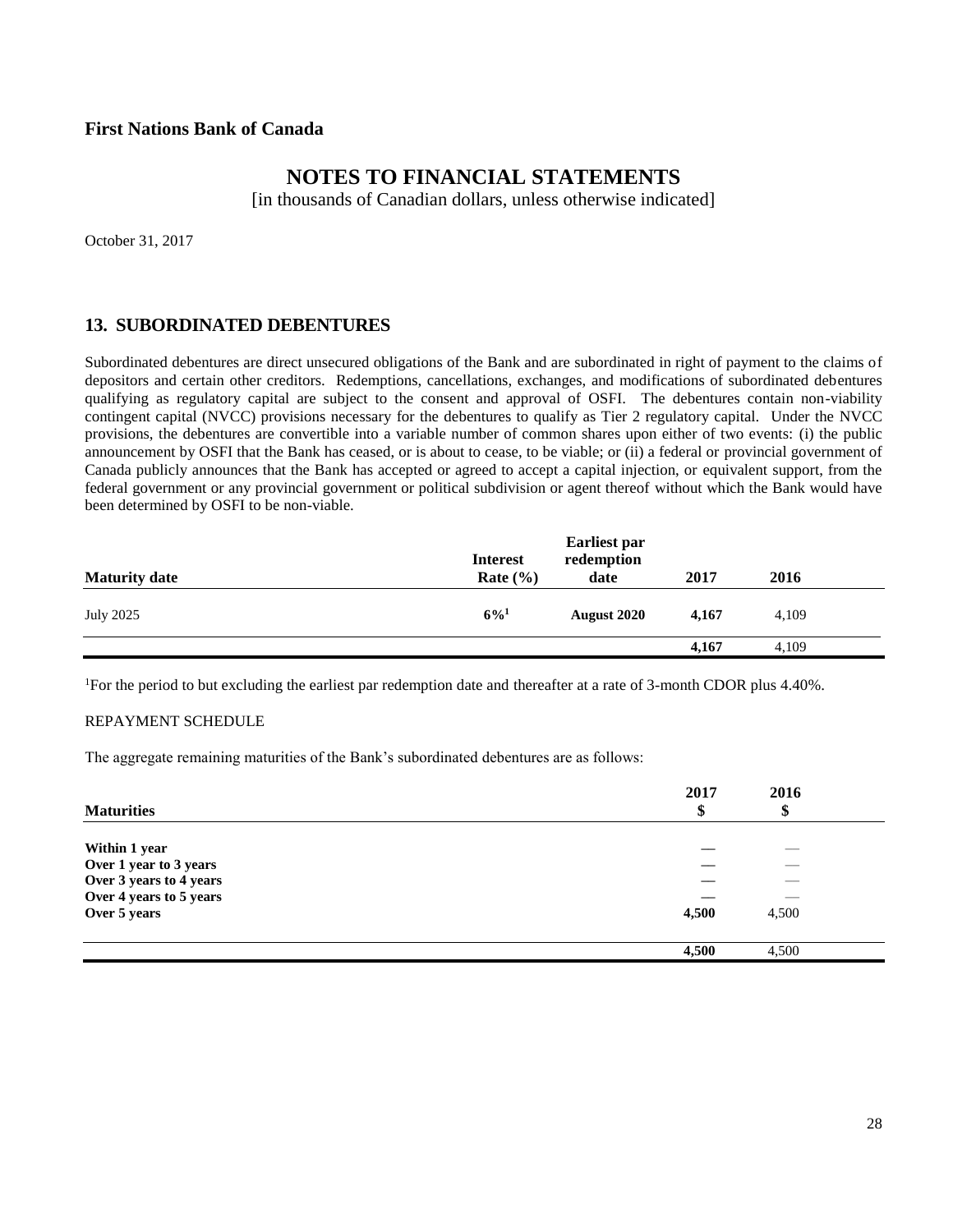## **NOTES TO FINANCIAL STATEMENTS**

[in thousands of Canadian dollars, unless otherwise indicated]

October 31, 2017

### **14. ISSUED CAPITAL**

Issued capital consists of the following:

|                               |            | 2017   |            | 2016   |
|-------------------------------|------------|--------|------------|--------|
|                               | #          | \$     | #          | Φ      |
| <b>Authorized</b>             |            |        |            |        |
| Unlimited common shares       |            |        |            |        |
| <b>Issued and outstanding</b> |            |        |            |        |
| <b>Common shares</b>          |            |        |            |        |
| Balance, beginning of year    | 13,128,226 | 24,601 | 13,128,226 | 24,601 |
| Balance, end of year          | 13,128,226 | 24,601 | 13,128,226 | 24,601 |
| <b>Total issued capital</b>   | 13,128,226 | 24,601 | 13,128,226 | 24,601 |

Under the terms of the Bylaw of the Bank, a minimum of 67% of all common shares outstanding must be owned by Aboriginal Investors as defined in the Bylaw. The common shares have no par value.

Dividends of \$131 [2016 – \$131] were declared and paid during the year (\$0.01 per share).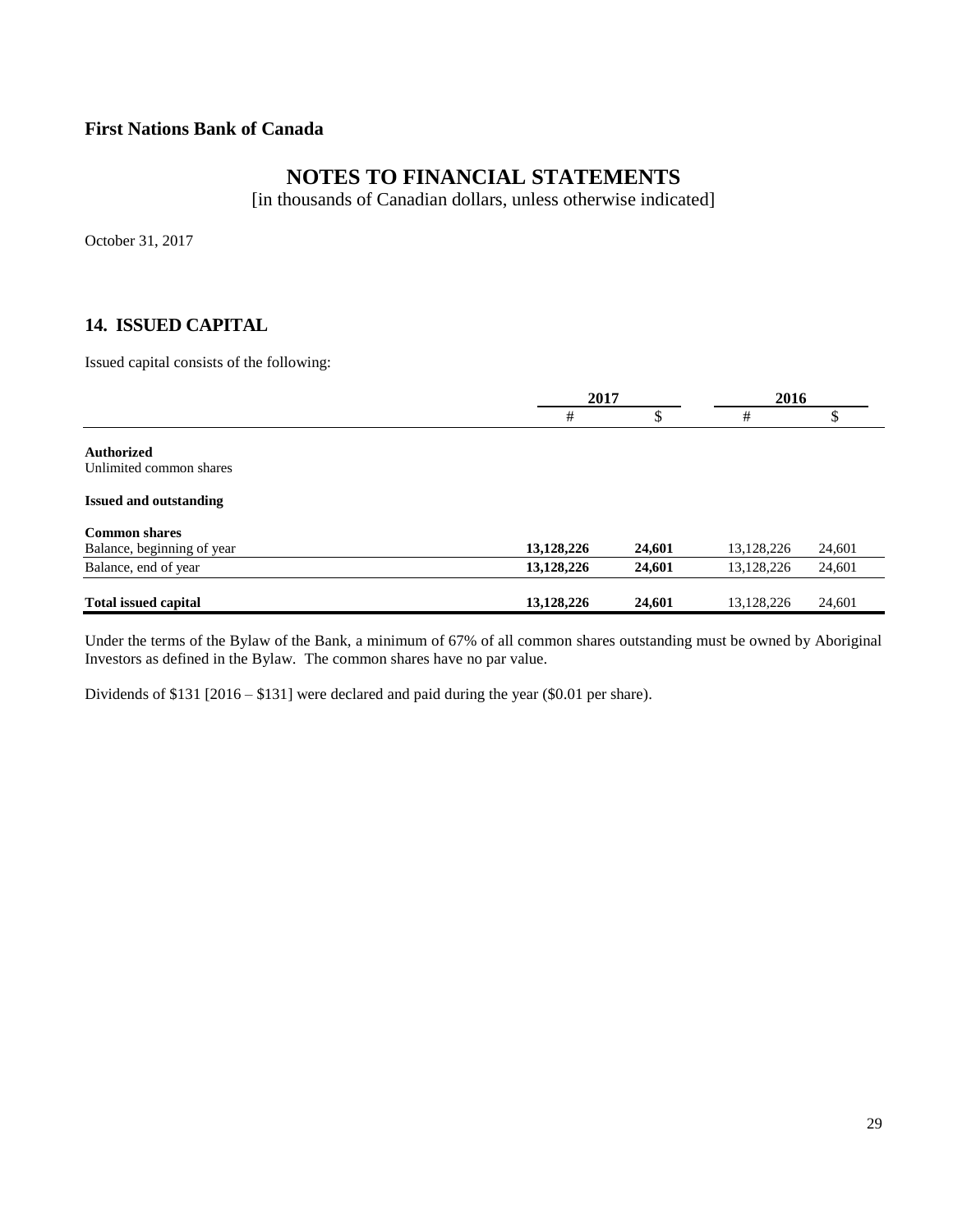## **NOTES TO FINANCIAL STATEMENTS**

[in thousands of Canadian dollars, unless otherwise indicated]

October 31, 2017

### **15. INCOME TAXES**

Significant components of the Bank's deferred tax liabilities are as follows:

|                              | 2017  | 2016  |
|------------------------------|-------|-------|
| Deferred tax liability       |       |       |
| Impairment for credit losses | (393) | (425) |
| Property and equipment       | 138   | 145   |
| Intangible assets            | 718   | 923   |
| Net deferred tax liability   | 463   | 643   |

Current and deferred income taxes are computed for the Bank by applying the applicable statutory tax rates:

|                                                                                                 | 2017  | 2016  |
|-------------------------------------------------------------------------------------------------|-------|-------|
| Current income tax charge                                                                       | 575   | 428   |
| Deferred income tax expense relating to origination and reversal of<br>temporary differences    | (180) | (163) |
| Income tax expense reported in the statements of comprehensive<br>Income through profit or loss | 395   | 265   |

The reconciliation of income tax expense applicable to profit from operating activities before income tax at the statutory income tax rate to income tax expense at the Bank's effective income tax rate for the years ended October 31, 2017 and October 31, 2016 is as follows:

|                                      | 2017  |        | 2016 |       |
|--------------------------------------|-------|--------|------|-------|
|                                      |       | $\%$   |      | $\%$  |
| Income before income taxes           | 1,602 |        | 965  |       |
| Income taxes at statutory rate       | 439   | 27.40  | 265  | 27.40 |
| Other                                | (44)  | (3.42) |      |       |
| Income tax expense and effective tax | 395   | 23.98  | 265  | 27.40 |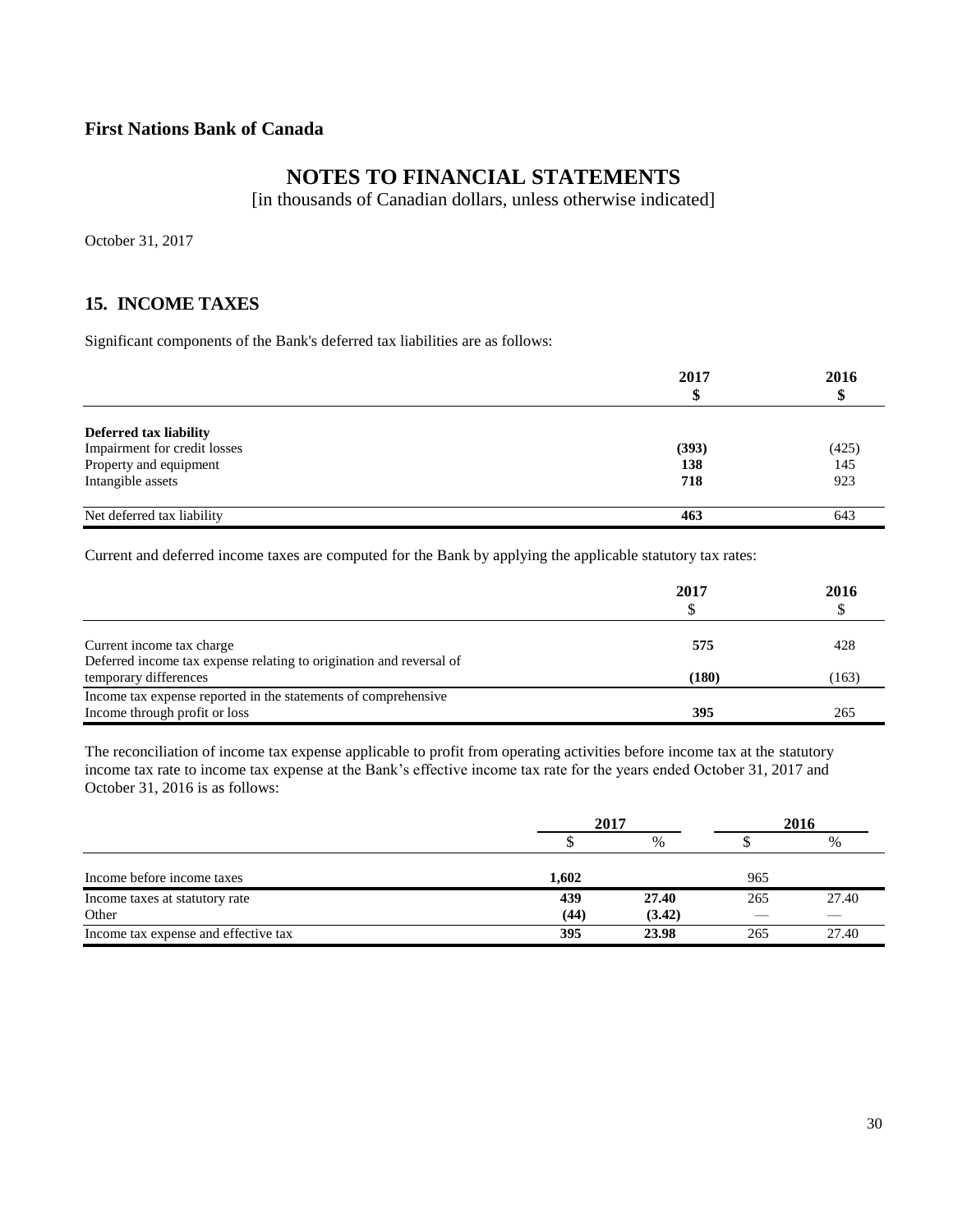## **NOTES TO FINANCIAL STATEMENTS**

[in thousands of Canadian dollars, unless otherwise indicated]

October 31, 2017

### **16. FINANCIAL ASSETS AND LIABILITIES**

Several of the Bank's significant financial instruments, such as loans and deposits, lack an available trading market as they are not typically exchanged. Therefore, these instruments have been valued assuming they will not be sold, using present value or other suitable techniques and are not necessarily representative of the amounts realizable in an immediate settlement of the instrument.

Changes in interest rates are the main cause of changes in the fair value of the Bank's financial instruments. The carrying value of loans and deposits are not adjusted to reflect increases or decreases in fair value due to interest rate changes as the Bank's intention is to realize their value over time by holding them to maturity.

#### **Fair value**

The table below sets out the carrying amounts and estimated fair values of the Bank's financial assets and liabilities:

|                                                       |                         | 2017                                |                        |                                |
|-------------------------------------------------------|-------------------------|-------------------------------------|------------------------|--------------------------------|
| <b>Statement of financial position</b>                | Carrying<br>value<br>\$ | <b>Estimated</b><br>fair value<br>D | Carrying<br>value<br>D | <b>Estimated</b><br>fair value |
| <b>Financial assets</b>                               |                         |                                     |                        |                                |
| Interest-bearing deposits with financial institutions | 60,100                  | 60,100                              | 40,000                 | 40,000                         |
| Loans and advances to customers                       | 334,219                 | 334,108                             | 301.147                | 303,166                        |
| <b>Financial Liabilities</b>                          |                         |                                     |                        |                                |
| Due to customers                                      | 434,735                 | 434,185                             | 365,159                | 364,802                        |
| Subordinated debentures                               | 4.167                   | 4.421                               | 4.109                  | 4,508                          |
| Derivative financial instruments                      | 186                     | 186                                 | 38                     | 38                             |

Carrying values of loans and advances to customers and due to customers represent the amortized cost. The aggregate of the estimated fair value amounts presented does not represent management's estimate of the underlying value of the Bank. Moreover, fair values disclosed represent estimates of values made at a specific point in time and may not be reflective of future fair values.

Fair values are based on the following methods of valuation and assumptions:

Level 1: quoted (unadjusted) prices in active markets for identical assets or liabilities.

Level 2: other techniques for which all inputs which have a significant effect on the recorded fair value are based on observable market data, either directly or indirectly.

Level 3: techniques that use inputs which have a significant effect on the recorded fair value that are not based on observable market data.

Derivative financial instruments fall in the level 2 category. For fixed rate loans, the fair value is determined by discounting the expected future contractual cash flows of these loans at interest rates estimated by using appropriate swap curve rates for the remaining term (Level 3). For fixed rate term deposits, the fair value is determined by discounting the expected future contractual outflows, using management's best estimates of average market interest rates currently offered for deposits with similar remaining terms (Level 3).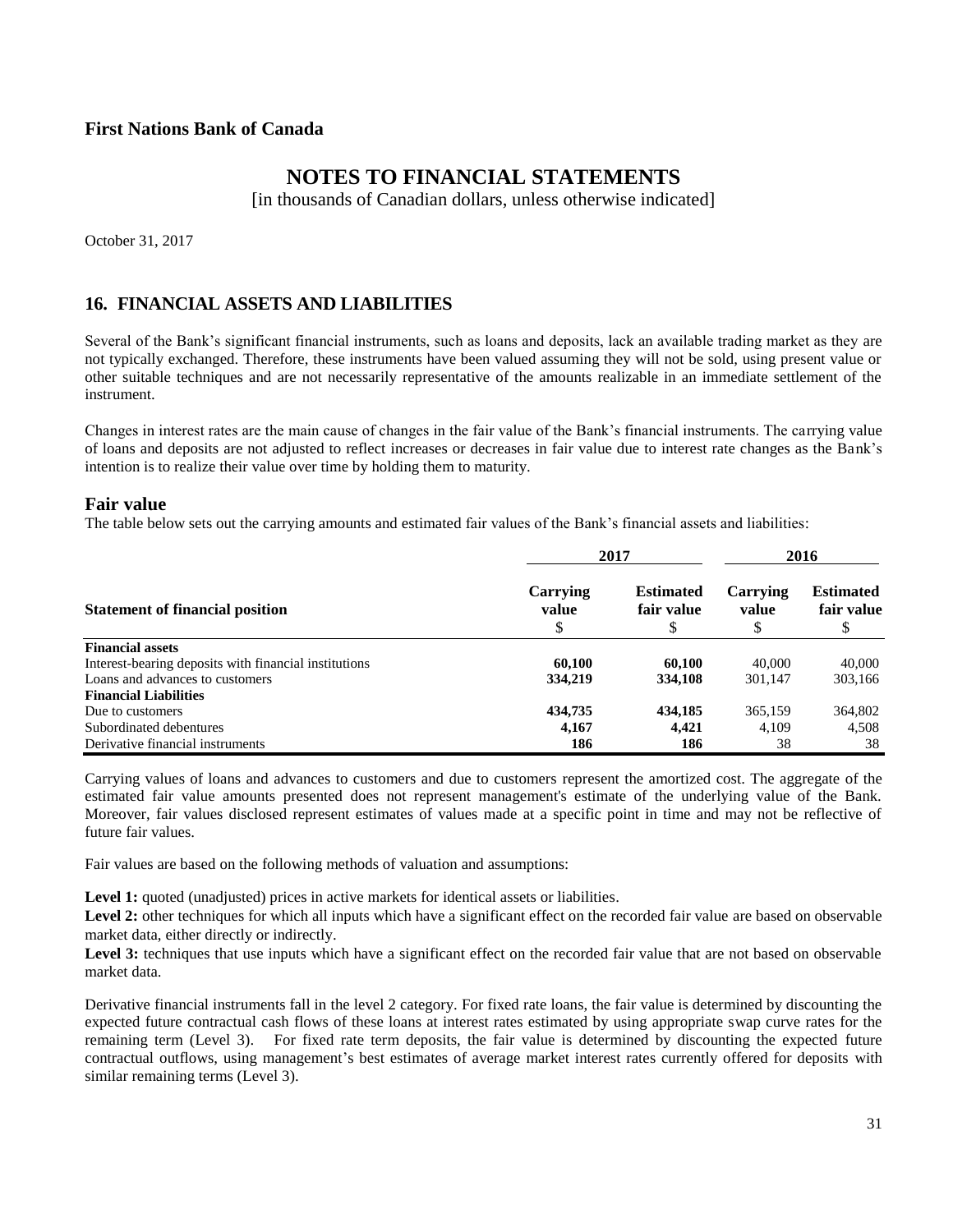## **NOTES TO FINANCIAL STATEMENTS**

[in thousands of Canadian dollars, unless otherwise indicated]

October 31, 2017

### **16. FINANCIAL ASSETS AND LIABILITIES (continued)**

In the case of items that are short-term in nature or contain variable rate features, fair value is considered to be equal to carrying value. The estimated fair value reflects changes in general interest rates that have occurred since the loans and borrowings were originated.

The table below presents the fair values by level within the fair value hierarchy for those assets and liabilities not carried at fair value:

|                                                       |                | 2017    |         |
|-------------------------------------------------------|----------------|---------|---------|
|                                                       | Level 1        | Level 2 | Level 3 |
|                                                       | \$             | \$      | \$      |
| <b>Financial assets</b>                               |                |         |         |
| Interest-bearing deposits with financial institutions |                | 60,100  |         |
| Loans and advances to customers                       |                |         | 134,500 |
| <b>Financial liabilities</b>                          |                |         |         |
| Due to customers                                      |                |         | 128,847 |
| Subordinated debentures                               |                |         | 4,421   |
|                                                       |                | 60,100  | 267,768 |
|                                                       |                |         |         |
|                                                       |                | 2016    |         |
|                                                       | <b>Level 1</b> | Level 2 | Level 3 |
|                                                       | ъ              | \$      | \$      |
| <b>Financial assets</b>                               |                |         |         |
| Interest-bearing deposits with financial institutions |                | 40,000  |         |
| Loans and advances to customers                       |                |         | 185,709 |
| <b>Financial liabilities</b>                          |                |         |         |
| Due to customers                                      |                |         | 138,336 |
| Subordinated debentures                               |                |         | 4,508   |
|                                                       |                | 40,000  | 328,553 |

During the reporting period ended October 31, 2017 and 2016, there were no transfers between leveling categories.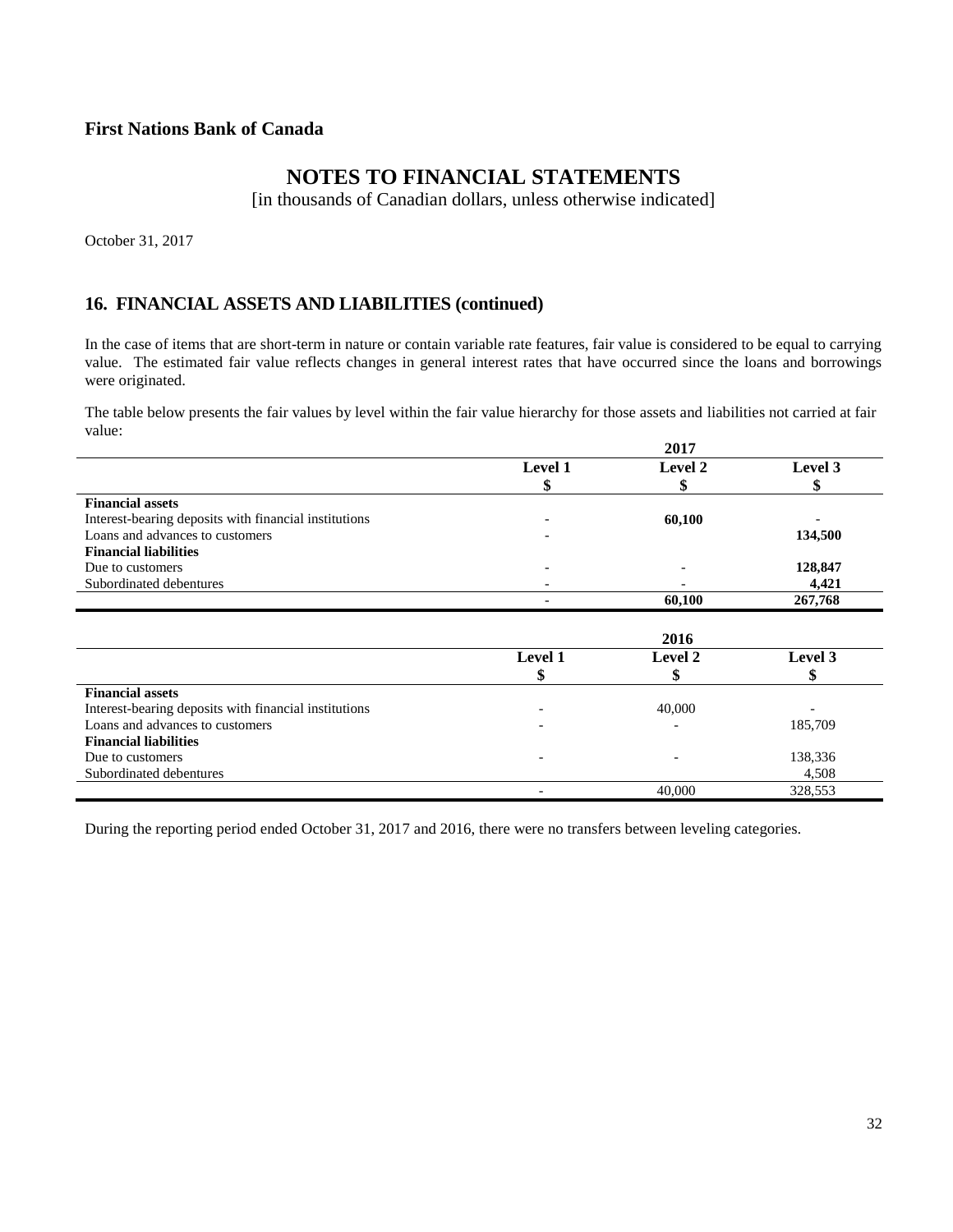## **NOTES TO FINANCIAL STATEMENTS**

[in thousands of Canadian dollars, unless otherwise indicated]

October 31, 2017

### **17. DERIVATIVE FINANCIAL INSTRUMENTS**

Effective November 1, 2010, the Bank entered into a fixed for floating amortizing interest rate swap with TD Bank in order to hedge against interest rate fluctuations. No ineffectiveness from the hedge was recognized in net income during the year. A summary of the interest rate swap as at October 31, 2017 is provided below:

|                |                           |                         |                      | 2017                           |                |                          |                             |
|----------------|---------------------------|-------------------------|----------------------|--------------------------------|----------------|--------------------------|-----------------------------|
| Counterparty   | <b>Notional</b><br>Amount | <b>Maturity</b><br>Date | Paving<br>rate index | <b>Receiving</b><br>rate index | Paving<br>rate | <b>Receiving</b><br>rate | Fair<br>value<br>(negative) |
|                | \$                        |                         |                      |                                |                |                          |                             |
| <b>TD Bank</b> | 5.178                     | $1-Nov-20$              | <b>Fixed</b>         | 3-month CDOR                   | $2.521\%$      | $CDOR+1.42\%$            | 52                          |
| <b>TD Bank</b> | 2.682                     | 30-May-20               | <b>Fixed</b>         | 1-month CDOR                   | 4.400%         | $CDOR+3.29%$             | 113                         |
| <b>TD Bank</b> | 7.160                     | $1$ -Dec-21             | Fixed                | 1-month CDOR                   | 3.750%         | $CDOR+2.29%$             | 21                          |

|                                  |                           |                           |                      | 2016                           |                  |                              |                             |
|----------------------------------|---------------------------|---------------------------|----------------------|--------------------------------|------------------|------------------------------|-----------------------------|
| Counterparty                     | <b>Notional</b><br>Amount | <b>Maturity</b><br>Date   | Paving<br>rate index | <b>Receiving</b><br>rate index | Paying<br>rate   | <b>Receiving</b><br>rate     | Fair<br>value<br>(negative) |
|                                  | \$                        |                           |                      |                                |                  |                              |                             |
| <b>TD Bank</b><br><b>TD Bank</b> | 7.267<br>3,659            | $1-Nov-20$<br>$30-May-20$ | Fixed<br>Fixed       | 3-month CDOR<br>1-month CDOR   | 2.521%<br>4.400% | $CDOR+1.42%$<br>$CDOR+3.29%$ | 27<br>11                    |